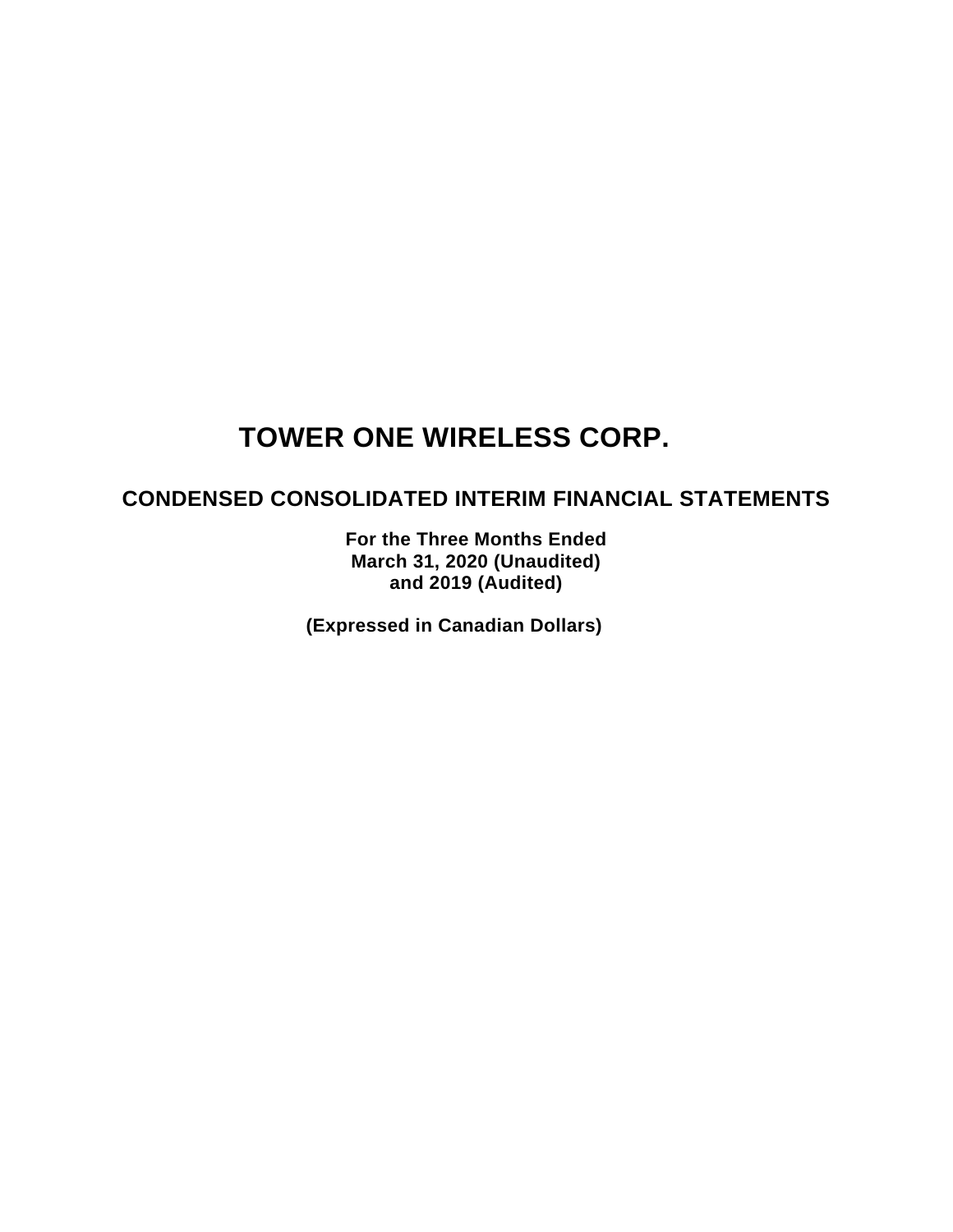## **NOTICE TO READER**

Under National Instrument 51-102, Part 4, subsection 4.3(3)(a), if an auditor has not performed a review of the condensed consolidated interim financial statements, they must be accompanied by a notice to this effect.

The accompanying unaudited condensed consolidated interim financial statements have been prepared by management of the Company. Management have compiled the condensed consolidated interim statement of financial position of Tower One Wireless Corp. as at March 31, 2020, the condensed consolidated interim statements of comprehensive loss for the three months ended March 31, 2020 and full year 2019, the condensed consolidated interim statement of changes in equity as at March 31, 2020 and full year 2019, and the condensed consolidated interim statement of cash flows for the three months ended March 31, 2020 and 2019. The Company's independent auditors have not audited, reviewed or otherwise attempted to verify the accuracy or completeness of the March 31, 2020 condensed consolidated interim financial statements. Readers are cautioned that these statements may not be appropriate for their intended purposes.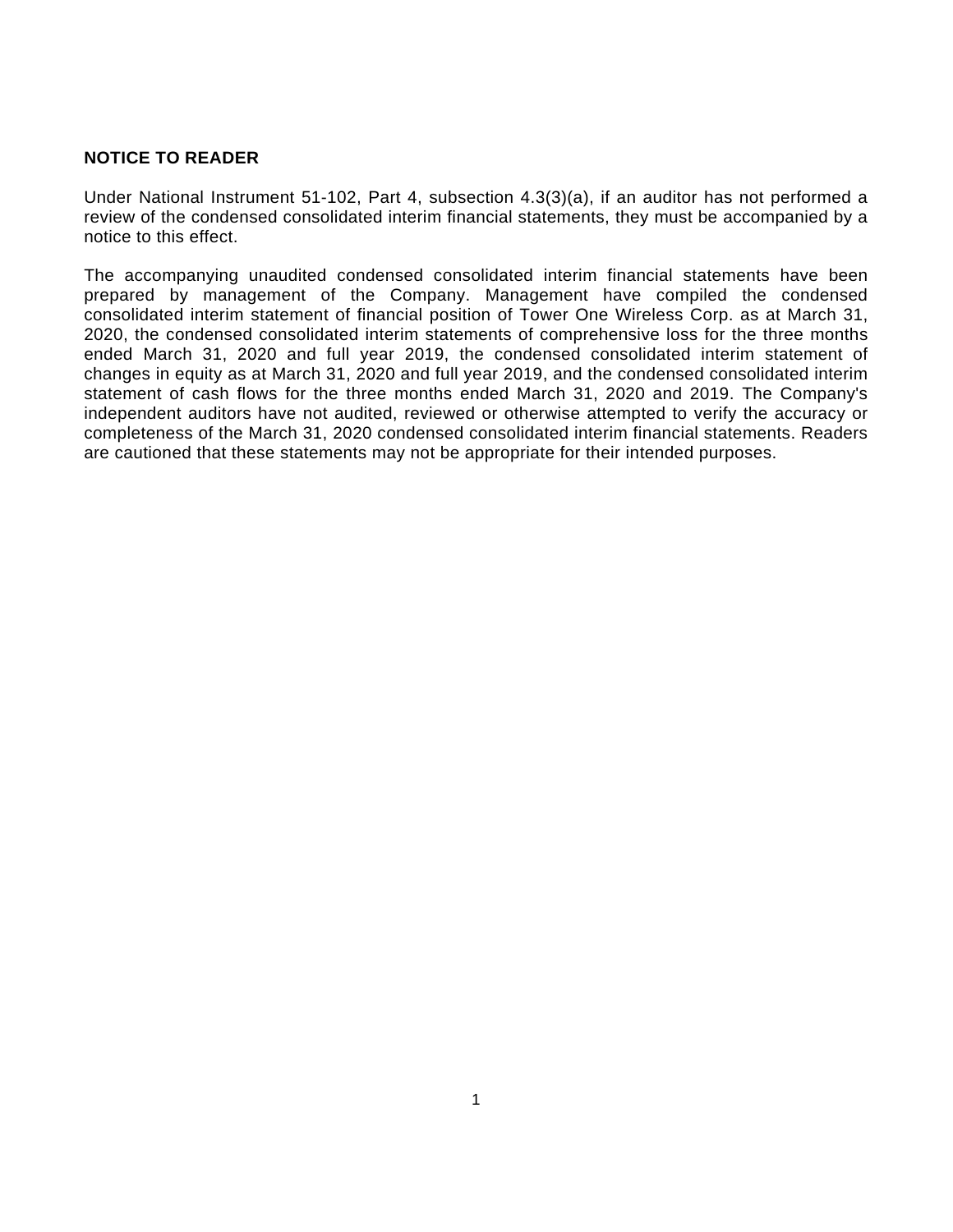#### Consolidated Statements of Financial Position As at March 31, 2020 and 2019

(Expressed in Canadian Dollars)

|                                                 | <b>Note</b>              | March 31, 2020<br>(Unaudited) | December 31, 2019<br>(Audited) |
|-------------------------------------------------|--------------------------|-------------------------------|--------------------------------|
|                                                 |                          | \$                            | \$                             |
|                                                 | ASSETS (NOTES 14 and 16) |                               |                                |
| <b>Current Assets</b>                           |                          |                               |                                |
| Cash                                            |                          | 55,586                        | 56,629                         |
| Amounts receivable                              |                          | 1,606,092                     | 1,808,397                      |
| Prepaid expenses and deposits                   |                          | 263,366                       | 234,091                        |
| Unbilled revenues                               |                          | 118,783                       | 109,064                        |
| Assets held for sale                            | 13                       |                               | 751,726                        |
|                                                 |                          | 2,043,826                     | 2,959,907                      |
| Other receivables                               | 17                       |                               |                                |
| Intangible assets                               | 10                       | 1,547,398                     | 1,602,728                      |
| Right-of-use assets                             | 12                       | 2,384,199                     | 2,706,368                      |
| Property and equipment                          | 11                       | 8,121,919                     | 8,732,046                      |
| <b>Total Assets</b>                             |                          | 14,097,343                    | 16,001,049                     |
| <b>LIABILITIES AND SHAREHOLDERS' DEFICIENCY</b> |                          |                               |                                |
| <b>Current Liabilities</b>                      |                          |                               |                                |
| <b>Bank indebtedness</b>                        |                          |                               |                                |
| Accounts payable and accrued liabilities        | 17                       | 3,363,423                     | 4,035,983                      |
| Income tax payable                              | 25                       | 336,332                       | 380,863                        |
| Interest payable                                |                          | 514,095                       | 357,913                        |
| Deferred revenue                                |                          | 348,564                       | 443,500                        |
| <b>Customer deposits</b>                        | 20                       | 8,195,521                     | 8,526,085                      |
| Current portion of lease liabilities            | 12                       | 133,381                       | 206,079                        |
| Convertible debentures                          | 14                       | 221,000                       | 745,000                        |
| Promissory note payable                         | 13                       |                               |                                |
| Loans payable                                   | 15                       | 943,864                       | 1,263,055                      |
| Loans from related parties                      | 17                       | 4,276,551                     | 4,060,187                      |
|                                                 |                          | 18,332,731                    | 20,018,665                     |
| Long-term portion of lease liabilities          | 12                       | 2,233,435                     | 2,497,050                      |
| Bonds payable                                   | 16                       | 1,787,351                     | 1,787,351                      |
| Deferred income tax liability                   | 25                       |                               |                                |
| Total Liabilities                               |                          | 22,353,519                    | 24,303,066                     |
| <b>Shareholders' Deficiency</b>                 |                          |                               |                                |
| Share capital                                   | 18                       | 16,876,382                    | 16,876,382                     |
| Share subscriptions                             |                          | (30,000)                      | (30,000)                       |
| Contributed surplus                             |                          | 2,303,721                     | 2,303,721                      |
| Non-controlling interest                        | 9                        | (3,744,213)                   | (3,357,287)                    |
| Deficit                                         |                          | (23,043,472)                  | (23, 585, 459)                 |
| Accumulated other comprehensive loss            |                          | (618, 594)                    | (509, 374)                     |
| <b>Total Shareholders' Deficiency</b>           |                          | (8, 256, 176)                 | (8,302,017)                    |
| <b>Total Equity and Liabilities</b>             |                          | 14,097,343                    | 16,001,049                     |
|                                                 |                          |                               |                                |

Approved on behalf of the Board of Directors:

*"Alejandro Ochoa" "Robert Nicholas Peter Horsley"*

The accompanying notes are an integral part of these consolidated financial statements.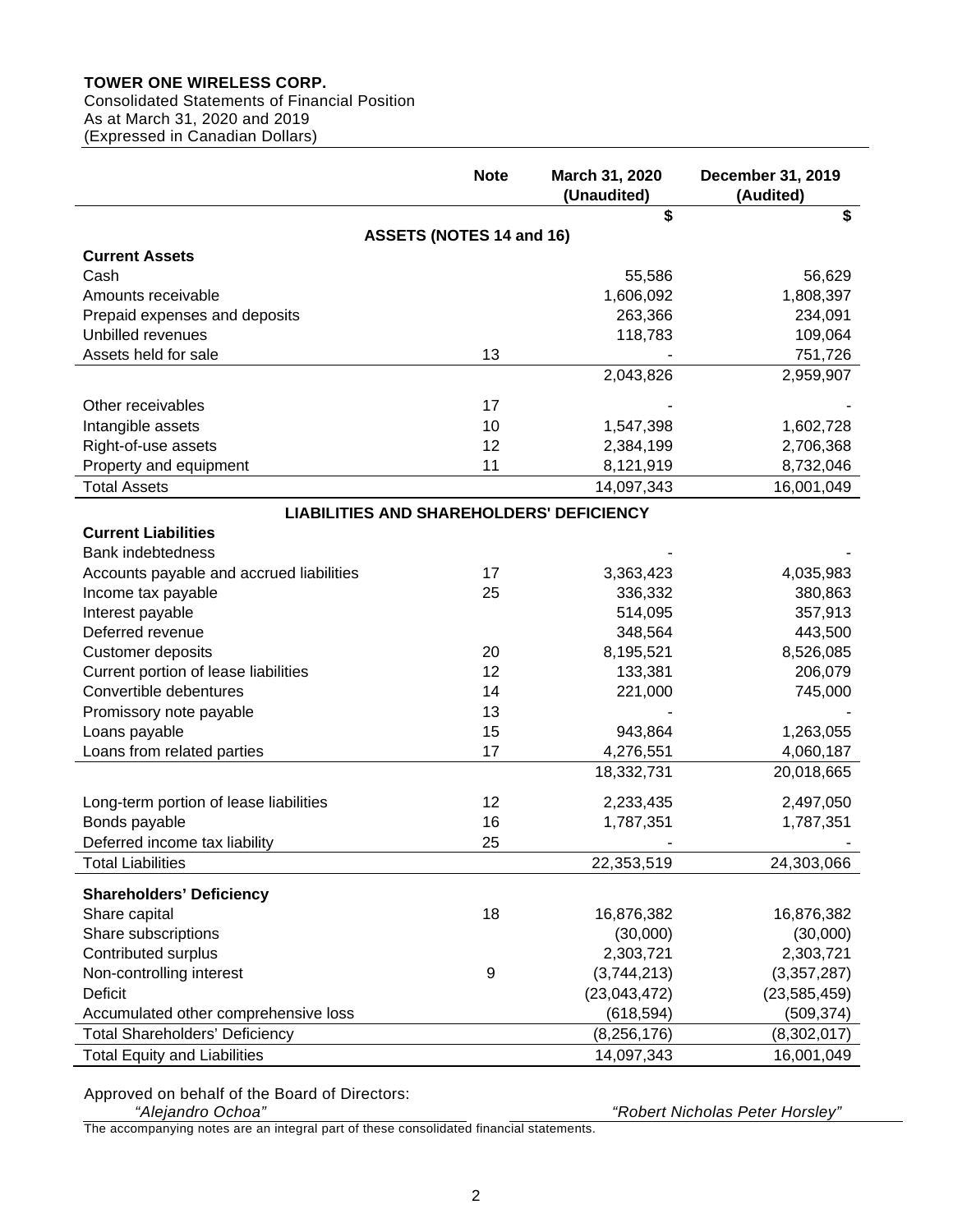Consolidated Statements of Comprehensive Loss

(Expressed in Canadian Dollars)

|                                                      | Three months ended |                      |                |  |  |
|------------------------------------------------------|--------------------|----------------------|----------------|--|--|
|                                                      | <b>Note</b>        | March 31, 2020<br>\$ | March 31, 2019 |  |  |
| <b>Revenues</b>                                      | 22                 | 2,634,786            | 4,490,985      |  |  |
| <b>Cost of sales</b>                                 |                    | 977,553              |                |  |  |
|                                                      |                    | 1,657,233            | 4,490,985      |  |  |
| <b>Expenses</b>                                      |                    |                      |                |  |  |
| Advertising and promotion                            |                    | 3,145                |                |  |  |
| Amortization                                         | 10, 11, 12         | 342,583              | 71,787         |  |  |
| <b>Bad debts</b>                                     |                    |                      |                |  |  |
| Foreign exchange                                     |                    | (71, 463)            |                |  |  |
| Interest, financing charges and accretion            |                    | 342,306              | 338,420        |  |  |
| Maintenance and operations                           |                    |                      | 1,969,140      |  |  |
| Office and miscellaneous                             |                    | 238,392              | 585,424        |  |  |
| Professional fees and consulting                     | 17                 | 665,418              | 554,482        |  |  |
| Share-based compensation                             | 15(d)              |                      |                |  |  |
| Transfer agent and filing fees                       |                    |                      |                |  |  |
| Travel                                               |                    | 13,826               | 81,952         |  |  |
|                                                      |                    | 1,534,207            | 3,601,205      |  |  |
|                                                      |                    |                      |                |  |  |
| Loss before other items                              |                    | 123,025              | 889,780        |  |  |
| <b>Other items</b>                                   |                    |                      |                |  |  |
| Listing expense                                      | 5                  |                      |                |  |  |
| Loss on extinguishment of debt                       | 17                 |                      |                |  |  |
| Impairment                                           | 8, 11              |                      |                |  |  |
| Impairment of advances and loans receivable          |                    |                      |                |  |  |
| Write-off of VAT receivable                          | 4                  |                      | 412,055        |  |  |
| Gain on net monetary position                        |                    | 88,147<br>88,147     | 412,055        |  |  |
| Net loss before income taxes                         |                    | 211,172              | 1,301,982      |  |  |
| Current income tax expense                           | 25                 |                      |                |  |  |
| Deferred income tax recovery                         | 25                 |                      |                |  |  |
| <b>Net loss</b>                                      |                    |                      | (1, 301, 982)  |  |  |
| Other comprehensive loss:                            |                    | 211,172              |                |  |  |
| Item that will not be reclassified to profit or loss |                    |                      |                |  |  |
| Foreign exchange translation adjustment              |                    | (165, 331)           |                |  |  |
| <b>Comprehensive loss</b>                            |                    | 45,840               | (1, 301, 982)  |  |  |
| Net loss attributable to:                            |                    |                      |                |  |  |
| Shareholders of the Company                          |                    | 541,987              |                |  |  |
| Non-controlling interest                             |                    | (330, 815)           |                |  |  |
| <b>Net loss</b>                                      |                    | 211,172              | (1, 301, 982)  |  |  |
|                                                      |                    |                      |                |  |  |
| Other comprehensive loss attributable to:            |                    |                      |                |  |  |
| Shareholders of the Company                          |                    | (109, 220)           |                |  |  |
| Non-controlling interest                             |                    | (56, 111)            |                |  |  |
| Other comprehensive loss                             |                    | (165, 331)           | (1, 301, 982)  |  |  |
|                                                      |                    |                      |                |  |  |
| Loss per common share - basic and diluted            |                    | (0.00)               | (0.01)         |  |  |
| Weighted average common shares outstanding           |                    | 93,389,446           | 93,389,446     |  |  |

The accompanying notes are an integral part of these consolidated financial statements.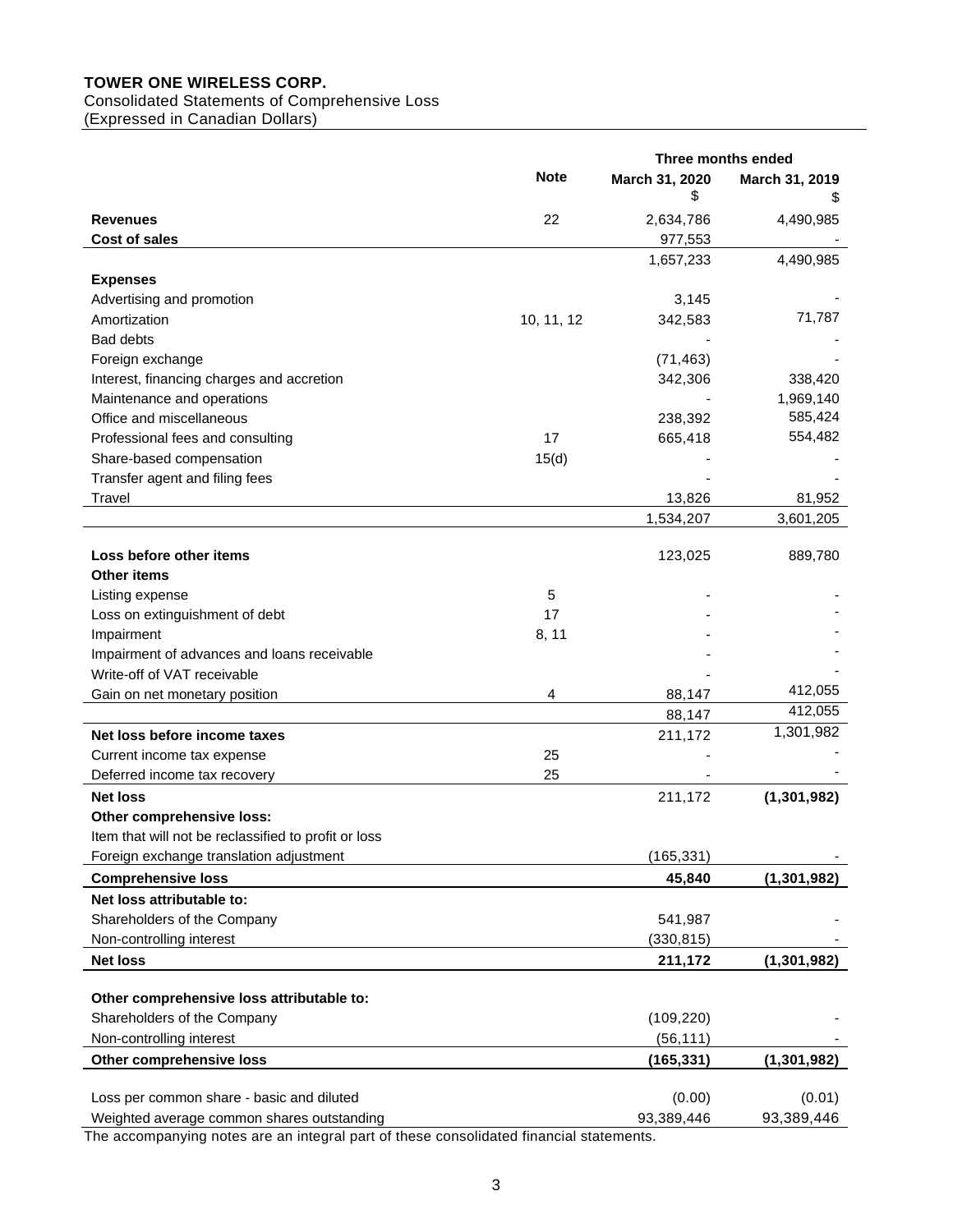Consolidated Statement of Changes in Equity (Deficiency) (Expressed in Canadian Dollars)

|                                                                                   | Number of<br>Common<br>Shares | <b>Share Capital</b> | Subscriptions<br>Receivable | Contributed<br>Surplus | Deficit          | Accumulated<br>Other<br>Comprehensive<br>Income | Deficiency<br>Attributable to<br>Equity<br>Shareholders of<br>the Company | Non-<br>controlling<br>Interest | Total            |
|-----------------------------------------------------------------------------------|-------------------------------|----------------------|-----------------------------|------------------------|------------------|-------------------------------------------------|---------------------------------------------------------------------------|---------------------------------|------------------|
| Balance, December 31, 2016                                                        | 10,000                        | \$<br>4,300          |                             | \$<br>٠.               | \$<br>(313, 155) | (9, 179)                                        | (318, 034)                                                                |                                 | \$<br>(318, 034) |
| Derecognition of Tower Three                                                      |                               |                      |                             |                        |                  |                                                 |                                                                           |                                 |                  |
| shares                                                                            | (10,000)                      |                      |                             |                        |                  |                                                 |                                                                           |                                 |                  |
| Shares issuance to Tower Three<br>shareholders<br>Recognition of shares issued to | 30,000,000                    |                      |                             |                        |                  |                                                 |                                                                           |                                 |                  |
| <b>Tower One shareholders</b>                                                     | 6,735,885                     | 1,010,383            |                             |                        |                  |                                                 | 1,010,383                                                                 |                                 | 1,010,383        |
| Shares issued to Rojo<br>Share issued for acquisition of                          | 500,000                       | 175,000              |                             |                        |                  |                                                 | 175,000                                                                   |                                 | 175,000          |
| Evolution                                                                         | 1,500,000                     | 480,000              |                             |                        |                  |                                                 | 480,000                                                                   |                                 | 480,000          |
| Acquisition of Evolution                                                          |                               |                      |                             |                        |                  |                                                 |                                                                           | 509,524                         | 509,524          |
| Shares issued for services                                                        | 1,000,000                     | 340,000              |                             |                        |                  |                                                 | 340,000                                                                   |                                 | 340,000          |
| Shares issued for cash, net                                                       | 15,484,912                    | 2,092,651            |                             | 142,319                |                  |                                                 | 2,234,970                                                                 |                                 | 2,234,970        |
| Share subscriptions received                                                      |                               |                      | 170,000                     |                        |                  |                                                 | 170,000                                                                   |                                 | 170,000          |
| Share-based compensation                                                          |                               |                      |                             | 3,917,778              |                  |                                                 | 3,917,778                                                                 |                                 | 3,917,778        |
| <b>Exercise of warrants</b>                                                       | 3,774,466                     | 1,132,340            |                             |                        |                  |                                                 | 1,132,340                                                                 |                                 | 1,132,340        |
| Exercise of stock options                                                         | 11,130,435                    | 5,401,212            |                             | (2,715,213)            |                  |                                                 | 2,685,999                                                                 |                                 | 2,685,999        |
| Net loss                                                                          |                               |                      |                             |                        | (9,583,550)      |                                                 | (9,583,550)                                                               | (280, 127)                      | (9,863,677)      |
| Other comprehensive loss                                                          |                               |                      |                             |                        |                  | (18, 120)                                       | (18, 120)                                                                 | (41, 241)                       | (59, 361)        |
| Balance, December 31, 2017                                                        | 70,125,698                    | 10,635,886           | 170,000                     | 1,344,884              | (9,896,705)      | (27, 299)                                       | 2,226,766                                                                 | 188,156                         | 2,414,922        |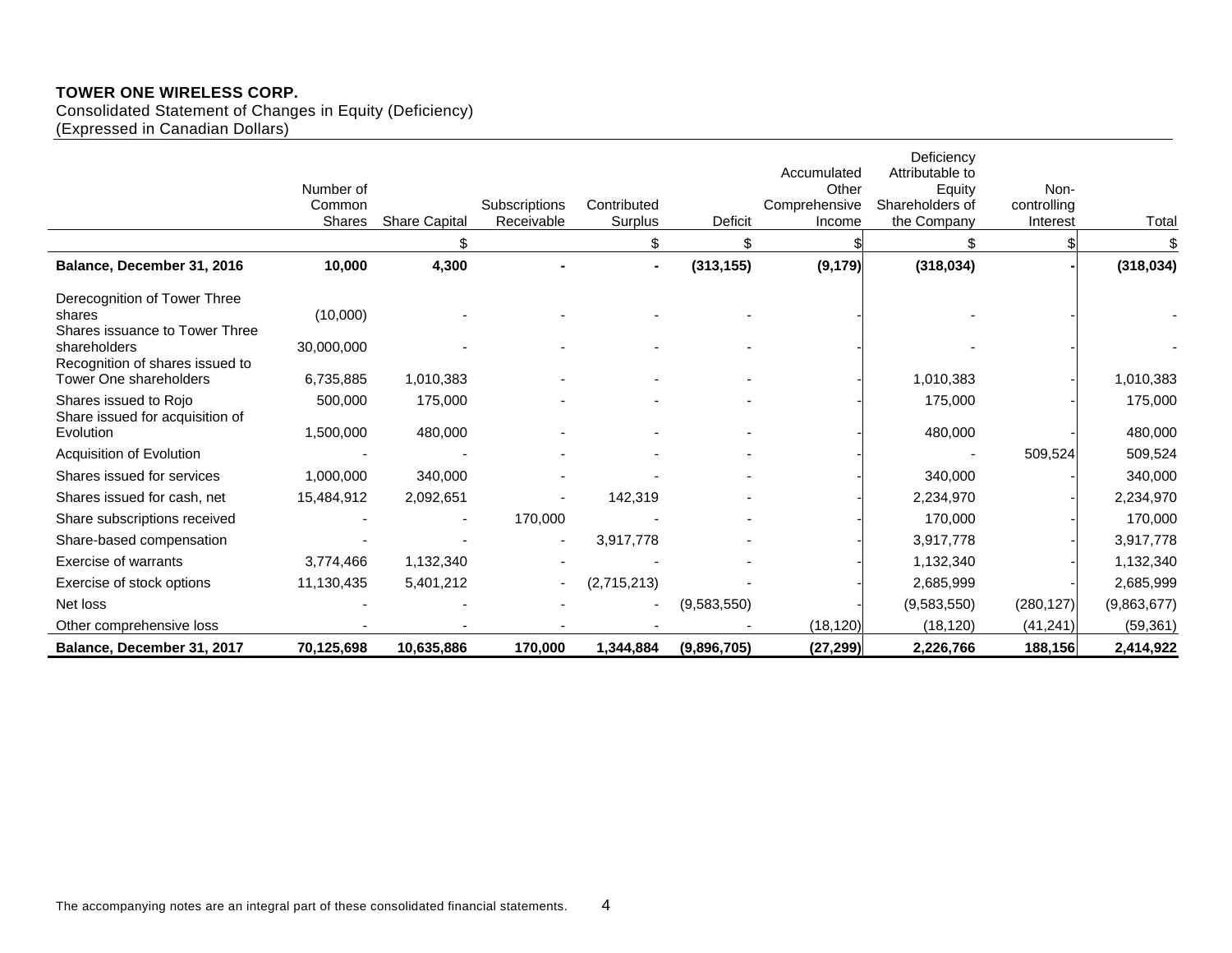Consolidated Statement of Changes in Equity (Deficiency) (Expressed in Canadian Dollars)

|                                                                                                | Number of<br>Common<br>Shares | <b>Share Capital</b> | Subscriptions<br>Received | Contributed<br>Surplus | Deficit                | Accumulated<br>Other<br>Comprehensive<br>Income | Deficiency<br>Attributable to<br>Shareholders of<br>the Company | Non-<br>controlling<br>Interest | Total                    |
|------------------------------------------------------------------------------------------------|-------------------------------|----------------------|---------------------------|------------------------|------------------------|-------------------------------------------------|-----------------------------------------------------------------|---------------------------------|--------------------------|
|                                                                                                |                               | \$                   | \$                        | \$                     | \$                     | \$                                              | \$                                                              | \$                              | \$                       |
| Balance, December 31, 2017                                                                     | 70,125,698                    | 10,635,886           | 170,000                   | 1,344,884              | (9,896,705)            | (27, 299)                                       | 2,226,766                                                       | 188,156                         | 2,414,922                |
| Exercise of stock options                                                                      | 5,600,000                     | 2,460,301            | (200,000)                 | (1,200,301)            |                        | $\blacksquare$                                  | 1,060,000                                                       | $\blacksquare$                  | 1,060,000                |
| Exercise of warrants                                                                           | 8,665,201                     | 2,166,300            |                           |                        |                        | $\blacksquare$                                  | 2,166,300                                                       |                                 | 2,166,300                |
| Shares issued for services                                                                     | 525,690                       | 110,395              |                           |                        |                        | $\blacksquare$                                  | 110,395                                                         |                                 | 110,395                  |
| Shares issued for subscriptions<br>received                                                    | 142,857                       | 30,000               | (30,000)                  |                        |                        | $\blacksquare$                                  |                                                                 |                                 |                          |
| Shares issued for debt                                                                         | 780,000                       | 156,000              |                           |                        |                        | $\blacksquare$                                  | 156,000                                                         |                                 | 156,000                  |
| Shares issued for acquisition of<br>Mexmaken                                                   | 7,500,000                     | 1,312,500            |                           |                        |                        | $\blacksquare$                                  | 1,312,500                                                       | 145,833                         | 1,458,333                |
| Share-based compensation                                                                       |                               |                      |                           | 1,913,692              |                        | $\blacksquare$                                  | 1,913,692                                                       | $\overline{\phantom{a}}$        | 1,913,692                |
| Subscriptions received                                                                         |                               |                      | 30,000                    |                        |                        | $\blacksquare$                                  | 30,000                                                          |                                 | 30,000                   |
| Shares issued                                                                                  | 50,000                        | 5,000                |                           |                        |                        | $\blacksquare$                                  | 5,000                                                           |                                 | 5,000                    |
| Fair value of warrants issued for bond                                                         |                               |                      |                           |                        |                        |                                                 |                                                                 |                                 |                          |
| issuance cost<br>Equity portion of convertible                                                 |                               |                      |                           | 28,514                 |                        | $\blacksquare$                                  | 28,514                                                          |                                 | 28,514                   |
| debentures                                                                                     |                               |                      |                           | 2,673                  |                        | $\overline{\phantom{0}}$                        | 2,673                                                           |                                 | 2,673                    |
| Net loss                                                                                       |                               |                      |                           |                        | (9, 112, 971)          | $\blacksquare$                                  | (9, 112, 971)                                                   | (18, 314)                       | (9, 131, 285)            |
| Other comprehensive loss                                                                       |                               |                      |                           |                        |                        | (326, 928)                                      | (326, 928)                                                      | (153, 204)                      | (480, 132)               |
| Balance, December 31, 2018                                                                     | 93,389,446                    | 16,876,382           | (30,000)                  | 2,089,462              | (19,009,676)           | (354, 227)                                      | (428, 059)                                                      | 162,471                         | (265, 588)               |
| Warrants issued                                                                                |                               |                      | $\blacksquare$            | 608,440                |                        | $\blacksquare$                                  | 608,440                                                         |                                 | 608,440                  |
| Obligation to issue warrants                                                                   |                               |                      |                           | 180,714                |                        | $\blacksquare$                                  | 180,714                                                         |                                 | 180,714                  |
| Extinguishment of convertible<br>debenture                                                     |                               |                      |                           | (574, 895)             |                        |                                                 | (574, 895)                                                      |                                 | (574, 895)               |
| Adjustment on acquisition of<br>controlled subsidiary (note 6)<br>Adjustment on disposition of |                               |                      |                           |                        | (106,990)              | $\blacksquare$                                  | (106, 990)                                                      | 869                             | (106, 121)               |
| controlled subsidiary (note 6)<br>Net loss                                                     |                               |                      |                           |                        | 508,444<br>(4,977,237) | $\blacksquare$                                  | 508,444<br>(4,977,237)                                          | (178, 047)<br>(3, 170, 031)     | 330,397<br>(8, 147, 268) |
| Other comprehensive loss                                                                       |                               |                      |                           |                        |                        | (155, 147)                                      | (155, 147)                                                      | (172, 549)                      | (327, 696)               |
| Balance, December 31, 2019                                                                     | 93,389,446                    | 16,876,382           | (30,000)                  | 2,303,721              | (23, 585, 459)         | (509, 374)                                      | (4,944,730)                                                     | (3,357,287)                     | (8,302,017)              |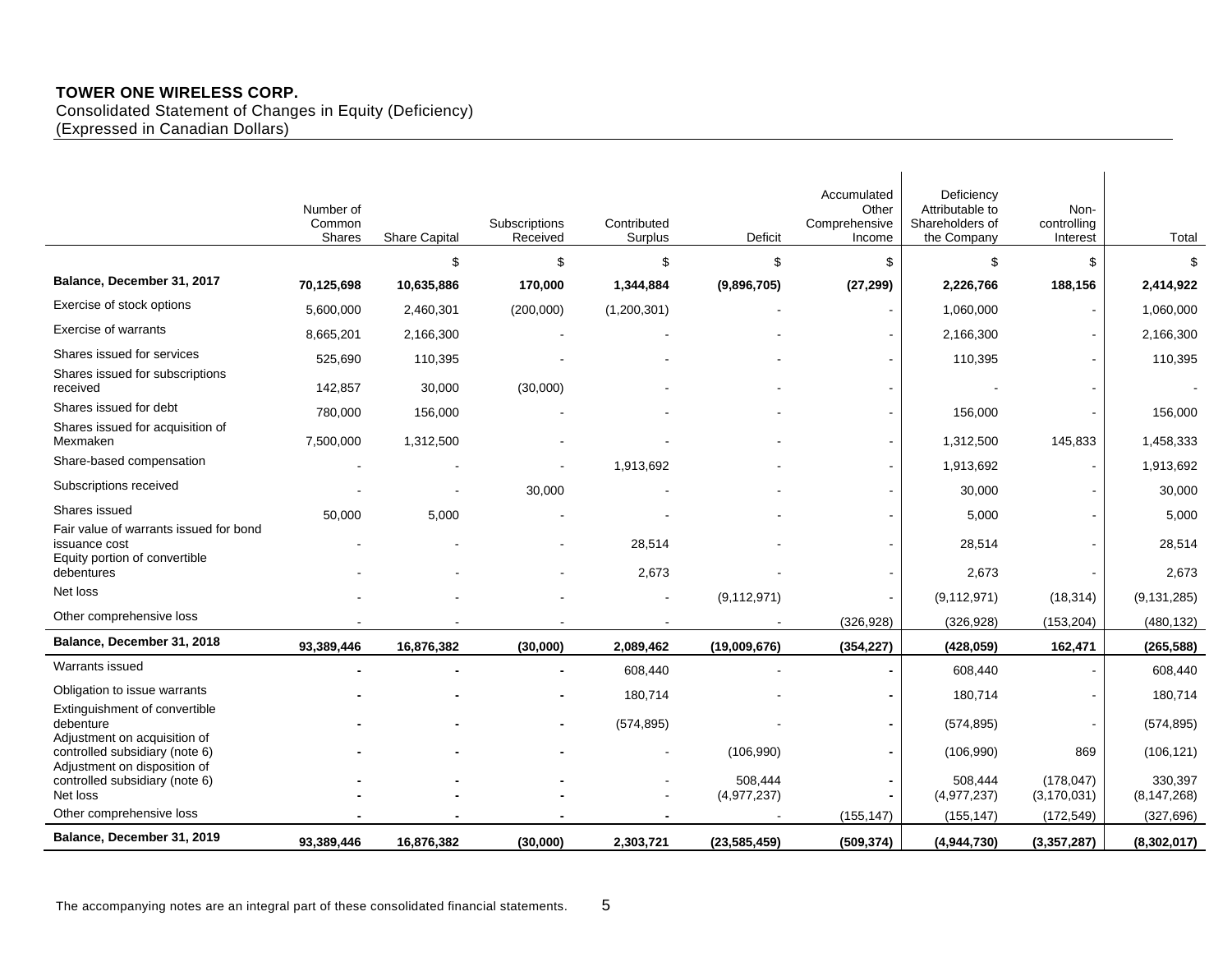|                                                                    | Number of<br>Common<br>Shares          | <b>Share Capital</b>                         | Subscriptions<br>Received | Contributed<br>Surplus | Deficit                   | Accumulated<br>Other<br>Comprehensive<br>Income | Deficiency<br>Attributable to<br>Shareholders of<br>the Company | Non-<br>controlling<br>Interest        | Total                               |
|--------------------------------------------------------------------|----------------------------------------|----------------------------------------------|---------------------------|------------------------|---------------------------|-------------------------------------------------|-----------------------------------------------------------------|----------------------------------------|-------------------------------------|
| Balance, December 31, 2019<br>Net loss<br>Other comprehensive loss | 93,389,446<br>$\overline{\phantom{0}}$ | \$<br>16,876,382<br>$\overline{\phantom{0}}$ | (30,000)                  | 2,303,721<br>-         | (23, 585, 459)<br>541,987 | (509, 374)<br>(109, 220)                        | (4,944,730)<br>541,987<br>(109, 220)                            | (3,357,287)<br>(330, 815)<br>(56, 111) | (8,302,017)<br>211,172<br>(165,331) |
| Balance, March 31, 2020                                            | 93,389,446                             | 16,876,382                                   | (30,000)                  | 2,303,721              | (23,043,472)              | (618, 594)                                      | (4,511,963)                                                     | (3,744,213)                            | (8,256,177)                         |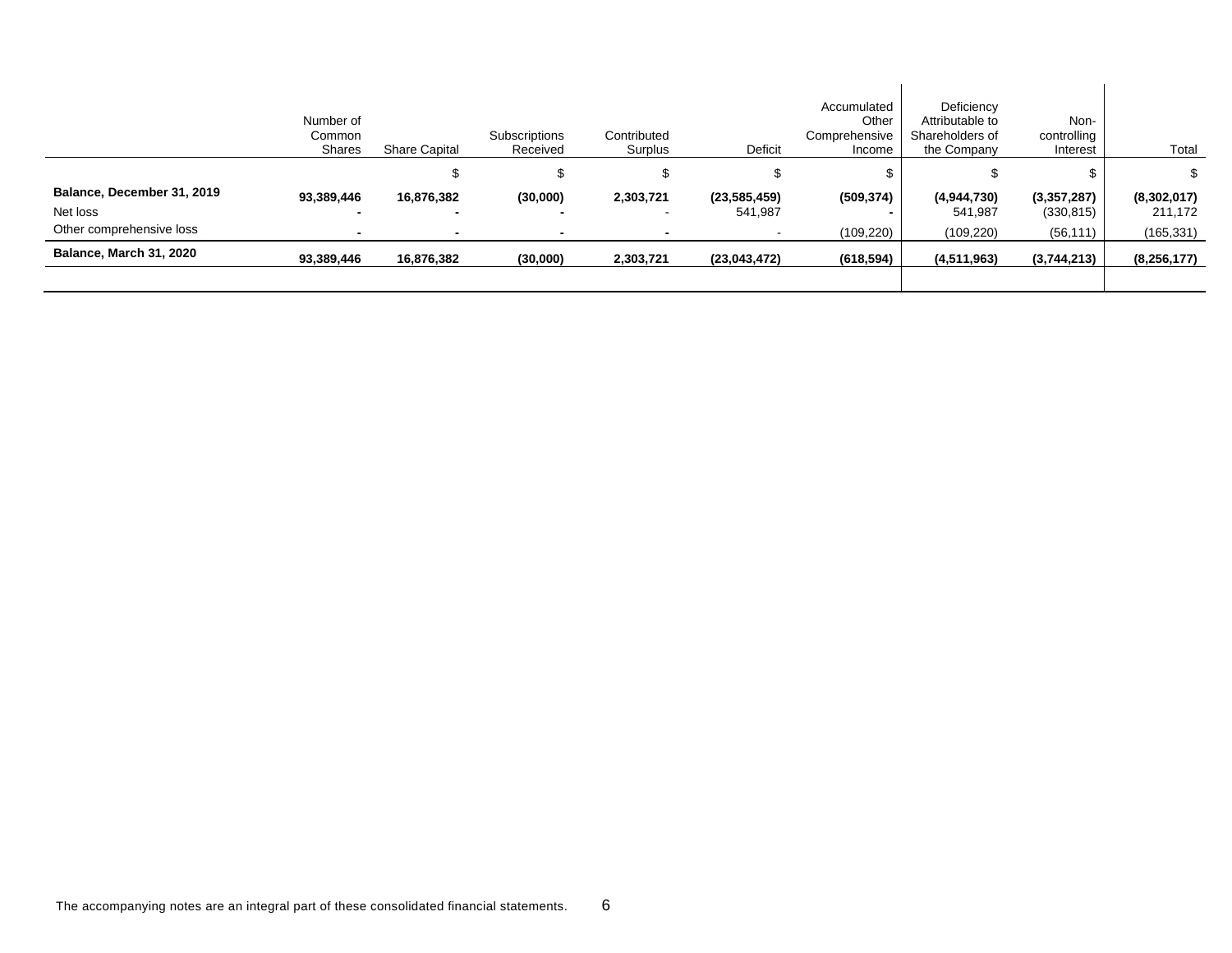## Consolidated Statements of Cash Flows

(Expressed in Canadian Dollars)

|                                                     | Three months ended |                           |
|-----------------------------------------------------|--------------------|---------------------------|
|                                                     | March 31, 2020     | March 31, 2019            |
|                                                     |                    |                           |
| Cash flows from operating activities                |                    |                           |
| Net loss from continuing operations                 | 211,172            | 1,301,982                 |
| Item not affection cash:                            |                    |                           |
| Accretion                                           |                    |                           |
| <b>Accrued interest</b>                             |                    |                           |
| Amortization                                        | 342,583            | 71,787                    |
| Allowance for VAT                                   |                    |                           |
| Gain on sale of towers                              |                    |                           |
| Deferred income tax recovery                        |                    |                           |
| Foreign exchange                                    | (71, 463)          |                           |
| Gain on net monetary position                       | (88, 147)          |                           |
| Other non cash effect                               | (79, 045)          |                           |
| Impairment                                          | (3,636)            |                           |
| Impairment of advances and loans receivable         |                    |                           |
| Listing expense                                     |                    |                           |
| Loss on extinguishment of debt                      |                    |                           |
| Share-based compensation                            |                    |                           |
| Shares issued for services                          |                    |                           |
|                                                     |                    |                           |
| Changes in non-cash working capital items (Note 23) | (826, 437)         | (97, 809)                 |
| Cash provided by (used in) operating activities     | (514, 972)         | 1,275,959                 |
|                                                     |                    |                           |
| Cash flows from investing activities                |                    |                           |
| Cash received from acquisitions                     |                    |                           |
| Cash paid for acquisitions                          |                    |                           |
| Cash received from disposition                      |                    |                           |
| IFRS16                                              | (39, 542)          |                           |
| Addition of property and equipment                  | (1, 182, 383)      | (2, 160, 551)             |
| Cash used in investing activities                   | (1, 142, 842)      | (2, 160, 551)             |
| Cash flows from financing activities                |                    |                           |
| Shares issued for cash, net                         |                    |                           |
| Exercise of stock options and warrants              |                    |                           |
| Subscriptions received                              |                    |                           |
| Proceeds from convertible debts, net                |                    |                           |
| Repayment of convertible debts                      |                    |                           |
|                                                     | (524,000)          |                           |
| Proceeds from bonds payable, net<br>Loans received  | 70,894             | 916,300<br>311,532        |
| Repayment of loans                                  | (319, 191)         |                           |
| Loans from related parties                          |                    |                           |
| Repayment of loans from related parties             | 145,471            | 1,009,565                 |
|                                                     |                    |                           |
| Lease payments<br>Interest payable                  |                    |                           |
| Promissory note received                            |                    | (357, 774)<br>(1,093,567) |
| Cash provided by financing activities               | (626, 827)         | 786,056                   |
| Foreign exchange on cash                            |                    |                           |
|                                                     |                    |                           |
| Change in cash                                      | (1,043)            | (98, 536)                 |
| Cash, beginning                                     | 56,629             | 346,071                   |
|                                                     |                    |                           |
| Cash, ending                                        | 55,586             | 247,536                   |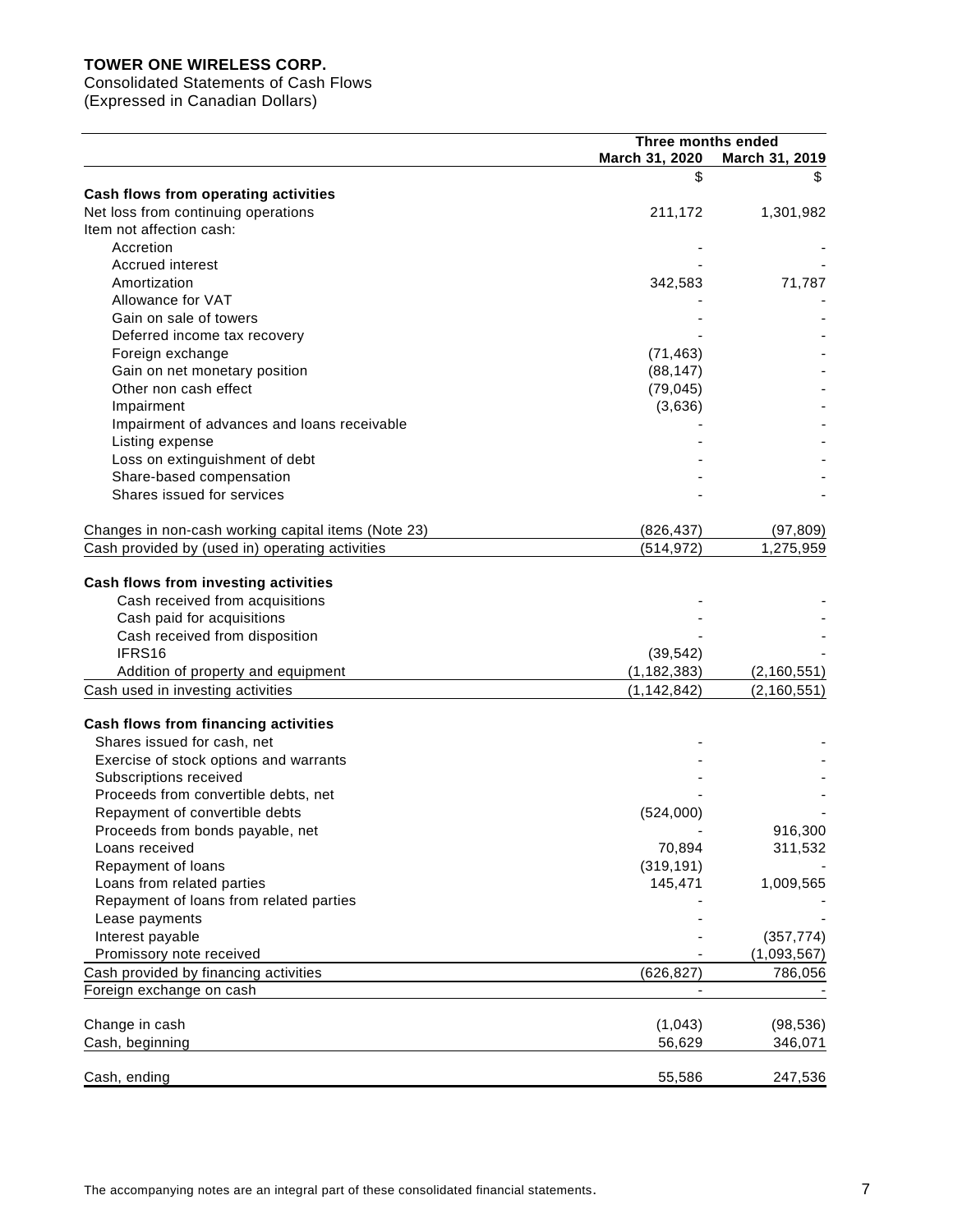Notes to Consolidated Financial Statements For the Three months Ended March 31, 2020 and 2019 (Expressed in Canadian Dollars)

### **1. NATURE OF OPERATIONS AND GOING CONCERN**

Tower One Wireless Corp. ("Tower One" or the "Company") is a pure-play, build-to-suit ("BTS") tower owner, operator and developer of multitenant communications structures. The Company's primary business is the leasing of space on communications sites to mobile network operators ("MNOs"). The Company offers tower-related services in the largest Spanish speaking countries in Latin America: Argentina, Colombia and Mexico. These tower-related services include site acquisition, zoning and permitting, structural analysis, and construction which primarily supports the Company's site leasing business, including the addition of new tenants and equipment on its sites. A long-term site lease is in hand with a tenant prior to undergoing construction.

Tower One was incorporated under the laws of the Province of British Columbia, Canada on September 12, 2005. On October 14, 2011, the Company became a reporting company in British Columbia and was approved by the Canadian Securities Exchange ("CSE") and commenced trading on November 16, 2011. The Company's registered office is located at Suite 605, 815 Hornby Street, Vancouver, BC, Canada V6Z 2E6.

On January 17, 2017, Tower One completed a Share Exchange Agreement (the "Agreement") with Tower Three SAS ("Tower Three") and the shareholders of Tower Three. According to the Agreement, Tower One acquired Tower Three by issuing shares which resulted in the shareholders of Tower Three obtaining control of the Company (the "Acquisition"). Accordingly, this transaction was recorded as a reverse acquisition for accounting purposes, with Tower Three being identified as the accounting acquirer (Note 5).

These consolidated financial statements have been prepared on the basis of accounting principles applicable to a going concern, and accordingly, do not purport to give effect to adjustments which may be required should the Company be unable to achieve the objectives above as a going concern. The net realizable value of the Company's assets may be materially less than the amounts recorded in these consolidated financial statements should the Company be unable to realize its assets and discharge its liabilities in the normal course of business. At March 31, 2020, the Company had a working capital deficiency of \$16,288,905 (2019 - \$17,058,758) and an accumulated deficit of \$23,043,472 (2019 - \$23,585,459) which has been funded primarily by advances from customers related to the development deals in Mexico and Colombia in addition to the profit generated by the sales of towers in Argentina. Ongoing operations of the Company are dependent upon the Company's ability to generate sufficient revenues in the future, receive continued financial support and complete equity financings. These factors raise substantial doubt about the Company's ability to continue as a going concern.

These consolidated financial statements do not include any adjustments to the recoverability and classification of recorded asset amounts and classification of liabilities that might be necessary should the Company be unable to continue as a going concern. Such adjustments could be material.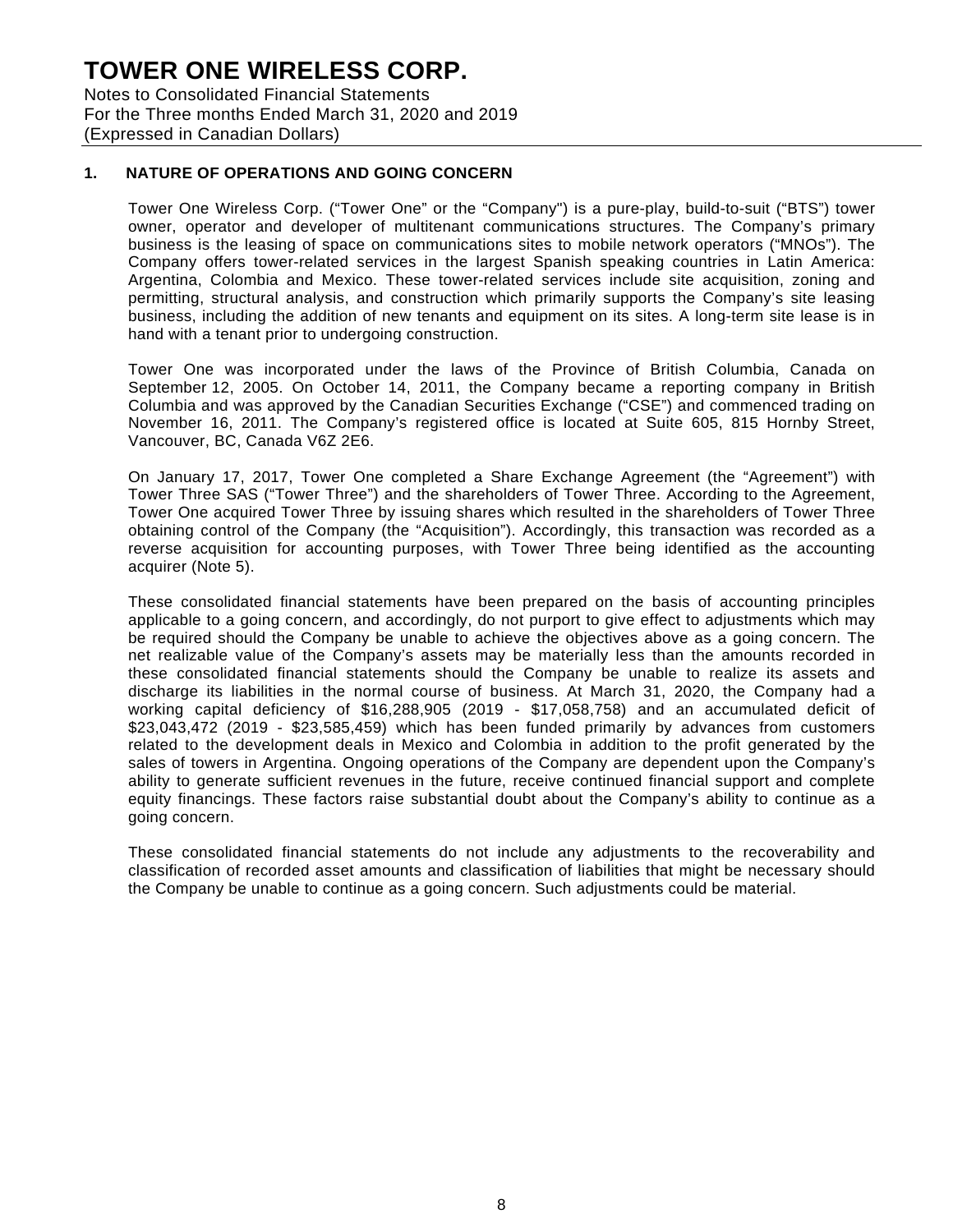Notes to Consolidated Financial Statements For the Three months Ended March 31, 2020 and 2019 (Expressed in Canadian Dollars)

## **2. STATEMENT OF COMPLIANCE AND BASIS OF PRESENTATION**

### **(a) Statement of Compliance**

These consolidated financial statements have been prepared in accordance with International Financial Reporting Standards ("IFRS") as issued by the International Accounting Standards Board ("IASB"). These consolidated financial statements were approved and authorized for issue by the Board of Directors on June 15, 2020.

Effective January 1, 2019, the Company adopted IFRS 16 Leases ("IFRS 16"). IFRS 16 was adopted retrospectively with no restatement of comparative periods, as permitted by the transition provisions of the standard (Note 3).

## **(b) Basis of Presentation and Consolidation**

These consolidated financial statements were prepared on a historical cost basis, except for financial instruments classified as fair value through profit or loss. In addition, these consolidated financial statements have been prepared using the accrual basis of accounting, except for cash flow information.

These consolidated financial statements include the accounts of the following entities as at March 31, 2020:

| <b>Entity</b>                                         | Country    | Percentage of<br>ownership | <b>Functional</b><br>currency |
|-------------------------------------------------------|------------|----------------------------|-------------------------------|
| Tower One Wireless Corp. ("Tower One")                | Canada     | Parent                     | Canadian dollar               |
| Tower Two SAS ("Tower Two")                           | Argentina  | 100%                       | Argentina Peso                |
| Tower Three SAS ("Tower Three")                       | Colombia   | 100%                       | Colombian Peso                |
| Tower 3 SA ("Tower 3")                                | Argentina  | 100%                       | Argentina Peso                |
| Innervision SAS ("Innervision")                       | Colombia   | 100%                       | Colombian Peso                |
| Evolution Technology SA ("Evolution")                 | Argentina  | 65%                        | Argentina Peso                |
| Tower Construction & Technical Services, LLC ("TCTS") | <b>USA</b> | 50%                        | US dollar                     |
| Comercializadora Mexmaken, S.A. de C.V. ("Mexmaken")  | Mexico     | 90%                        | Mexican Peso                  |

These consolidated financial statements include the accounts of the Company and the following subsidiaries as at December 31, 2019:

|                                                       |            | Percentage of | <b>Functional</b>     |
|-------------------------------------------------------|------------|---------------|-----------------------|
| <b>Entity</b>                                         | Country    | ownership     | currency              |
| Tower One Wireless Corp. ("Tower One")                | Canada     | Parent        | Canadian dollar       |
| Tower Two SAS ("Tower Two")                           | Argentina  | 100%          | Argentina Peso        |
| Tower Three SAS ("Tower Three")                       | Colombia   | 100%          | <b>Colombian Peso</b> |
| Tower 3 SA ("Tower 3")                                | Argentina  | 100%          | Argentina Peso        |
| Innervision SAS ("Innervision")                       | Colombia   | 100%          | <b>Colombian Peso</b> |
| Evolution Technology SA ("Evolution")                 | Argentina  | 65%           | Argentina Peso        |
| Tower Construction & Technical Services, LLC ("TCTS") | <b>USA</b> | 50%           | US dollar             |
| Comercializadora Mexmaken, S.A. de C.V.               |            |               |                       |
| ("Mexmaken")                                          | Mexico     | 90%           | Mexican Peso          |

All significant inter-company balances and transactions have been eliminated on consolidation. Subsidiaries are entities controlled by the Company. Control is based on whether an investor has power over the investee, exposure or rights to variable returns from its involvement with the investee, and the ability to use its power over the investee to affect the amount of returns. Non-controlling interests in the net assets are identified separately from the Company's deficiency. The non-controlling interest consists of the non-controlling interest as at the date of the original acquisition plus the noncontrolling interest's share of changes in equity or deficiency since the date of acquisition.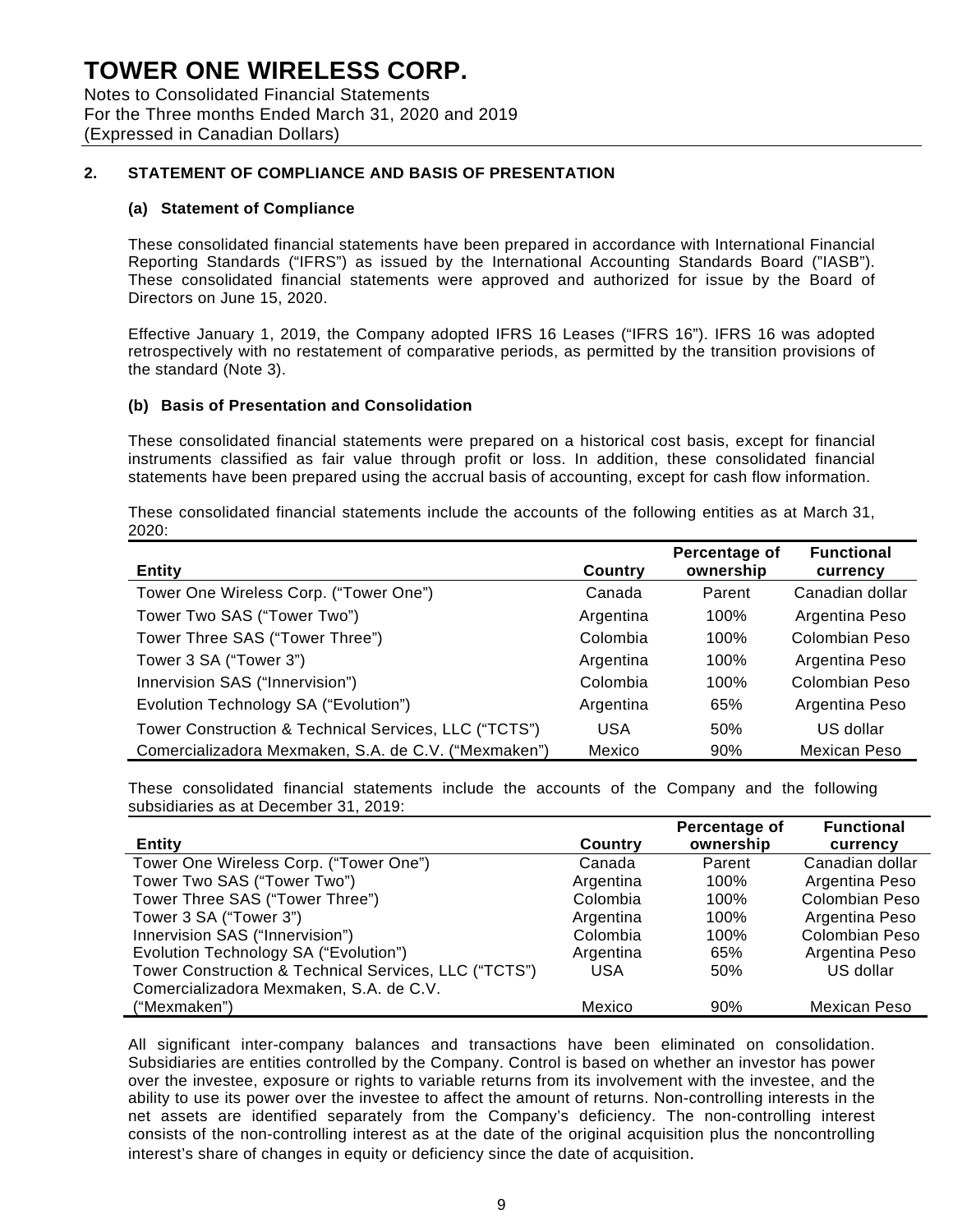Notes to Consolidated Financial Statements For the Three months Ended March 31, 2020 and 2019 (Expressed in Canadian Dollars)

### **2. STATEMENT OF COMPLIANCE AND BASIS OF PRESENTATION (CONTINUED)**

#### **(c) Use of Estimates and Judgments**

The Company makes estimates and assumptions about the future that affect the reported amounts of assets and liabilities. Estimates and judgments are continually evaluated based on historical experience and other factors, including expectations of future events that are believed to be reasonable under the circumstances. Significant areas requiring the use of management estimates include the following:

#### (i) Intangible Assets – useful lives

The Company records intangible assets purchased in a business combination at their fair value. Determining fair value requires management to use estimates that could be material. Following initial recognition, the Company carries the value of intangible assets at cost less accumulated amortization and any accumulated impairment losses. Amortization is recorded on a straightline basis based upon management's estimate of the useful life and residual value. The estimates are reviewed at least annually and are updated if expectations change as a result of technical obsolescence or legal and other limits to use. A change in the useful life or residual value will impact the reported carrying value of the intangible assets resulting in a change in related amortization expense.

#### (ii) Inputs into Black-Scholes model

The Company has applied estimates with respect to the valuation of shares issued for non-cash consideration. Shares are valued first at the fair value of services received, and if this not readily determinable, at the fair value of the equity instruments granted at the date the Company receives the goods or services.

The Company measures the cost of equity-settled transactions with employees by reference to the fair value of services performed, and if the fair value of the services performed is not readily determinable, at the fair value of the equity instruments at the date at which they are granted. Estimating fair value for share-based compensation transactions requires determining the most appropriate valuation model, which is dependent on the terms and conditions of the grant. This estimate also requires determining the most appropriate inputs to the valuation model including the fair value of the underlying common shares, the expected life of the share option, volatility and dividend yield. The fair value of the underlying common shares is assessed as the quoted market price on grant date. The assumptions and models used for estimating fair value for share-based compensation transactions are discussed in Note 18. Actual results may differ from these estimates and assumptions.

The estimates and underlying assumptions are reviewed on an ongoing basis. Revisions to accounting estimates are recognized in the period in which the estimates are revised if the revision affects only that period or in the period of the revision and further periods if the review affects both current and future periods.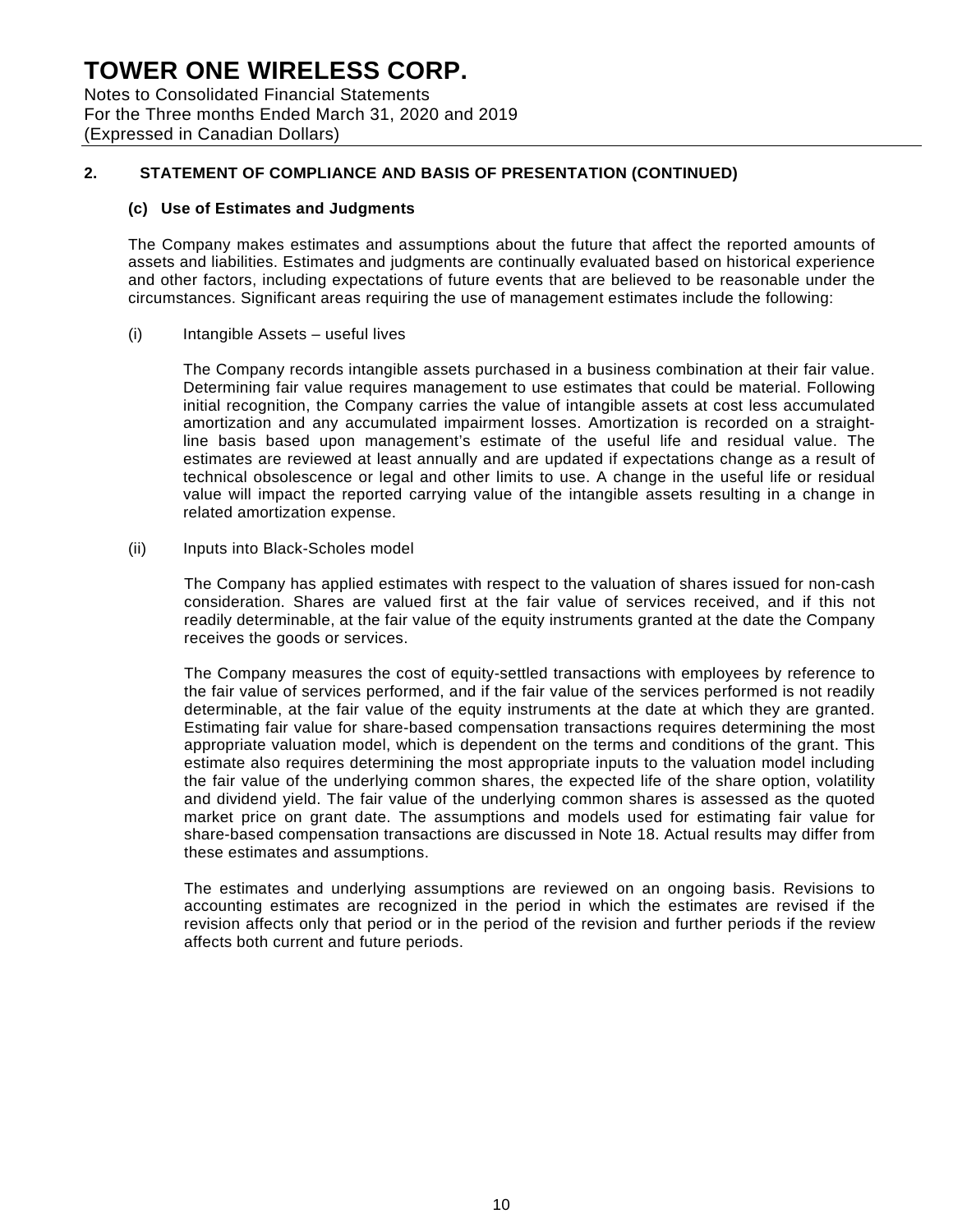Notes to Consolidated Financial Statements For the Three months Ended March 31, 2020 and 2019 (Expressed in Canadian Dollars)

### **2. STATEMENT OF COMPLIANCE AND BASIS OF PRESENTATION (CONTINUED)**

### **(c) Use of Estimates and Judgments (Continued)**

(iii) Property and Equipment – useful lives

Amortization is recorded on a declining balance basis based upon management's estimate of the useful life and residual value. The estimates are reviewed at least annually and are updated if expectations change as a result of the physical condition, technical obsolescence or legal and other limits to use. A change in the useful life or residual value will impact the reported carrying value of towers and equipment resulting in a change in related amortization expense.

(iv) Incremental borrowing rate

 The Company uses estimation in determining the incremental borrowing rate used to measure the lease liabilities. This rate represents the rate that the Company would incur to obtain the funds necessary to purchase the asset of a similar value, with similar payment terms and security in similar economic environment.

(v) Allowance for credit losses

 The Company provides for doubtful debts by analyzing the historical default experience and current information available about a customer's credit worthiness on an account by account basis. Uncertainty relates to the actual collectability of customer balances that can vary from the Company's estimation. At March 31, 2020, the Company has an allowance for doubtful accounts of \$147,464 (2019 - \$179,868).

(vi) Discount rate used for convertible debentures

The carrying value of the convertible debentures is subject to management's estimates in determining an appropriate discount rate based on similar instruments with no conversion features.

(vii) Recoverability of asset carrying values

Determining the amount of impairment of goodwill, intangible assets, and property and equipment requires an estimation of the recoverable amount, which is defined as the higher of fair value less the cost of disposal or value in use. Many factors used in assessing recoverable amounts are outside of the control of management and it is reasonably likely that assumptions and estimates will change from period to period.

(viii) Fair value of assets acquired in a business combination

The determination of fair value of assets acquired requires management to make assumptions and estimates about future events. The assumptions and estimates with respect to determining the fair value of the assets acquired require judgment and include estimates of future cash flows.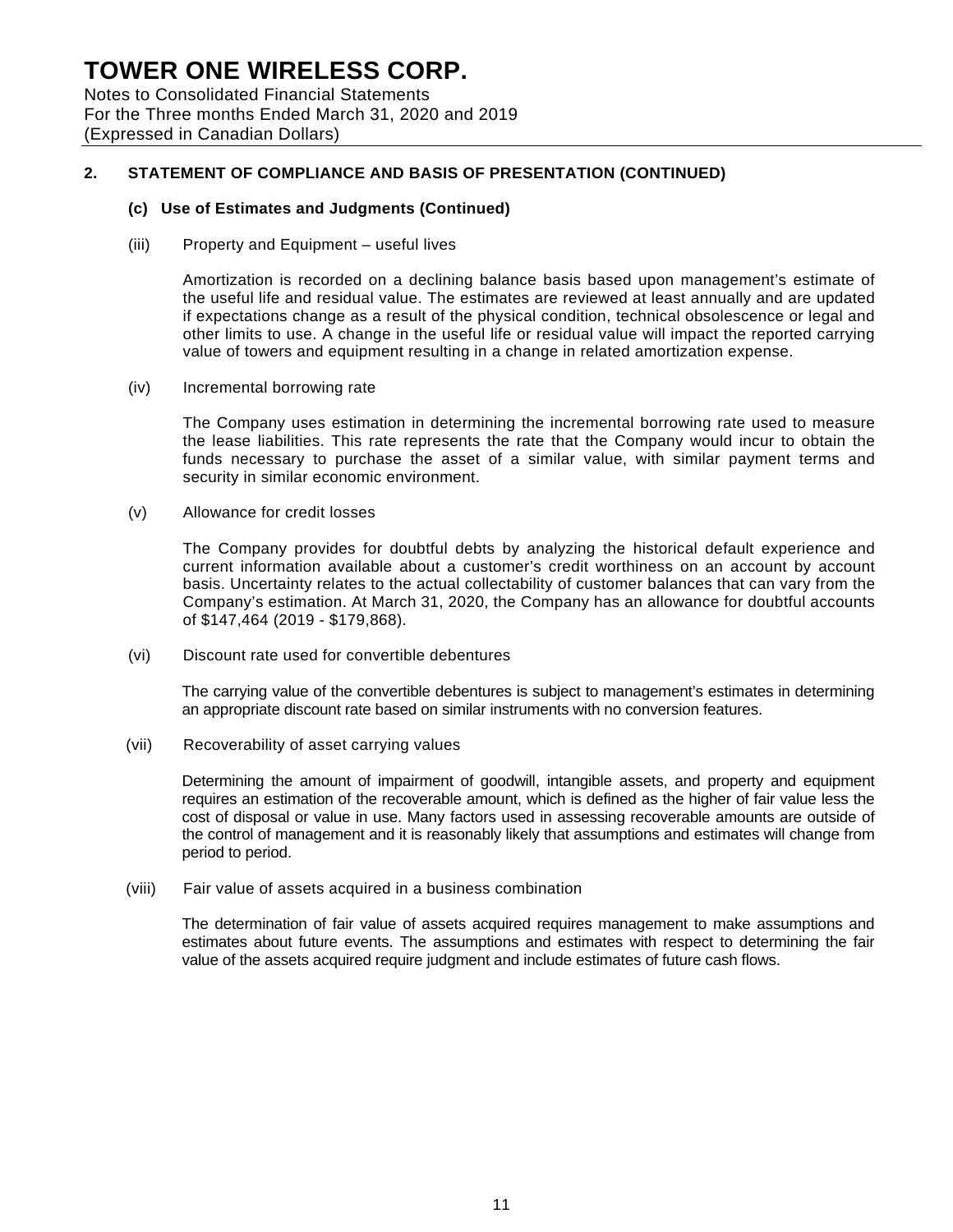Notes to Consolidated Financial Statements For the Three months Ended March 31, 2020 and 2019 (Expressed in Canadian Dollars)

### **2. STATEMENT OF COMPLIANCE AND BASIS OF PRESENTATION (CONTINUED)**

#### **(c) Use of Estimates and Judgments (Continued)**

#### Use of Judgments

Critical accounting judgments are accounting policies that have been identified as being complex or involving subjective judgments or assessments with a significant risk of material adjustment in the year:

#### (i) Going concern

The assessment of whether the going concern assumption is appropriate requires management to take into account all available information about the future, which is at least, but not limited to, twelve months from the end of the reporting period. The Company is aware that material uncertainties related to events or conditions may cast significant doubt upon the Company's ability to continue as a going concern. Further information regarding going concern is outlined in Note 1.

#### (ii) Income taxes

The measurement of income taxes payable and deferred income tax assets and liabilities requires management to make judgments in the interpretation and application of the relevant tax laws. The actual amount of income taxes only becomes final upon filing and acceptance of the tax return by the relevant tax authorities, which occurs subsequent to the issuance of the consolidated financial statements.

#### (iii) Determination of control in business acquisitions

The determination of the acquirer in business acquisitions is subject to judgment and requires the Company to determine which party obtains control of the combining entities. Management applies judgment in determining control by assessing the following three factors: whether the Company has power; whether the Company has exposure or rights to variable returns; and whether the Company has the ability to use its power to affect the amount of its returns. In exercising this judgment, management reviewed the representation on the Board of Directors and key management personnel, the party that initiated the transaction, and each of the entities' activities.

The assessment of whether an acquisition constitutes a business is also subject to judgment and requires the Company to review whether the acquired entity contains all three elements of a business, including inputs, processes and the ability to create output.

#### (iv) Intangible Assets – impairment

The application of the Company's accounting policy for intangible assets expenditures requires judgment in determining whether it is likely that future economic benefits will flow to the Company, which may be based on assumptions about future events or circumstances. Estimates and assumptions may change if new information becomes available. If, after expenditures are capitalized, information becomes available suggesting that the recovery of expenditures is unlikely, the amount capitalized is written off in profit or loss in the period the new information becomes available.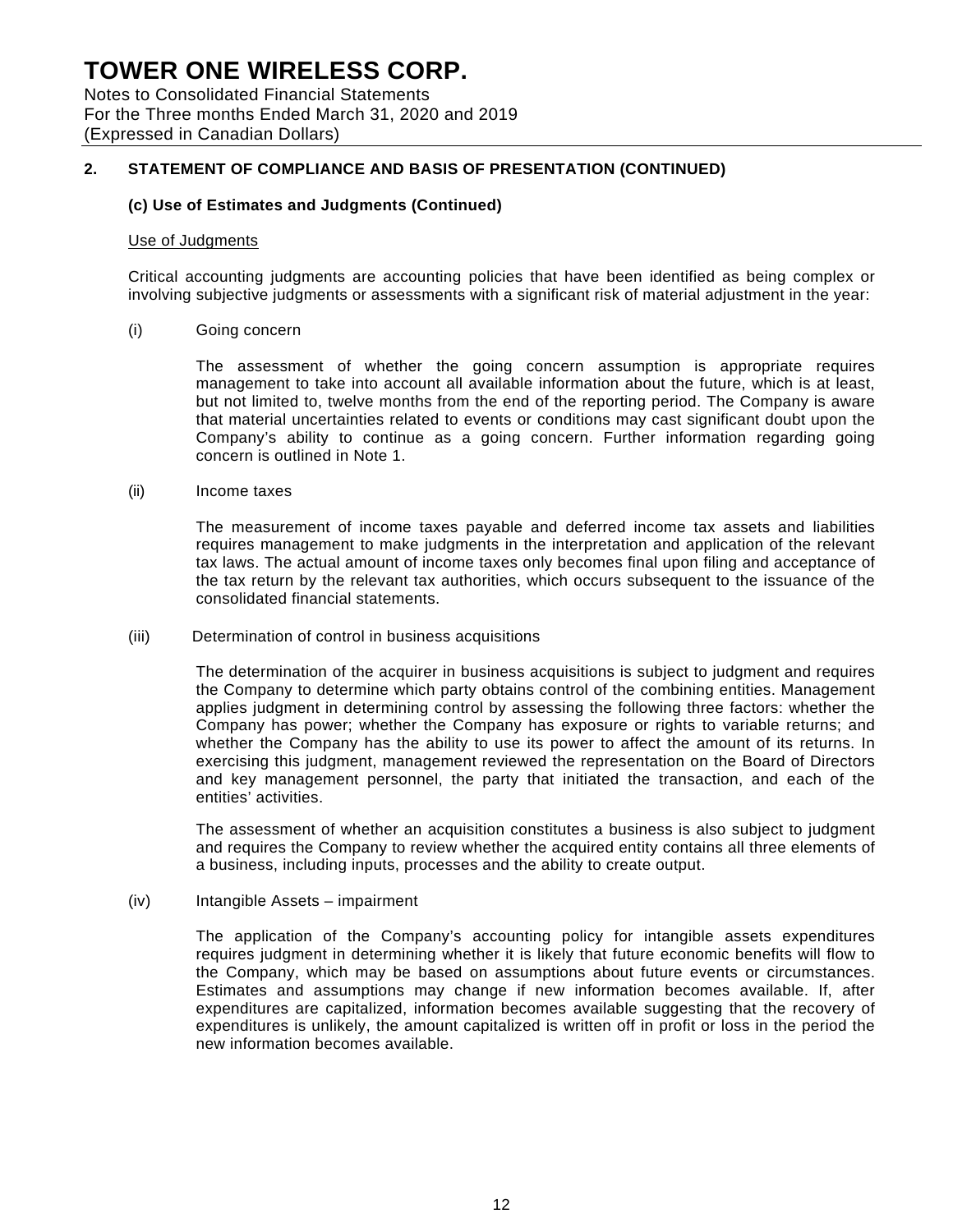### **2. STATEMENT OF COMPLIANCE AND BASIS OF PRESENTATION (CONTINUED)**

### **(c) Use of Estimates and Judgments (Continued)**

(v) Compound financial instruments

In accordance with the substance of the contractual arrangement, convertible debentures are compound financial instruments that are accounted for separately by their components: a financial liability and an equity instrument.

The identification of convertible debenture components is based on interpretations of the substance of the contractual arrangement and therefore requires judgment from management. The separation of the components affects the initial recognition of the convertible debenture at issuance and the subsequent recognition of interest on the liability component. The determination of the fair value of the liability is also based on a number of assumptions, including contractual future cash flows, discount factors and the presence of any derivative financial instruments.

(vi) Asset held-for-sale and discontinued operations

 Judgment is required in determining whether an asset meets the criteria for classification as "assets held for sale" in the consolidated statements of financial position. Criteria considered by management include the existence of and commitment to a plan to dispose of the assets, the expected selling price of the assets, the expected timeframe of the completion of the anticipated sale and the period of time any amounts have been classified within assets held for sale. The Company reviews the criteria for assets held for sale each period and reclassifies such assets to or from this financial position category as appropriate. In addition, there is a requirement to periodically evaluate and record assets held for sale at the lower of their carrying value and fair value less costs to sell.

Judgment is applied in determining whether disposal groups represent a component of the entity, the results of which should be recorded as discontinued operations in the consolidated statements of comprehensive loss.

(vii) Property and Equipment and intangibles - impairment

At the end of each reporting period, management makes a judgment whether there are any indications of impairment of its property and equipment and intangibles. If there are indications of impairment, management performs an impairment test on a cash-generating unit basis. The impairment test compares the recoverable amount of the asset to its carrying amount. The recoverable amount is the higher of the asset's value in use (present value of the estimated future cash flows) and its estimated fair value less costs of disposal.

(viii) Determination of functional currency and hyperinflationary economies

The determination of the functional currency for the Company and its subsidiaries was based on management's judgment of the underlying transactions, events and conditions relevant to each entity. The determination of whether an entity operates in a hyperinflationary economy was based on management's judgment of the underlying economic condition of the country the entity operates in.

(ix) Application of IFRS 16

The Company applies judgment in determining whether the contract contains an identified asset, whether the Company has the right to control the asset, and the lease term. The lease term is based on considering facts and circumstances, both qualitative and quantitative, that can create economic incentive to exercise renewal options.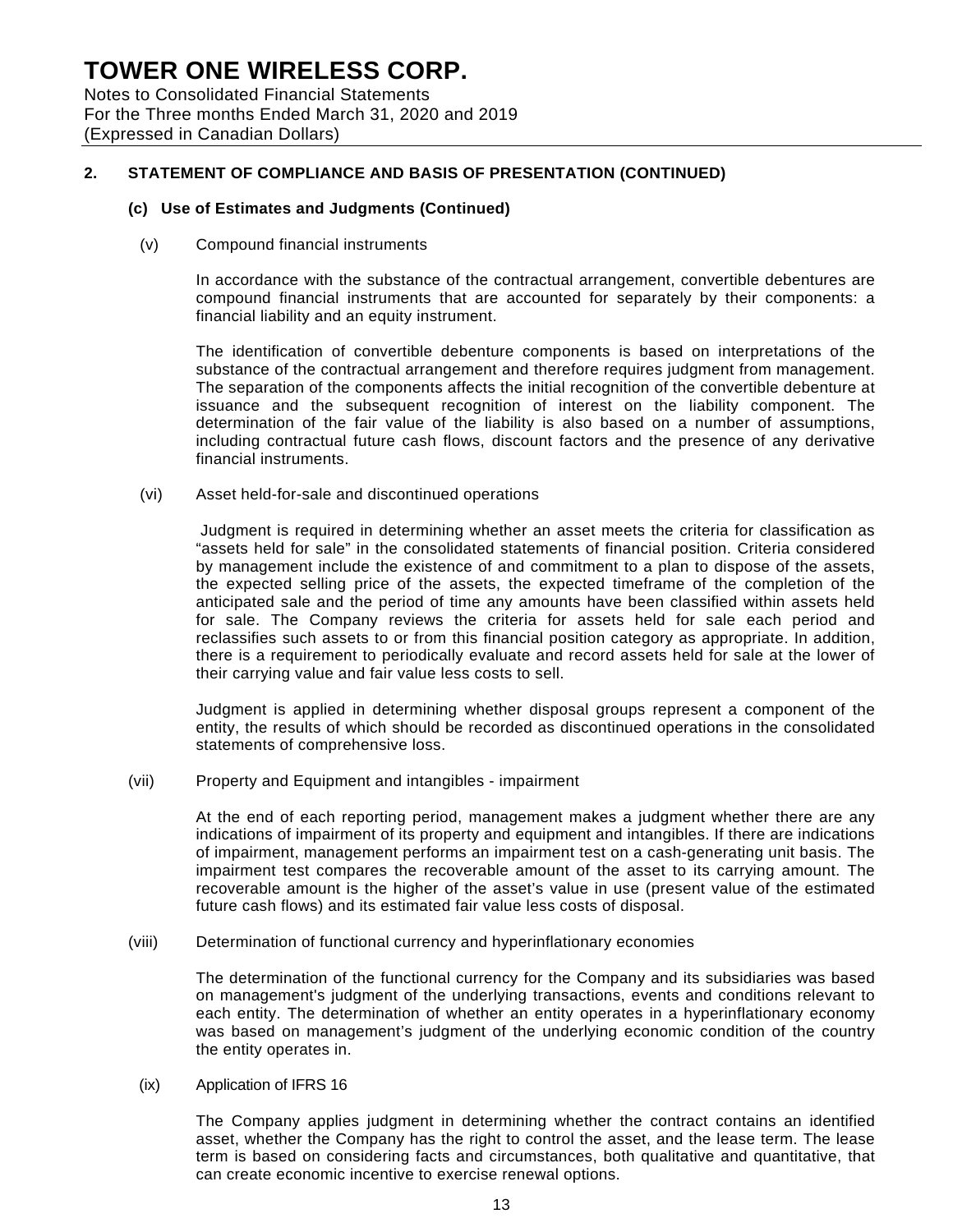Notes to Consolidated Financial Statements For the Three months Ended March 31, 2020 and 2019 (Expressed in Canadian Dollars)

### **2. STATEMENT OF COMPLIANCE AND BASIS OF PRESENTATION (CONTINUED)**

### **(c) Use of Estimates and Judgments (Continued)**

(x) Modification versus extinguishment of financial liability

Judgment is required in applying IFRS 9 Financial Instruments to determine whether the amended terms of the loan agreement is a substantial modification of an existing financial liability and whether it should be accounted for as an extinguishment of the original financial liabilities.

### **3. SIGNIFICANT ACCOUNTING POLICIES**

The following is a summary of significant accounting policies used in the preparation of these consolidated financial statements:

#### **Loss per share**

Basic loss per share is computed by dividing the net loss for the period by the weighted average number of common shares outstanding during the period. To compute diluted loss per share, adjustments are made to common shares outstanding. The weighted average number of common shares outstanding is adjusted to include the number of additional common shares that would be outstanding if, at the beginning of the period or at time of issuance, all options and warrants were exercised. The proceeds from exercise are assumed to be used to purchase the Company's common shares at their average market price during the period. For the years presented, this calculation proved to be anti-dilutive.

#### **Revenue recognition**

The Company's leasing revenue is derived from lease arrangements to obtain rights to use the Company's equipment.

Leases in which a significant portion of the risks and rewards of ownership are retained by the Company are classified as operating leases. Assets under operating leases are included in property and equipment. Leasing revenue from operating leases is recognized as the leasing services are provided.

The Company earns revenue from tower sales. Tower sales revenue is recognized when the control over goods is transferred to the customer. As such, the revenue is recognized after: the contract is identified; performance obligations are identified; the transaction price is determined; the transaction price is allocated to the various performance obligations (if multiple performance obligations are identified); and ultimately, once the performance obligation is satisfied.

The Company also earns revenues from installation, technical and maintenance services. Unbilled revenues represents services performed but not yet billed.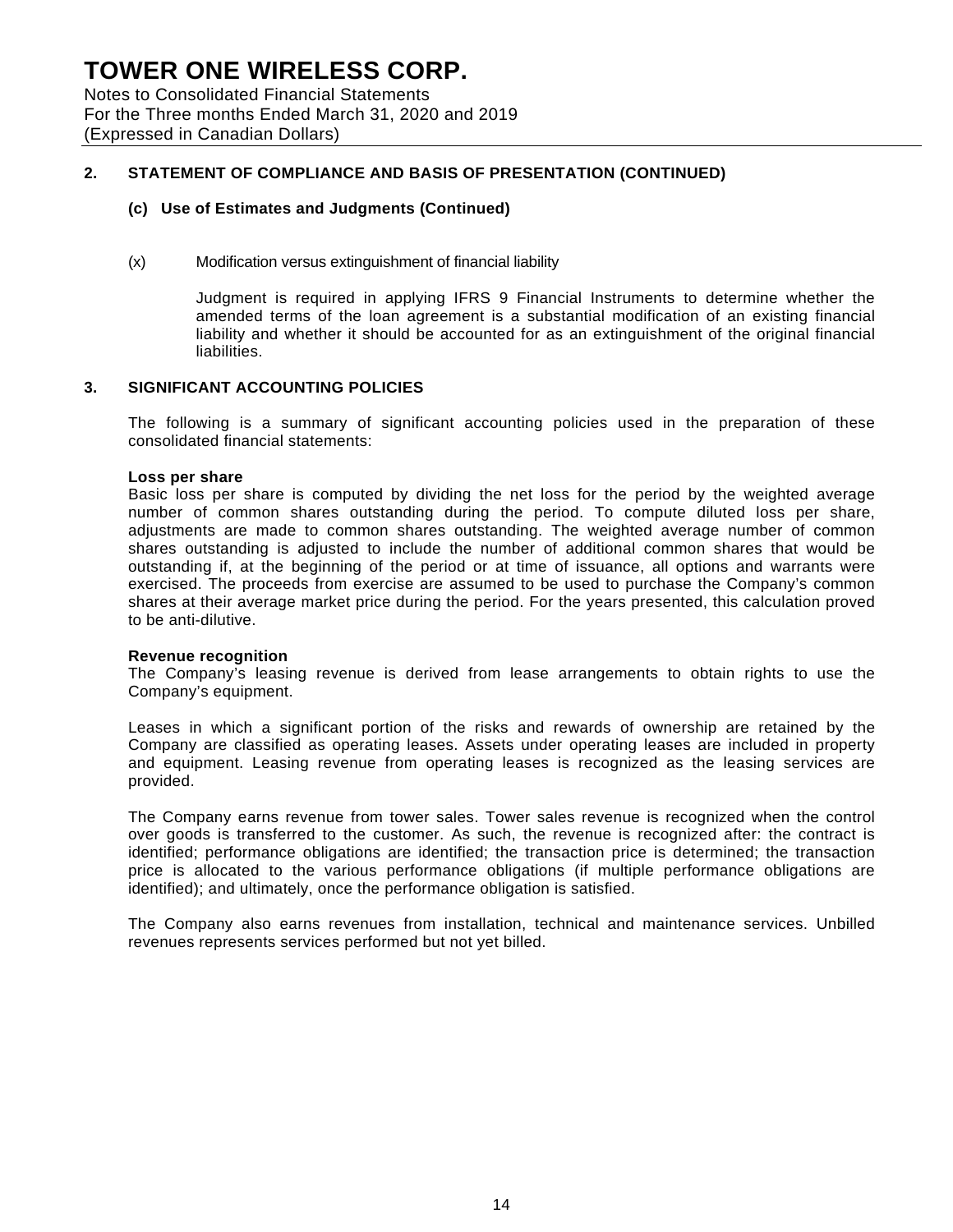Notes to Consolidated Financial Statements For the Three months Ended March 31, 2020 and 2019 (Expressed in Canadian Dollars)

### **3. SIGNIFICANT ACCOUNTING POLICIES (CONTINUED)**

### **Foreign currency translation**

The results and financial position of a subsidiary whose functional currency is not the currency of a hyperinflationary economy is translated into the presentation currency using the following procedures:

- i. Assets and liabilities for each statement of financial position presented (i.e. including comparatives) are translated at the closing rate at the date of the statement of financial position;
- ii. Income and expenses for each statement presenting profit or loss and other comprehensive income (i.e. including comparatives) are translated at exchange rates at the dates of the transactions; and
- iii. All resulting exchange differences are recognized in other comprehensive income.

For practical reasons, a rate that approximates the exchange rates at the dates of the transactions, for example an average rate for the period, is often used to translate income and expense items.

For the period ended March 31, 2020, an unrealized foreign exchange translation loss of \$165,331(for the period ended March 31 2019 – \$nil) was recorded under accumulated other comprehensive loss as a result of changes in the value of the Colombian Peso, Argentina Peso, Mexican Peso and US dollars with respect to the Canadian dollar.

The results and financial position of a subsidiary whose functional currency is the currency of a hyperinflationary economy are translated into the presentation currency using the following procedures:

- i. All amounts (i.e. assets, liabilities, equity items, income and expenses, including comparatives) are translated at the closing rate at the date of the statement of financial position, except that
- ii. When amounts are translated into a non-hyperinflationary presentation currency (i.e. CAD), comparative amounts remain unchanged from those reported in the prior periods.

When an entity's functional currency is the currency of a hyperinflationary economy, the entity shall restate its financial statements in accordance with IAS 29 *Financial Reporting in Hyperinflationary Economies* before applying the translation method described above. When the economy ceases to be hyperinflationary and the entity no longer restates its financial statements in accordance with IAS 29, it shall use as the historical costs for translation into the presentation currency the amounts restated to the price level at the date the entity ceased restating its financial statements.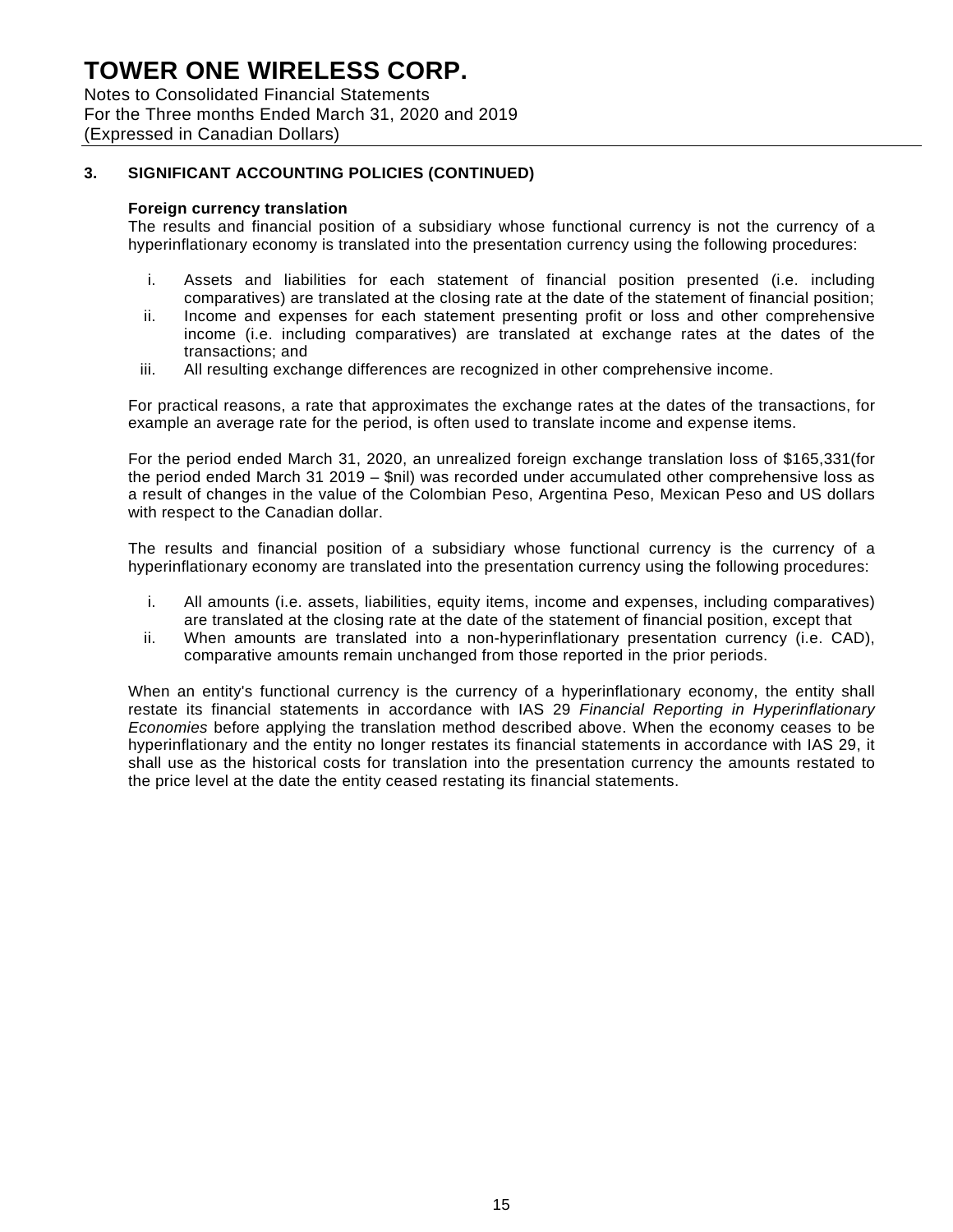Notes to Consolidated Financial Statements For the Three months Ended March 31, 2020 and 2019 (Expressed in Canadian Dollars)

### **3. SIGNIFICANT ACCOUNTING POLICIES (CONTINUED)**

### **Property and equipment**

Property and equipment is stated at cost less accumulated amortization and accumulated impairment loss. Amortization expense for towers begins in the month of transfer of each tower from construction in progress to towers. Costs not clearly related to the procurement, manufacturing and implementation are expensed as incurred.

Towers represent cellular towers owned by the Company. The towers are operated at various sites and under contractual license agreements.

- Amortization of the towers is calculated on the declining-balance basis over the agreement or lease terms
- Furniture and equipment between 10% and 33.3% declining balance

Costs of assets in the course of construction are capitalized as construction in progress. Upon completion, the cost of construction is transferred to the appropriate category of property and equipment and amortization commences when the asset is available for its intended use.

An asset's residual value, useful life and amortization method are reviewed at each financial year end and adjusted if appropriate. When parts of an item of equipment have different useful lives, they are accounted for as separate items (major components) of equipment.

Gains and losses on disposal of an item of equipment are determined by comparing the proceeds from disposal with the carrying amount of the equipment and are recognized in profit or loss.

#### **Intangible assets**

Intangible assets consist of master lease agreement acquired by the Company. Acquired lease agreements are carried at cost less accumulated amortization and impairment. Intangible assets with indefinite lives are not amortized but are tested annually for impairment. Any impairment of intangible assets is recognized in the consolidated statement of comprehensive loss but increases in intangible asset values are not recognized.

Amortization expense for intangible assets is calculated on the straight-line basis over its estimated useful life. Estimated useful lives of intangible assets are the shorter of the economic life and the period the right is legally enforceable. The assets' useful lives are reviewed, and adjusted if appropriate, at each statement of financial position date. The useful life of the Company's intangible assets, consisting of master lease agreements, is estimated to be 10 years.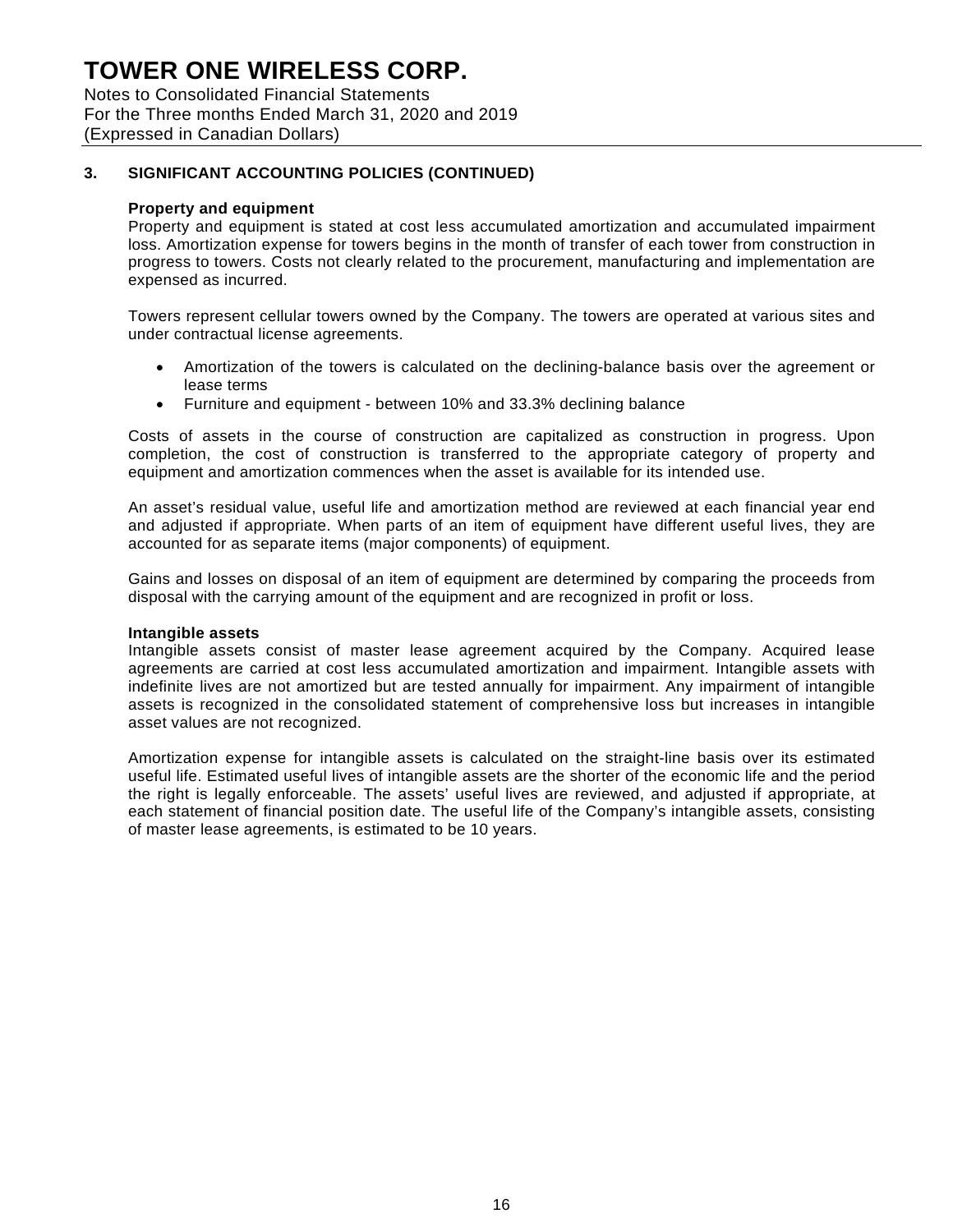Notes to Consolidated Financial Statements For the Three months Ended March 31, 2020 and 2019 (Expressed in Canadian Dollars)

### **3. SIGNIFICANT ACCOUNTING POLICIES (CONTINUED)**

#### **Impairment**

Non-financial assets are tested for impairment whenever events or changes in circumstances indicate that an asset's carrying amount may be less than its recoverable amount. Management uses its judgment to estimate these inputs and any changes to these inputs could have a material impact on the impairment calculation. For impairment testing, non-financial assets that do not generate independent cash flows are grouped together into CGU, which represent the levels at which largely independent cash flows are generated. An impairment loss is recognized in earnings to the extent that the carrying value of an asset, CGU or group of CGU's exceeds its estimated recoverable amount. The recoverable amount of an asset, CGU or group of CGU's is the greater of its value in use and its fair value less cost to sell. Value in use is calculated as the present value of the estimated future cash flows discounted at appropriate pre-tax discount rates. An impairment loss relating to a specific asset reduces the carrying value of the asset. An impairment loss relating to a group of CGU's is allocated on a pro-rata basis to reduce the carrying value of the assets in the units comprising the group. A previously recognized impairment loss related to non-financial assets is assessed at each reporting date for any indications that the loss has decreased or no longer exists. An impairment loss related to non-financial assets is reversed if there is a subsequent increase in the recoverable amount. An impairment loss is reversed only to the extent that the asset's carrying value does not exceed the carrying value that would have been determined, net of depreciation or amortization, if no loss had been recognized.

#### **Share capital**

Common shares are classified as equity. Transaction costs directly attributable to the issue of common shares and share options are recognized as a deduction from equity, net of any tax effects. Common shares issued for consideration other than cash, are valued based on their market value at the date the shares are issued.

The Company has adopted a residual value method with respect to the measurement of shares and warrants issued as private placement units. The residual value method first allocates value to the more easily measurable component based on fair value and then the residual value, if any, to the less easily measurable component. The Company considers the fair value of common shares issued in a private placement to be the more easily measurable component and the common shares are valued at their fair value, as determined by the closing quoted bid price on the announcement date. The balance, if any, is allocated to the attached warrants. Any fair value attributed to the warrants is recorded as contributed surplus.

#### **Share-based compensation**

Share-based compensation to employees are measured at the fair value of the instruments issued and amortized over the vesting periods. Share-based compensation to non-employees are measured at the fair value of the goods or services received or the fair value of the equity instruments issued, if it is determined the fair value of the goods or services cannot be reliably measured, and are recorded at the date the goods or services are received. The amount recognized as an expense is adjusted to reflect the number of awards expected to vest. The offset to the recorded cost is to contributed surplus. Consideration received on the exercise of stock options is recorded as share capital and the related amount in contributed surplus is transferred to share capital. Charges for options that are forfeited before vesting are reversed from contributed surplus. For those options that expire or are forfeited after vesting, the recorded value is transferred to deficit.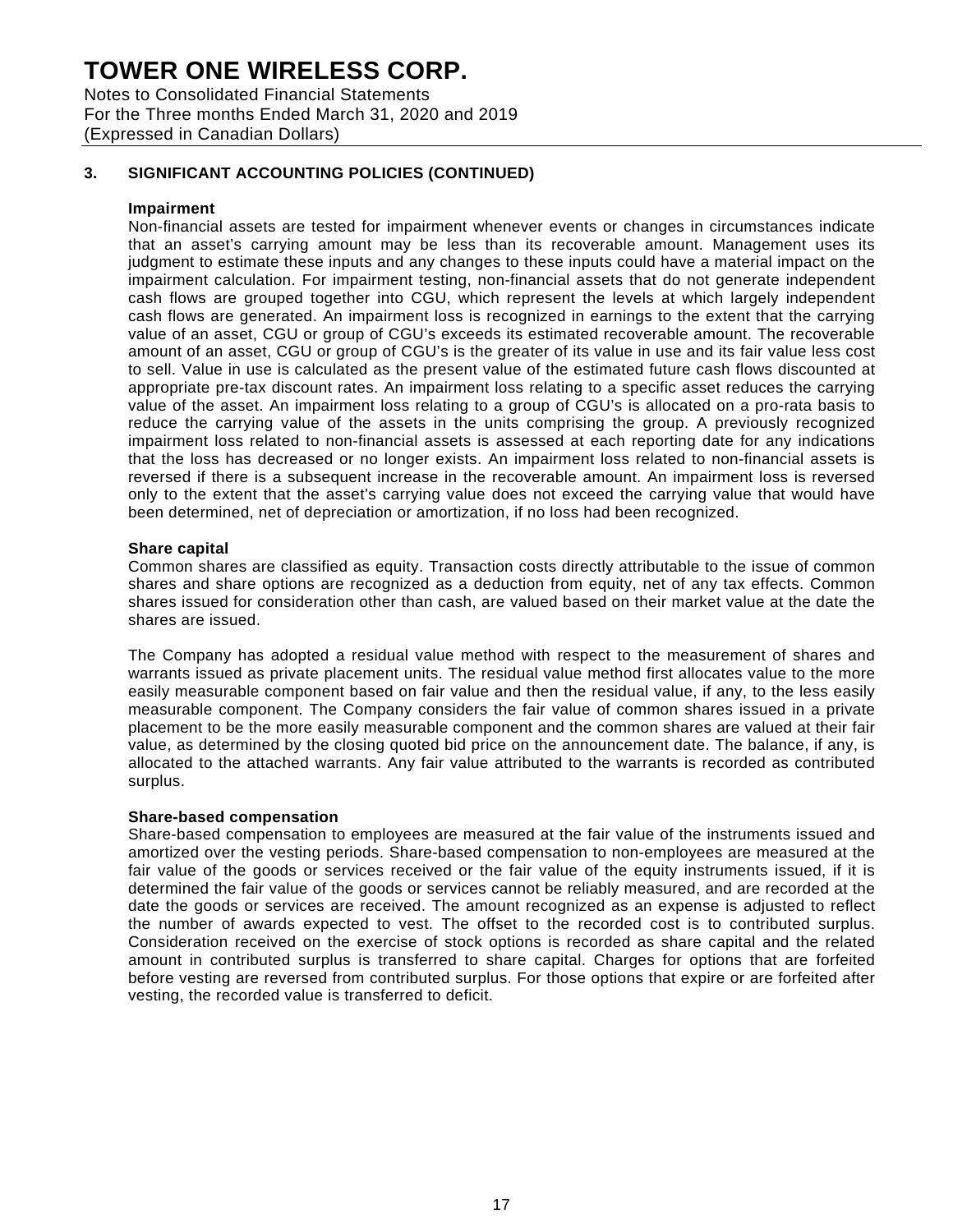Notes to Consolidated Financial Statements For the Three months Ended March 31, 2020 and 2019 (Expressed in Canadian Dollars)

### **3. SIGNIFICANT ACCOUNTING POLICIES (CONTINUED)**

#### **Income taxes**

Income tax expense consisting of current and deferred tax expense is recognized in the consolidated statement of comprehensive loss. Current tax expense is the expected tax payable on the taxable income for the year, using tax rates enacted or substantively enacted at period-end, adjusted for amendments to tax payable with regard to previous years.

Deferred tax assets and liabilities and the related deferred income tax expense or recovery are recognized for deferred tax consequences attributable to differences between the consolidated financial statement carrying amounts of existing assets and liabilities and their respective tax basis. Deferred tax assets and liabilities are measured using the enacted or substantively enacted tax rates expected to apply when the asset is realized or the liability settled. The effect on deferred tax assets and liabilities of a change in tax rates is recognized in income in the period that substantive enactment occurs.

A deferred tax asset is recognized to the extent that it is probable that future taxable profits will be available against which the asset can be utilized. To the extent that the Company does not consider it probable that a deferred tax asset will be recovered, the deferred tax asset is reduced. Deferred tax assets and liabilities are offset when there is a legally enforceable right to set off current tax assets against current tax liabilities and when they relate to income taxes levied by the same taxation authority and the Company intends to settle its current tax assets and liabilities on a net basis.

#### **Provisions**

Provisions are recorded when a present legal or constructive obligation exists as a result of past events where it is probable that an outflow of resources embodying economic benefits will be required to settle the obligation, and a reliable estimate of the amount of the obligation can be made. The amount recognized as a provision is the best estimate of the consideration required to settle the present obligation at the statement of financial position date, taking into account the risks and uncertainties surrounding the obligation. Where a provision is measured using the cash flows estimated to settle the present obligation, its carrying amount is the present value of those cash flows. When some or all of the economic benefits required to settle a provision are expected to be recovered from a third party, the receivable is recognized as an asset if it is virtually certain that reimbursement will be received and the amount receivable can be measured reliably.

#### **Financial instruments**

#### Financial assets - Classification

The Company classifies its financial assets in the following categories:

- Those to be measured subsequently at fair value (either through Other Comprehensive Income ("OCI"), or through profit or loss), and
- Those to be measured at amortized cost.

The classification depends on the Company's business model for managing the financial assets and the contractual terms of the cash flows. For assets measured at fair value, gains and losses are either recorded in profit or loss or OCI.

#### Financial assets - Measurement

At initial recognition, the Company measures a financial asset at its fair value plus, in the case of a financial asset not at fair value through profit or loss ("FVTPL"), transaction costs that are directly attributable to the acquisition of the financial asset. Transaction costs of financial assets carried at FVTPL are expensed in profit or loss. Financial assets are considered in their entirety when determining whether their cash flows are solely payment of principal and interest.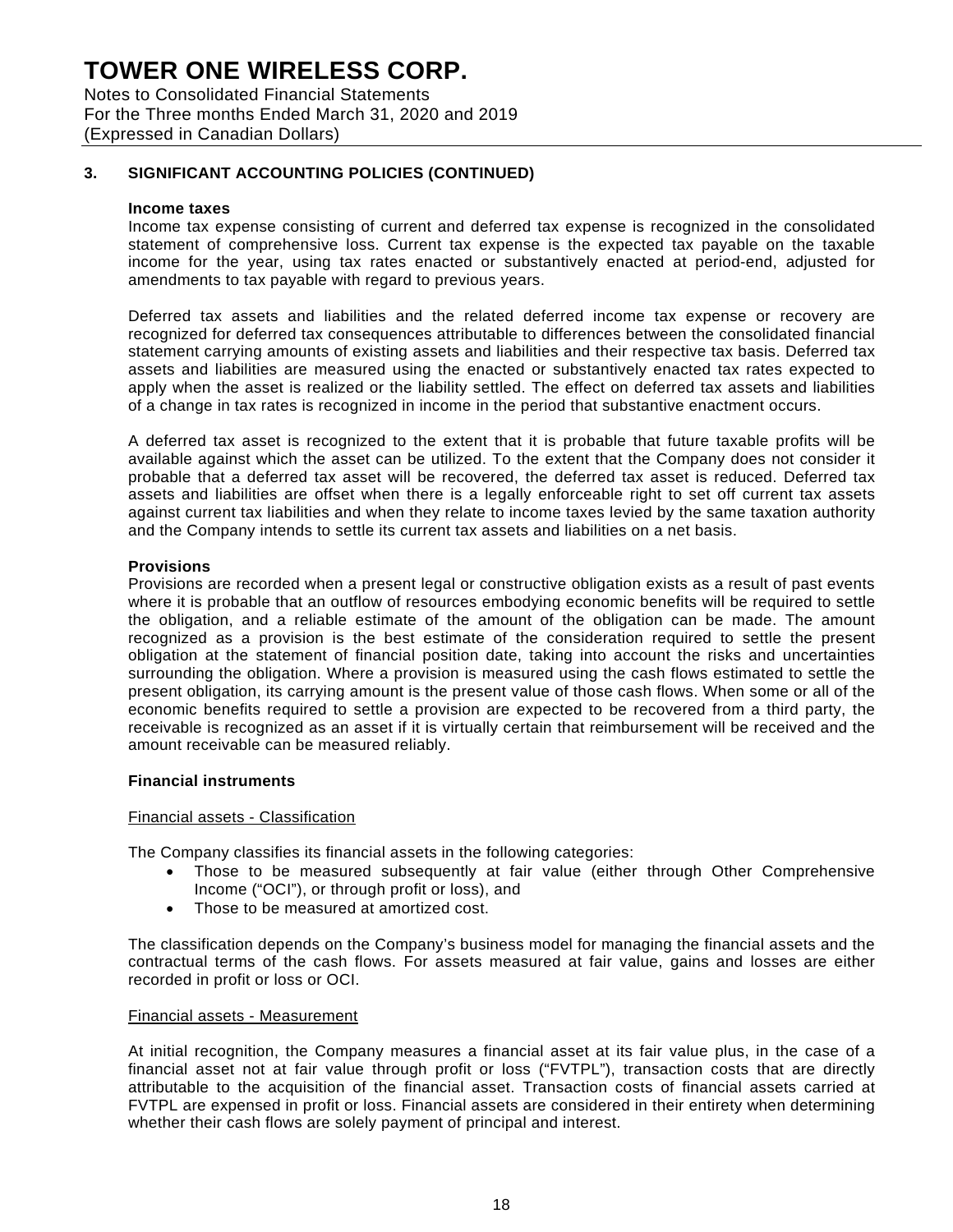Notes to Consolidated Financial Statements For the Three months Ended March 31, 2020 and 2019 (Expressed in Canadian Dollars)

## **3. SIGNIFICANT ACCOUNTING POLICIES (CONTINUED)**

### **Financial instruments (Continued)**

Subsequent measurement of financial assets depends on their classification.

- Amortized cost: Assets that are held for collection of contractual cash flows where those cash flows represent solely payments of principal and interest are measured at amortized cost. A gain or loss that is subsequently measured at amortized cost is recognized in profit or loss when the asset is derecognized or impaired. Interest income from these financial assets is included as finance income using the effective interest rate method.
- Fair value through OCI ("FVOCI"): A financial asset measured at FVOCI is measured at fair value with changes in fair value included as "financial asset at fair value through other comprehensive income" in other comprehensive income. Accumulated gains or losses recognized through other comprehensive income remain in OCI when the financial instrument is derecognized or its fair value substantially decreases.
- Fair value through profit or loss: Assets that do not meet the criteria for amortized cost or FVOCI are measured at FVTPL. A gain or loss on an investment that is subsequently measured at FVTPL is recognized in profit or loss in which it arises.

The Company has classified its cash, amounts receivables and other receivable as FVTPL.

### Financial liabilities

The Company classifies its financial liabilities into the following categories:

- Financial liabilities at FVTPL; and
- Amortized cost.

A financial liability is classified as at FVTPL if it is classified as held-for-trading or is designated as such on initial recognition. Directly attributable transaction costs are recognized in profit or loss as incurred. The fair value changes to financial liabilities at FVTPL are presented as follows:

- the amount of change in the fair value that is attributable to changes in the credit risk of the liability is presented in OCI; and
- the remaining amount of the change in the fair value is presented in profit or loss.

The Company does not designate any financial liabilities at FVTPL.

Other non-derivative financial liabilities are initially measured at fair value less any directly attributable transaction costs. Subsequent to initial recognition, these liabilities are measured at amortized cost using the effective interest method.

The Company has classified its bank indebtedness, accounts payable and accrued liabilities, interest payable, convertible debentures, loans payable, loans from related parties, customer deposits, bonds payable and lease liability as amortized cost.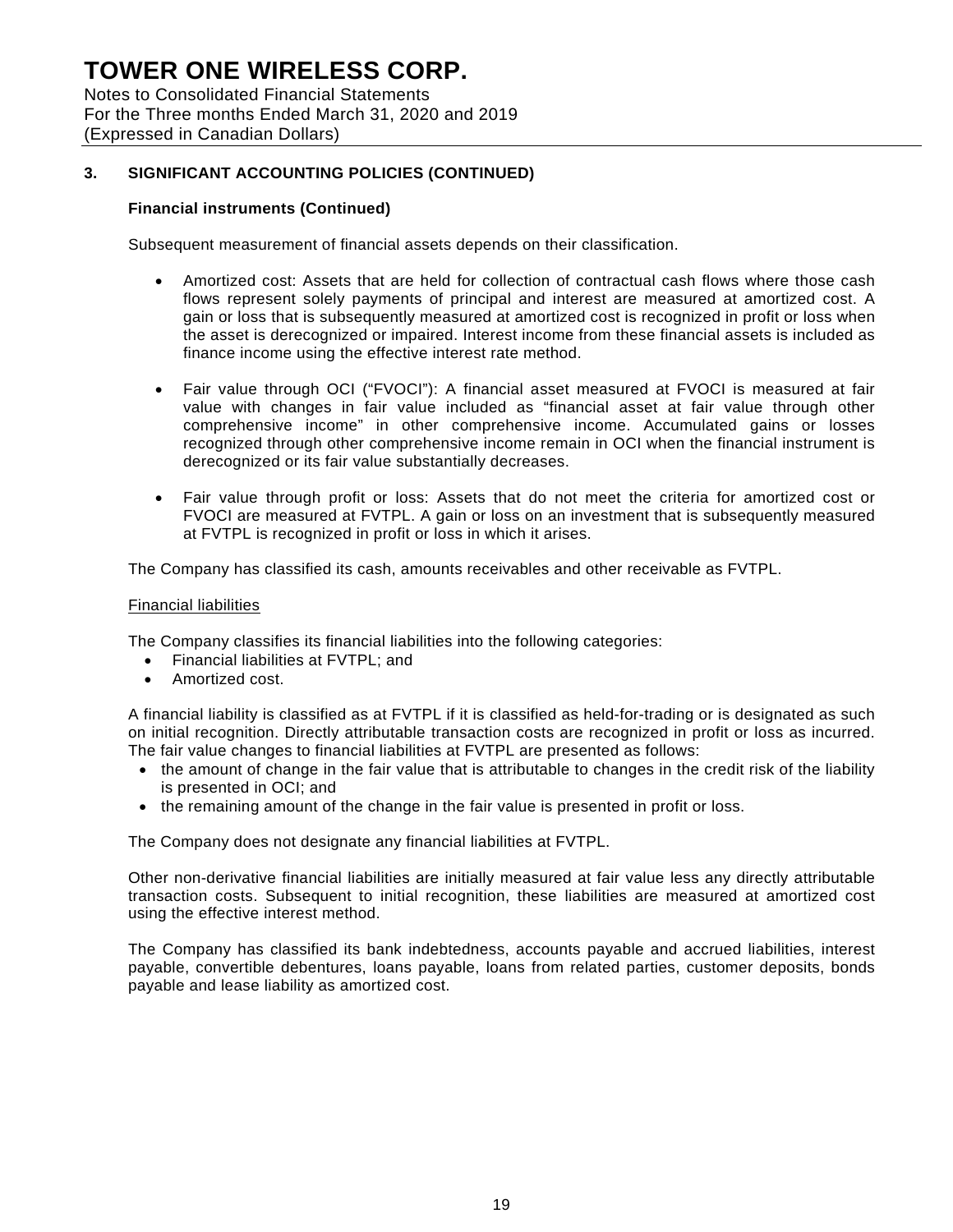Notes to Consolidated Financial Statements For the Three months Ended March 31, 2020 and 2019 (Expressed in Canadian Dollars)

### **3. SIGNIFICANT ACCOUNTING POLICIES (CONTINUED)**

### **Financial instruments (Continued)**

#### Convertible debentures

The component parts of compound instruments (convertible debentures) issued by the Company are classified separately as financial liabilities and equity in accordance with the substance of the contractual arrangements and the definitions of a financial liability and an equity instrument.

Conversion option that will be settled by the exchange of a fixed amount of cash or another financial asset for a fixed number of the Company's own equity instruments is an equity instrument.

 At the date of issue, the fair value of the liability component is estimated using the prevailing market interest rate for similar non-convertible instruments. This amount is recorded as a liability on an amortized cost basis using the effective interest method until extinguished upon conversion or at the instrument's maturity date.

The conversion option classified as equity is determined by deducting the amount of the liability component from the fair value of the compound instrument as a whole. This is recognized and included in equity, net of income tax effects, and is not subsequently remeasured. In addition, the conversion option classified as equity will remain in equity until the conversion option is exercised, in which case, the balance recognized in equity will be transferred to share capital. When the conversion option remains unexercised at the maturity date of the convertible note, the balance recognized in equity will be transferred to retained earnings. No gain or loss is recognized in the profit or loss upon conversion or expiration of the conversion option.

Transaction costs that relate to the issue of the convertible notes are allocated to the liability and equity components in proportion to the allocation of the gross proceeds. Transaction costs relating to the equity component are recognized directly in equity. Transaction costs relating to the liability component are included in the carrying amount of the liability component and are amortized over the lives of the convertible notes using the effective interest method.

#### Substantial modification of convertible debentures

Modification is deemed to be substantial if the net present value of the cash flows under the modified terms, including any fees paid or received, is a least 10 percent different from the net present value of the remaining cash flows of the liability prior to the modification, both discounted at the original effective interest rate of the liability prior to the modification. A substantial modification of the terms of an existing financial liability is accounted for as an extinguishment of the original financial liability and the recognition of a new financial liability.

 The consideration paid, represented by the fair value of the modified convertible debentures are allocated to the liability and equity components of the original convertible debentures at the date of the extinguishment. The method used in allocating the consideration paid and transaction costs to the separate components of the original convertible debentures is consistent with that used in the original allocation to the separate components of the original convertible debentures of the proceeds received by the Company when the original convertible debentures were issued.

Once the allocation of the consideration is made, any resulting gain or loss is treated as follows:

- the amount of gain or loss relating to the original liability component is recognized in profit or loss; and
- the amount of consideration relating to the original equity component is recognized in equity in contributed surplus. The amount recognized in convertible debentures equity reserve attributable to the extinguished convertible debentures is also transferred to contributed surplus.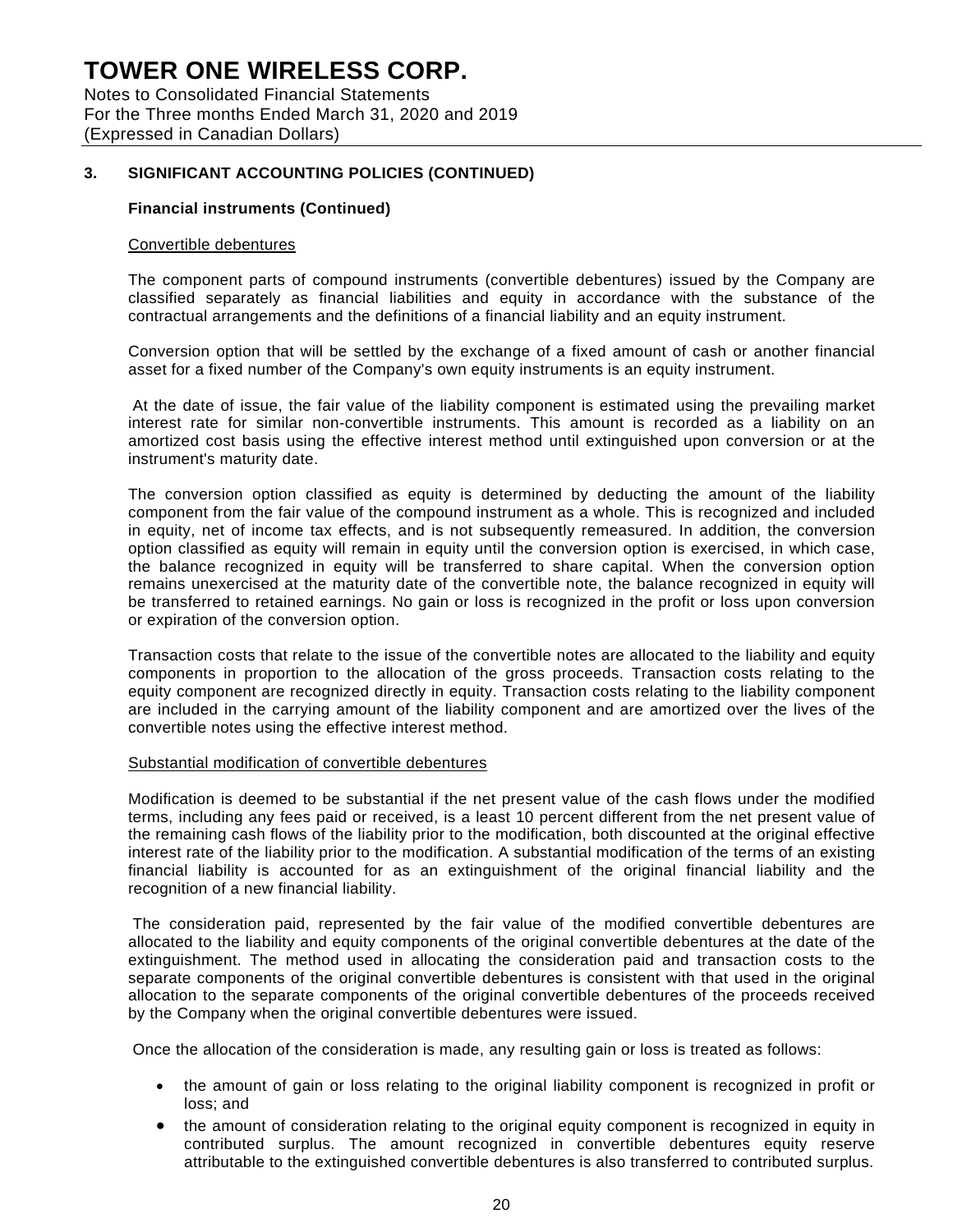Notes to Consolidated Financial Statements For the Three months Ended March 31, 2020 and 2019 (Expressed in Canadian Dollars)

### **3. SIGNIFICANT ACCOUNTING POLICIES (CONTINUED)**

On January 1, 2019, the Company adopted the following accounting pronouncements retrospectively with no restatement of comparative periods:

#### **IFRS 16** *Leases*

The following is the new accounting policy for leases under IFRS 16.

At inception, the Company assesses whether a contract contains an embedded lease. A contract contains a lease when the contract conveys a right to control the use of an identified asset for a period of time in exchange for consideration.

The Company, as lessee, is required to recognize a right-of-use asset ("ROU asset"), representing its right to use the underlying asset, and a lease liability, representing its obligation to make lease payments.

The Company recognizes a ROU asset and a lease liability at the commencement of the lease. The ROU asset is initially measured based on the present value of lease payments, plus initial direct cost, less any incentives received. It is subsequently measured at cost less accumulated amortization, impairment losses and adjusted for certain remeasurements of the lease liability. The ROU asset is amortized from the commencement date over the shorter of the lease term or the useful life of the underlying asset. The ROU asset is subject to testing for impairment if there is an indicator of impairment.

The lease liability is initially measured at the present value of the lease payments that are not paid at the commencement date, discounted by the interest rate implicit in the lease, or if that rate cannot be readily determined, the incremental borrowing rate. The incremental borrowing rate is the rate which the operation would have to pay to borrow over a similar term and with similar security, the funds necessary to obtain an asset of similar value to the ROU asset in a similar economic environment.

Lease payments included in the measurement of the lease liability are comprised of:

- fixed payments, including in-substance fixed payments;
- variable lease payments that depend on an index or a rate, initially measured using the index or rate as at the commencement date;
- amounts expected to be payable under a residual value quarantee;
- the exercise price under a purchase option that the Company is reasonably certain to exercise;
- lease payments in an optional renewal period if the Company is reasonably certain to exercise an extension option;
- penalties for early termination of a lease unless the Company is reasonably certain not to terminate early; and
- restoration costs that will incur at the end of the lease term.

The lease liability is subsequently increased by the interest cost on the lease liability and decreased by lease payments made. It is remeasured when there is a change in future lease payments arising from a change in an index or a rate, a change in the estimate of the amount expected to be payable under a residual value guarantee, or as appropriate, changes in the assessment of whether a purchase or extension option is reasonably certain to be exercised or a termination option is reasonably certain not to be exercised.

Variable lease payments that do not depend on an index or a rate not included in the initial measurement of the ROU asset and lease liability are recognized as an expense in profit or loss the in the period in which they are incurred.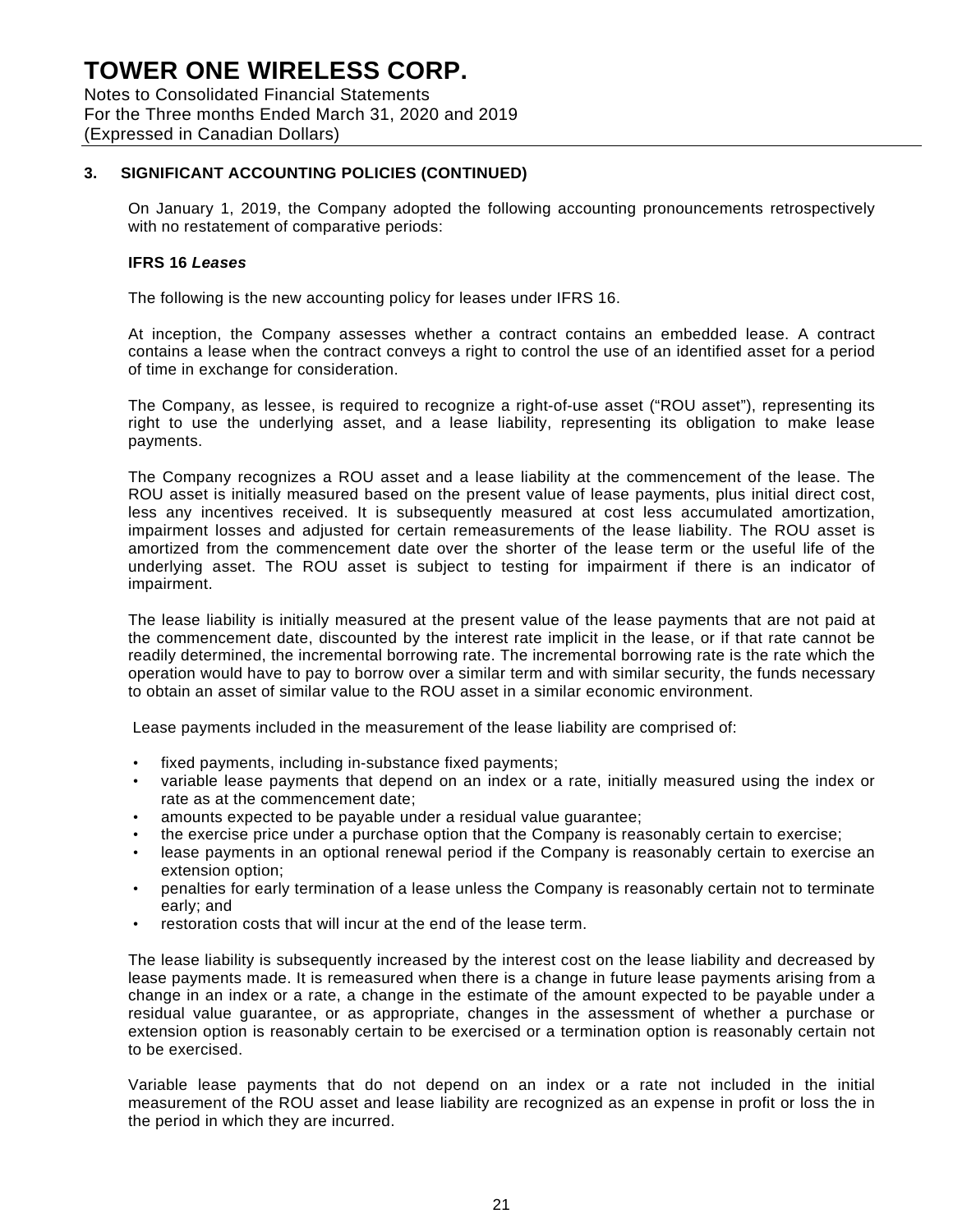Notes to Consolidated Financial Statements For the Three months Ended March 31, 2020 and 2019 (Expressed in Canadian Dollars)

### **3. SIGNIFICANT ACCOUNTING POLICIES (CONTINUED)**

#### **IFRS 16** *Leases (Continued)*

The ROU assets are presented within "Right-of-use assets" and the lease liabilities are presented in "Lease liability" on the consolidated statements of financial position.

The comparative figures for the 2018 reporting period have not been restated and are accounted for under IAS 17 *Leases*, and IFRIC 4 *Determining Whether an Arrangement Contains a Lease*, as permitted under the specific transitional provisions in the standard.

The Company applied the exemption not to recognize ROU assets and lease liabilities for leases with less than 12 months of lease term and leases for low-value assets when applying IFRS 16 to leases previously classified as operating leases under IAS 17.

The Company has land leases for its towers built on them and is classified as operating leases under IAS 17. Upon transition to IFRS 16, these lease liabilities were measured at the present value of the remaining lease payments and discounted using an incremental borrowing rate of 15% for Tower 3 and Mexmaken, and 35% for Evolution as of January 1, 2019. As a result, the Company, as a lessee, has recognized \$1,374,800 as a lease liability, representing its obligation to make lease payments. A ROU asset of the same amount was recognized as a Right-of-use Asset, representing its right to use the underlying asset.

The following table summarizes the difference between the operating lease commitments disclosed immediately preceding the date of initial application and lease liability recognized on the consolidated statements of financial position at the date of initial application:

| Lease liability recognized as of January 1, 2019    | 1,374,800   |  |
|-----------------------------------------------------|-------------|--|
| Effect of discounting at incremental borrowing rate | (2,282,496) |  |
| Operating lease liability as at December 31, 2018   | 3.657,296   |  |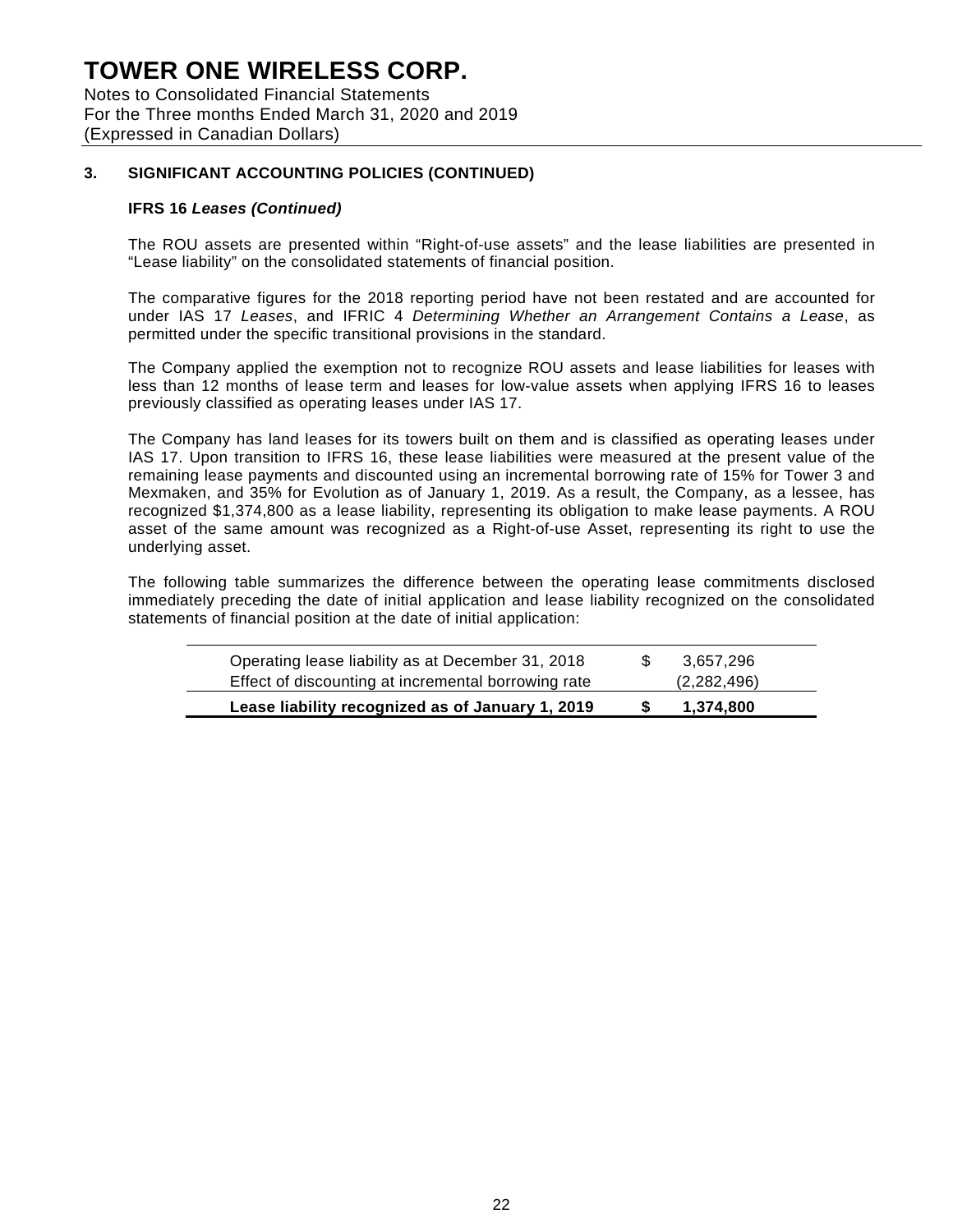Notes to Consolidated Financial Statements For the Three months Ended March 31, 2020 and 2019 (Expressed in Canadian Dollars)

### **4. HYPERINFLATION**

In July 2018, the Argentine three-year cumulative rate of inflation for consumer prices and wholesale prices reached a level in excess of 100%. As a result, in accordance with IAS 29, *Financial Reporting in Hyperinflationary Economies* ("IAS 29") Argentina was considered a hyperinflationary economy, effective July 1, 2018. Accordingly, the presentation of the Company's consolidated financial statements includes adjustments and reclassifications for the changes in the general purchasing power of the Argentine peso.

On the application of IAS 29, the Company used the conversion coefficient derived from the combination of the "IPC Nacional and the IPIM" (the national consumer price index and the national wholesale price index) published by the National Statistics and Census Institution in Argentina. Furthermore, a formal resolution (number 539/018) from de "FACPCE" (Federación Argentina de Consejos Profesionales de Ciencias Económicas) was issued and has been followed in the calculations.

As the consolidated financial statements of the Company have been previously presented in Canadian dollars, a stable currency, the comparative period amounts do not require restatement.

The level of the IPC at March 31, 2020 was 305.54 (2019 - 283.44), which represents an increase of 7.8% over the IPC at December 31, 2019.

Monetary assets and liabilities are not restated because they are already expressed in terms of the monetary unit current as at March 31, 2020. Non-monetary assets, liabilities, equity, and expenses (items that are not already expressed in terms of the monetary unit as at March 31, 2020) are restated by applying the index at the end of the reporting period. The effect of inflation on the Argentine subsidiary's net monetary position is included in the consolidated statements of loss as a gain on net monetary position.

The application of IAS 29 results in the adjustment for the loss of purchasing power of the Argentine peso recorded in the consolidated statements of comprehensive loss. In a period of inflation, an entity holding an excess of monetary assets over monetary liabilities loses purchasing power, which results in a loss on the net monetary position. This loss/gain is derived as the difference resulting from the restatement of non-monetary assets, liabilities and equity.

As per IAS 21, *The Effects of Changes in Foreign Exchange Rates*, all amounts (i.e. assets, liabilities, equity and expenses) are translated at the closing foreign exchange rate at the date of the most recent consolidated statement of financial position, except that comparative amounts are not adjusted for subsequent changes in the price level or subsequent changes in exchange rates. Similarly, in the period during which the functional currency of a foreign subsidiary becomes hyperinflationary and applies IAS 29 for the first time, the parent's consolidated financial statements for the comparative period are not restated for the effects of hyperinflation.

As a result of the change in the conversion coefficient during the period ended March 31, 2020, the Company recognized a net monetary gain of \$88,147 (for the period ended March 31 2019 - \$412,055) to adjust transactions recorded during the period into a measuring unit current as of March 31, 2020.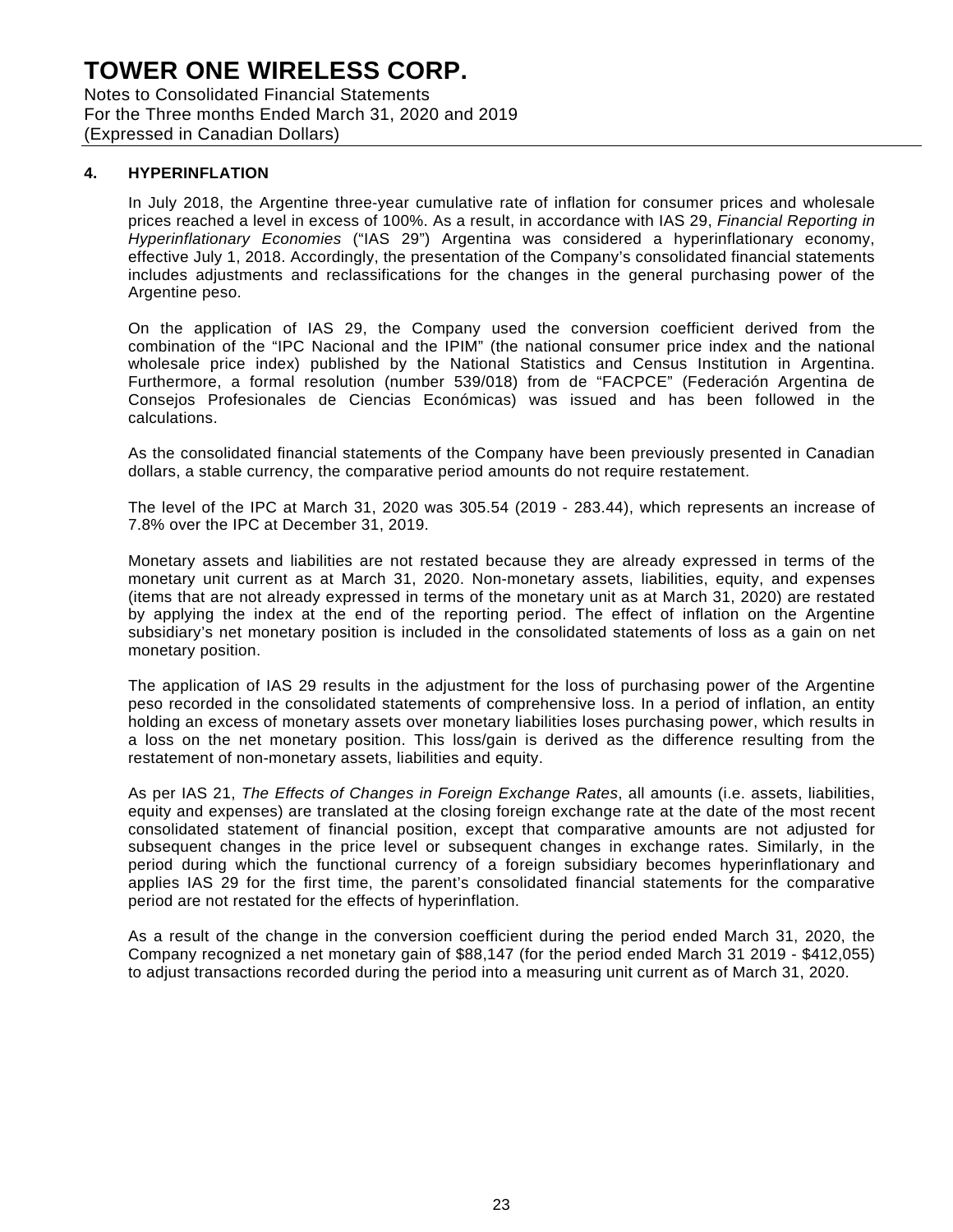Notes to Consolidated Financial Statements For the Three months Ended March 31, 2020 and 2019 (Expressed in Canadian Dollars)

### **5. REVERSE ACQUISITION AND LISTING EXPENSE**

On January 12, 2017, the Company completed the transactions described in Note 1 by issuing 30,000,000 common shares to the shareholders of Tower Three. For accounting purposes, the Acquisition is considered to be outside the scope of IFRS 3 *Business Combinations* since Tower One was inactive prior to the Acquisition and were limited to the management of cash resources and the maintenance of its listing and accordingly did not constitute a business. The Acquisition is accounted for in accordance with IFRS 2 *Share-based Payment* whereby Tower Three is deemed to have issued shares in exchange for the net assets or liabilities of Tower One together with its listing status at the fair value of the consideration received by Tower Three.

Since the share and share-based consideration allocated to the former shareholders of the Company on closing the Acquisition is considered within the scope of IFRS 2, and the Company cannot identify specifically some or all of the goods or service received in return for the allocation of the shares, the value in excess of the net identifiable assets or obligations plus liabilities assumed by the Company acquired on closing was expensed in the statement of comprehensive loss as listing expense.

The Company is deemed to have issued 6,735,885 common shares of Tower Three at \$0.15 per common share for a fair value of \$1,010,383, which is included as consideration to the former shareholders of the Company. The \$0.15 value for the above-mentioned shares was based on the fair value from the concurrent private placement. The fair value of all the consideration given and charged to listing expense was comprised of:

|                                                                             | \$          |
|-----------------------------------------------------------------------------|-------------|
| Fair value of share based consideration allocated:<br>Deemed share issuance | 1,010,383   |
| Identifiable net obligations assumed:                                       |             |
| Cash and cash equivalent                                                    | 1,378,183   |
| Subscriptions received for private placement                                | (1,602,257) |
| Other assets                                                                | 230,097     |
| Liabilities                                                                 | (139, 807)  |
| Total                                                                       | (133, 784)  |
| Total listing expense                                                       | 1,144,167   |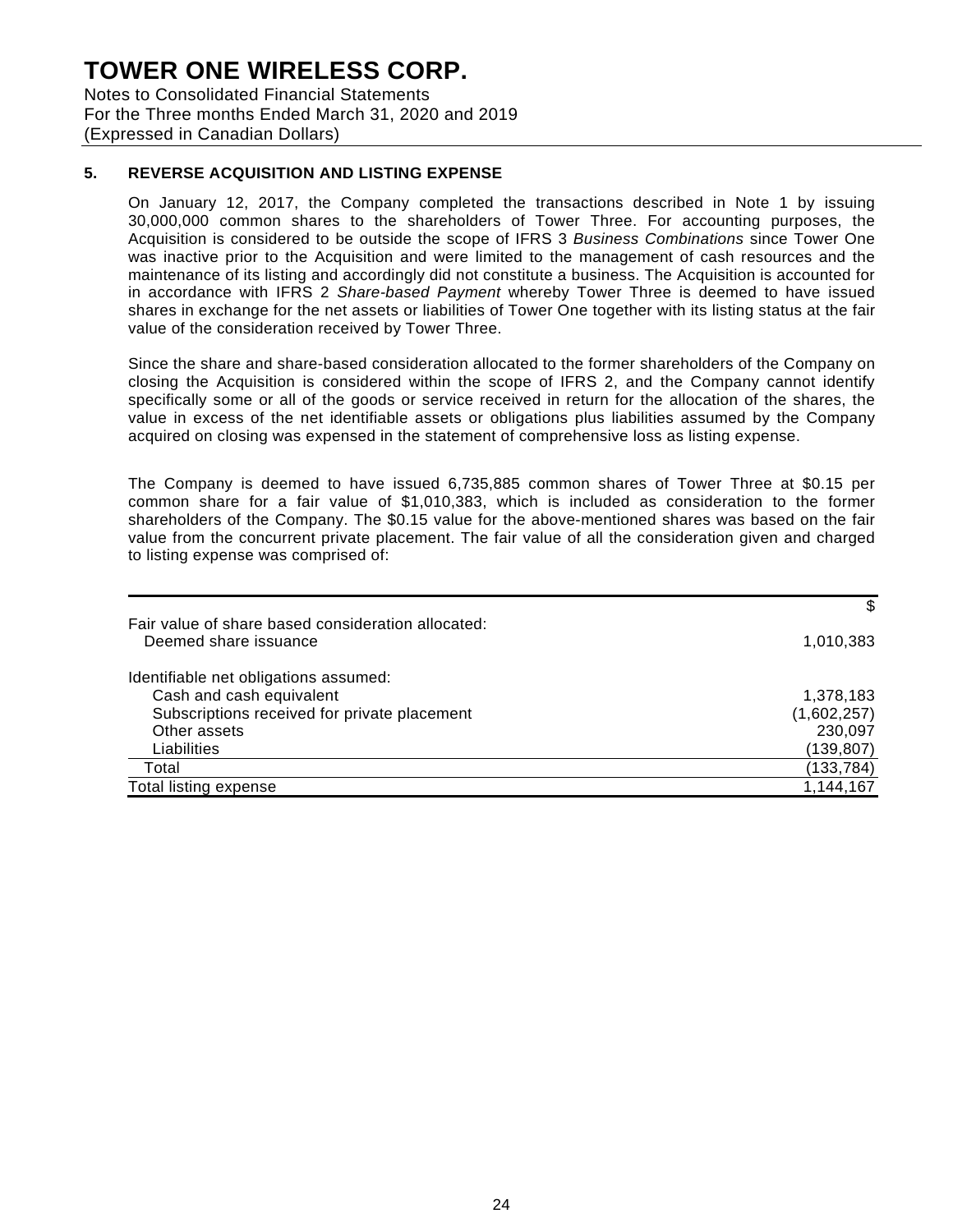Notes to Consolidated Financial Statements For the Three months Ended March 31, 2020 and 2019 (Expressed in Canadian Dollars)

### **6. TOWER CONSTRUCTION & TECHNICAL SERVICES, INC.**

On October 18, 2017, the Company entered into an Escrow Agreement with the shareholders of Tower Construction & Technical Services, Inc. ("TCTS") to acquire 70% ownership interest in TCTS.

To obtain the 70% ownership interest, the Company committed to operate the business and manage its financial affairs. No cash consideration or equity instruments were issued on this acquisition. The Company determined that the acquisition of TCTS constituted a business combination as it has inputs, processes and outputs. As such, the Company has applied the acquisition method of accounting.

The following table presents assets and liabilities based on their estimated fair values, which is the same as the carrying values, at the date of the acquisition of 70% ownership interests:

| \$         |
|------------|
|            |
| (52, 042)  |
| (5,201)    |
| (127, 655) |
|            |
| (184, 898) |
|            |
| (184,898)  |
|            |

The excess of net liabilities over consideration paid was written off to loss on investments as the future profitability of TCTS is uncertain.

On March 1, 2019, the Company entered into an agreement to acquire the remaining 30% ownership interest of TCTS for total purchase price of \$106,121 (US\$80,000). As the Company previously controlled TCTS, the transaction resulted in a change to the Company ownership stake and was accounted for as an equity transaction. The \$106,990 difference between the acquisition of \$869 noncontrolling interest and \$106,121 fair value of consideration paid was recognized directly in deficit.

On August 1, 2019, the Company entered into a Joint Venture Agreement with a third party, Enervisa US LLC ("Enervisa") and sold 50% of outstanding shares of TCTS for \$330,397 (US\$250,000) to fund the operation of TCTS. The Company determines that the sale of the 50% of TCTS shares did not constitute a loss of control. The issuance of the shares is accounted for an equity transaction and resulting a non-controlling interest of \$698,030. The non-controlling interest consists of \$519,983 of Enervisa's share of TCTS's net loss for the period from January 1, 2019 to August 1, 2019 which is included in net attributable to non-controlling interests on the consolidated statement of changes in equity (deficiency). As at March 31, 2020, the Company has received \$285,871 for the sale of 50% of the outstanding shares of TCTS.

### **7. ACQUISITION OF INNERVISION TELECOM S.A.S ("INNERVISION")**

 As at December 31, 2018, the Company owned 90% of Innervision through its wholly owned subsidiary Tower Three S.A.S ("Tower Three").

 In October 2019, the Company completed the acquisition of the remaining common shares of Innervision not previously owned by Tower Three. The Company acquired the remaining 10% interest for total purchase price of \$2,685 (\$7,000,000 Colombian Peso). As the Company previously controlled Innervision, the transaction resulted in a change to the Company's ownership stake and was accounted for as an equity transaction. The difference between the non-controlling interest and the fair value of consideration paid was recognized directly in deficit.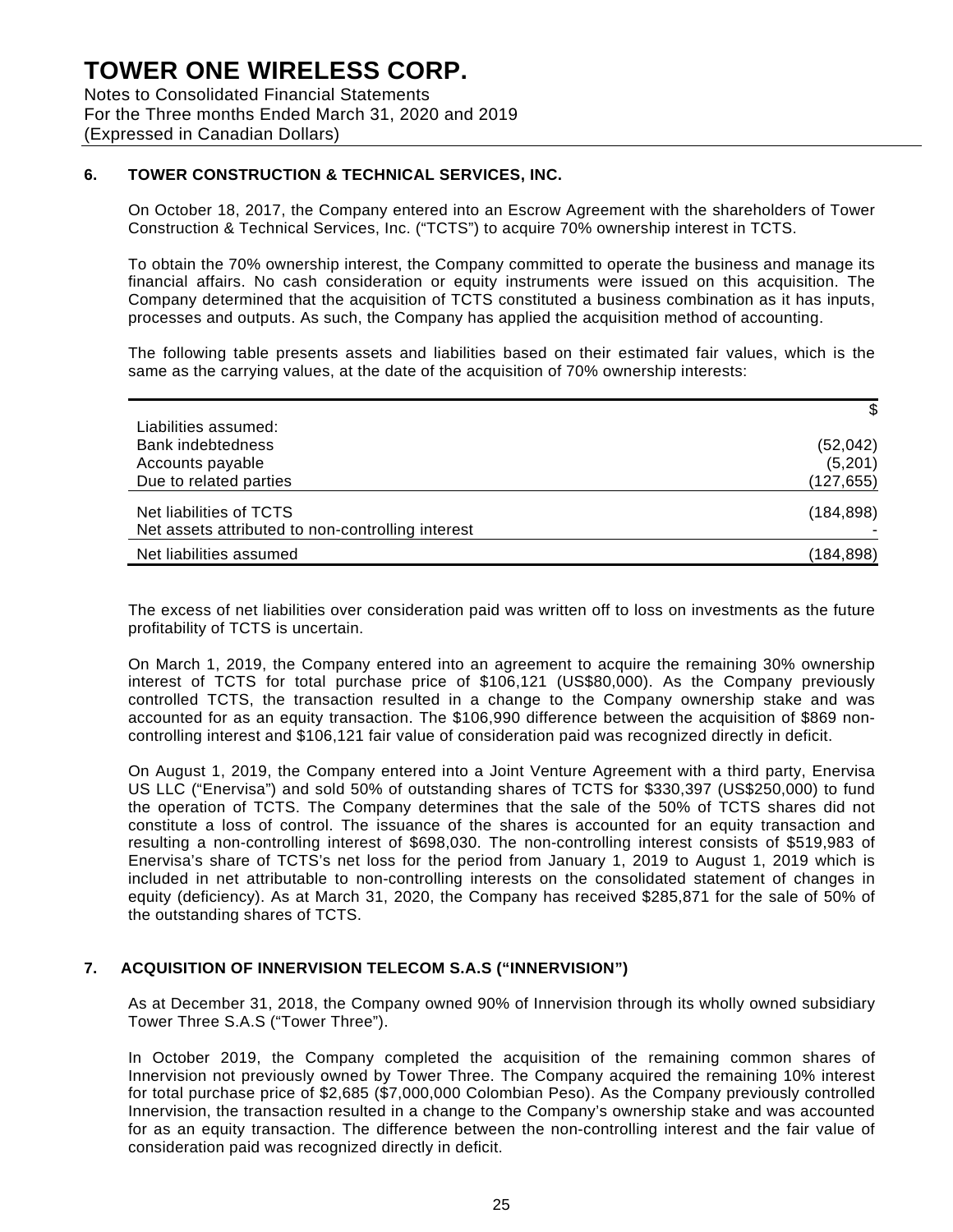Notes to Consolidated Financial Statements For the Three months Ended March 31, 2020 and 2019 (Expressed in Canadian Dollars)

### **8. ACQUISITION OF COMERCIALIZADORA MEXMAKEN, S.A. DE C.V.**

On April 3, 2018, the Company entered into a Share Purchase Offer Agreement with the shareholders of Comercializadora Mexmaken, S.A. de C.V. ("Mexmaken") to acquire a 90% ownership interest. Since its incorporation on September 9, 2015, Mexmaken has obtained two Master Lease Agreement ("MLA") with major Mexican telecom operators, one of which was acquired prior to the Company's acquisition of Mexmaken.

To obtain the 90% ownership interest, the Company issued 7,500,000 common shares with a fair value of \$1,312,500 to the shareholders of Mexmaken. As part of the acquisition of Mexmaken, the Company also issued common shares to a related party, who was a controlling shareholder of Mexmaken.

The Company determined that the acquisition of Mexmaken constituted a business combination as Mexmaken has inputs, processes and outputs. As such the Company has applied the acquisition method of accounting. As part of the acquisition of Mexmaken, the Company acquired Mexmaken's master lease agreement, which was recorded as an intangible asset.

The following table presents the allocation of the purchase price to the assets acquired and liabilities assumed based on their estimated fair values, which is the same as the carrying values, at the date of acquisition and resulting goodwill:

|                                                   | \$         |
|---------------------------------------------------|------------|
| Fair value of common shares issued                | 1,312,500  |
| <b>Total consideration</b>                        | 1,312,500  |
|                                                   |            |
| Assets acquired:                                  |            |
| Cash                                              | 18,436     |
| Amounts receivable and prepaid expenses           | 20,463     |
| Construction in progress                          | 91,339     |
| Furniture and equipment                           | 2,741      |
| Intangible assets                                 | 428,000    |
| Goodwill                                          | 1,315,258  |
| Less: liabilities assumed                         |            |
| Accounts payable                                  | (356, 404) |
| Deferred income tax liability                     | (61, 500)  |
| Net assets of Mexmaken                            | 1,458,333  |
| Net assets attributed to non-controlling interest | (145,833)  |
| Net assets acquired                               | 1,312,500  |

As at December 31, 2018, the Company completed an impairment analysis in accordance with IAS 36 and determined that the carrying value of the Mexmaken CGU exceeded its fair value based on its value in use. As a result, the Company recognized impairment of \$2,132,942, including \$1,315,258 of goodwill, \$461,597 of property and equipment, \$417,587 of intangible asset, and recorded a recovery of deferred income taxes of \$61,500.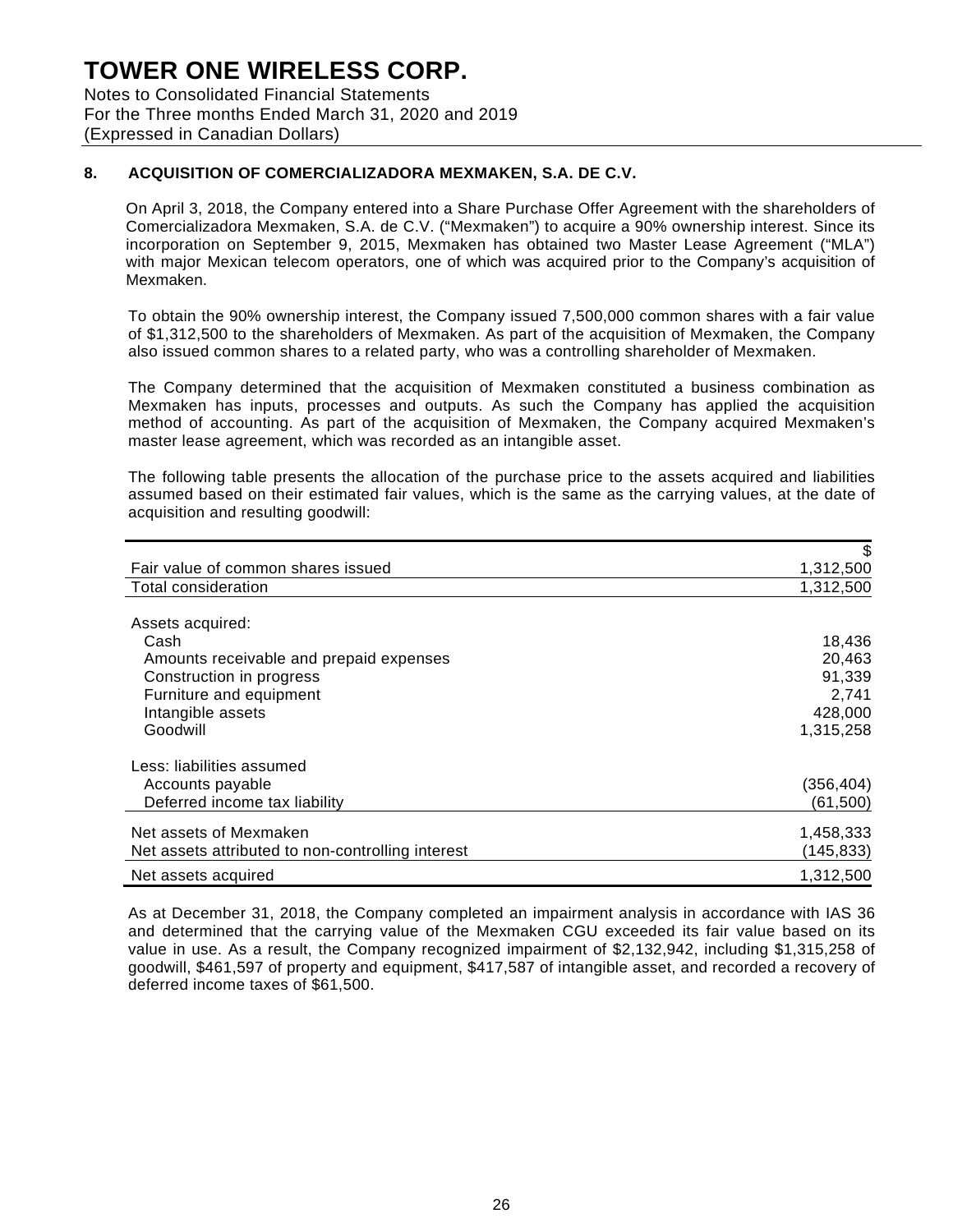Notes to Consolidated Financial Statements For the Three months Ended March 31, 2020 and 2019 (Expressed in Canadian Dollars)

## **9. NON-CONTROLLING INTEREST (NCI)**

The following table presents the summarized financial information for Evolution, TCTS and Mexmaken, the Company's subsidiaries which have NCI's. This information represents amounts before intercompany eliminations.

|                                                           | March 31, 2020 |
|-----------------------------------------------------------|----------------|
|                                                           | S.             |
| Current assets                                            | 1,443,936      |
| Non-current assets                                        | 8,858,923      |
| <b>Current liabilities</b>                                | 17,295,429     |
| Non-current liabilities                                   | 1,527,227      |
| Revenues for the period ended                             | 1,923,455      |
| Net loss for the period ended                             | (1,040,414)    |
| The net change in non-controlling interest is as follows: | Total          |
|                                                           | \$             |
| Balance, December 31, 2019                                | (3,357,287)    |
| Change in ownership interest                              |                |
| Share of loss for the period                              | (330, 815)     |
| Currency translation adjustment                           | (56,111)       |
| <b>Balance, March 31, 2020</b>                            | (3,744,213)    |

As of March 31, 2020, the Company held a 50% ownership in TCTS, 90% ownership in Mexmaken and 65% ownership in Evolution with \$1,022,800, \$103,382 and \$2,618,031 NCI balance, respectively.

The Company has recasted comparative information as at December 31, 2018 for the non-controlling interest, to correct losses attributed to non-controlling interests during the year ended December 31, 2019. As a result, the deficiency attributable to shareholders of the company decreased by \$223,612 and the non-controlling interest increased by the same amount. There was no impact to the Company's cash flows or profit or loss for the year ended December 31, 2018 and no impact to the consolidated financial statements for the year ended December 31, 2017.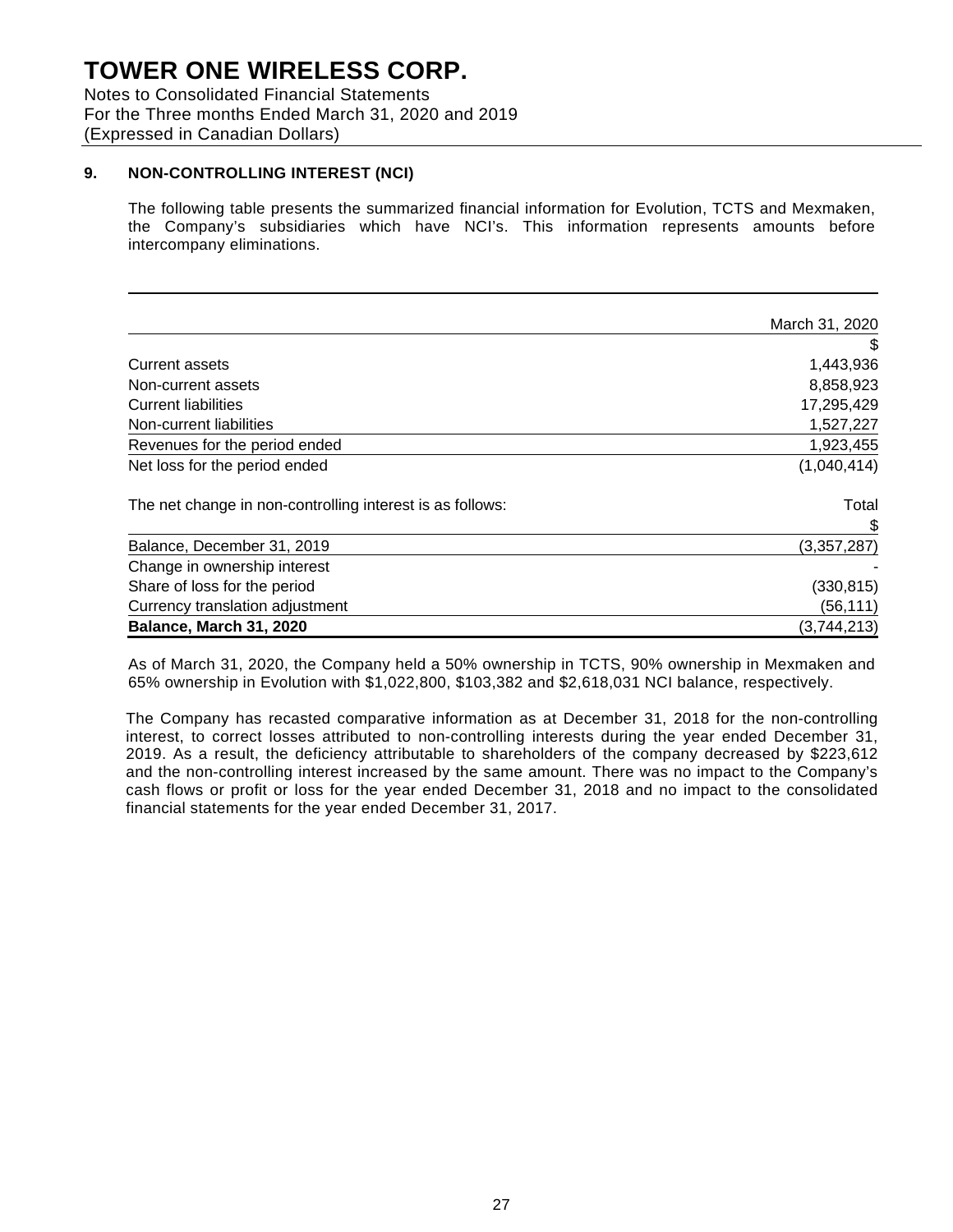Notes to Consolidated Financial Statements For the Three months Ended March 31, 2020 and 2019 (Expressed in Canadian Dollars)

### **10. INTANGIBLE ASSETS**

|                                              | Master lease |
|----------------------------------------------|--------------|
|                                              | agreements   |
|                                              | \$           |
| Cost                                         |              |
| Balance, December 31, 2017                   | 1,982,354    |
| Acquired through the acquisition of Mexmaken | 428,000      |
| Impairment                                   | (428,000)    |
| Balance, December 31, 2018 and 2019          | 1,982,354    |
| Balance, March 31, 2020                      | 1,982,354    |
|                                              |              |
| <b>Accumulated amortization</b>              |              |
| Balance, December 31, 2017                   | 59,471       |
| Additions                                    | 89,707       |
| Impairment                                   | (10,413)     |
| Balance, December 31, 2018                   | 138,765      |
| Additions                                    | 240,861      |
| Balance, December 31, 2019                   | 379,626      |
| Additions                                    | 55,330       |
| Balance, March 31, 2020                      | 434,956      |
| Net book value                               |              |
| December 31, 2010                            | 1.602.728    |

| December 31, 2019 | 1,602,728 |
|-------------------|-----------|
| March 31, 2020    | 1,547,398 |

 During the year ended December 31, 2018, due primarily to the lack of revenue generated from the acquired intangible assets, an indicator of impairment existed leading to a test of recoverable amount of the asset. A value in use calculation is not applicable as the Company does not have any expected cash flows from using the asset. In estimating the fair value less costs of disposal, management did not have observable or unobservable inputs to estimate the recoverable amount greater than \$nil. As this valuation technique requires management's judgment and estimates of the recoverable amount, it is classified within Level 3 of the fair value hierarchy.

### **11. PROPERTY AND EQUIPMENT**

During the periods ended March 31, 2020 and March 31, 2019, due primarily to the cancellation of tenant lease agreements, an indicator of impairment existed leading to a test of recoverable amount of the assets. A value in use calculation is not applicable as the Company does not have any expected cash flows from using the assets. In estimating the fair value less costs of disposal, management did not have observable or unobservable inputs to estimate the recoverable amount greater than \$nil. As this valuation technique requires management's judgment and estimates of the recoverable amount, it is classified within Level 3 of the fair value hierarchy.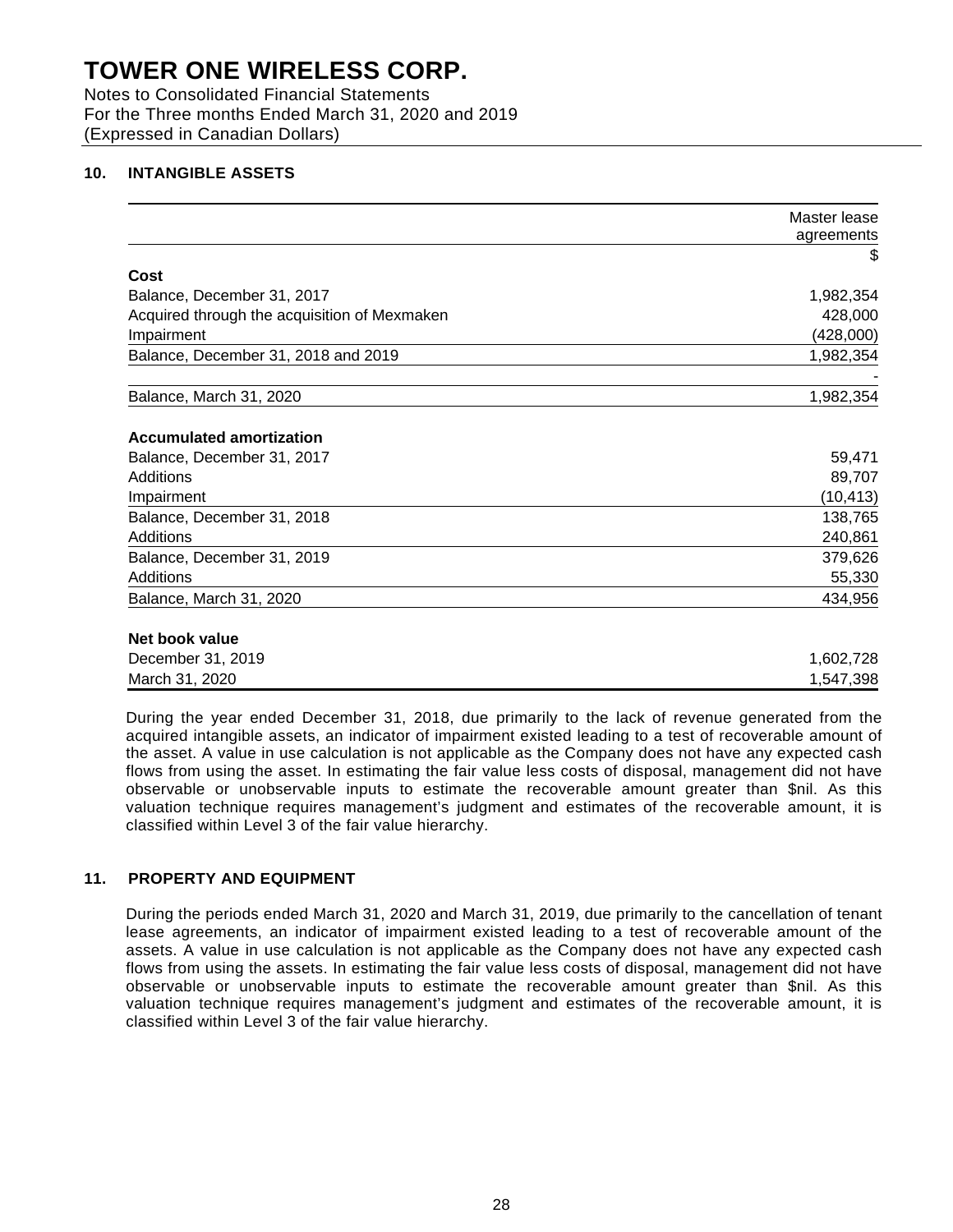Notes to Consolidated Financial Statements For the Three months Ended March 31, 2020 and 2019 (Expressed in Canadian Dollars)

## **11. PROPERTY AND EQUIPMENT (CONTINUED)**

|                                                   | <b>Towers</b> | <b>Construction in progress</b> | <b>Furniture and equipment</b> | <b>Total</b> |
|---------------------------------------------------|---------------|---------------------------------|--------------------------------|--------------|
| Cost                                              |               |                                 |                                |              |
| Balance, December 31, 2018                        | 4,767,745     | 3,652,130                       | 68,797                         | 8,488,672    |
| Monetary adjustment for hyperinflationary economy | 1,301,174     | 68,942                          | 180,070                        | 1,550,186    |
| Additions                                         | 71,929        | 4,405,289                       | 176,507                        | 4,653,725    |
| Transfer from CIP to towers                       | 6,031,951     | (6,031,951)                     |                                |              |
| Reclassification to assets held for sale          | (845, 737)    |                                 |                                | (845, 737)   |
| Towers sold                                       |               | (167, 896)                      |                                | (167, 896)   |
| Impaired/cancelled towers                         | (500, 764)    | (786, 617)                      | (19, 386)                      | (1,306,767)  |
| Foreign exchange movement                         | (2, 180, 040) | (654, 677)                      | (24, 580)                      | (2,859,297)  |
| Balance, December 31, 2019                        | 8,646,258     | 485,220                         | 381,408                        | 9,512,886    |
| Additions                                         | 90.859        | 306,895                         | 6,468                          | 404,222      |
| Transfer from CIP to towers                       | 705,050       | (705,050)                       |                                |              |
| Reclassification to assets held for sale          | 24,392        |                                 |                                | 24,392       |
| Towers sold                                       |               |                                 |                                |              |
| Foreign exchange movement                         | (675, 847)    | (108, 903)                      | (349)                          | (785, 100)   |
| <b>Consolidation Adjustment</b>                   | (74, 172)     |                                 |                                | (74, 172)    |
| Balance, March 31, 2020                           | 8,716,540     | (21, 838)                       | 387,527                        | 9,082,228    |
| <b>Accumulated Amortization</b>                   |               |                                 |                                |              |
| Balance, December 31, 2018                        | 254,314       |                                 | 12,881                         | 267,195      |
| Monetary adjustment for hyperinflationary economy | 71,970        |                                 | 1,778                          | 73,748       |
| Additions                                         | 673,106       |                                 | 30,789                         | 703,895      |
| Reclassification to assets held for sale          | (94, 011)     |                                 |                                | (94, 011)    |
| Impairment/cancelled towers                       |               |                                 | (4, 151)                       | (4, 151)     |
| Foreign exchange movement                         | (164, 131)    |                                 | (1,705)                        | (165, 836)   |
| Balance, December 31, 2019                        | 741,248       |                                 | 39,592                         | 780,840      |
| Monetary adjustment for hyperinflationary economy |               |                                 |                                |              |
| <b>Additions</b>                                  | 205,481       |                                 | 10,278                         | 215,759      |
| Reclassification to assets held for sale          |               |                                 |                                |              |
| Impairment/cancelled towers                       |               |                                 |                                |              |
| Foreign exchange movement                         | (32, 947)     |                                 |                                | (32,948)     |
| Balance, March 31, 2020                           | 913,782       | $\blacksquare$                  | 49,870                         | 963,651      |
| <b>Net Book Value</b>                             |               |                                 |                                |              |
| December 31, 2019                                 | 7,905,010     | 485,220                         | 341,816                        | 8,732,046    |
| March 31, 2020                                    | 7,802,758     | (21, 838)                       | 337,657                        | 8,118,577    |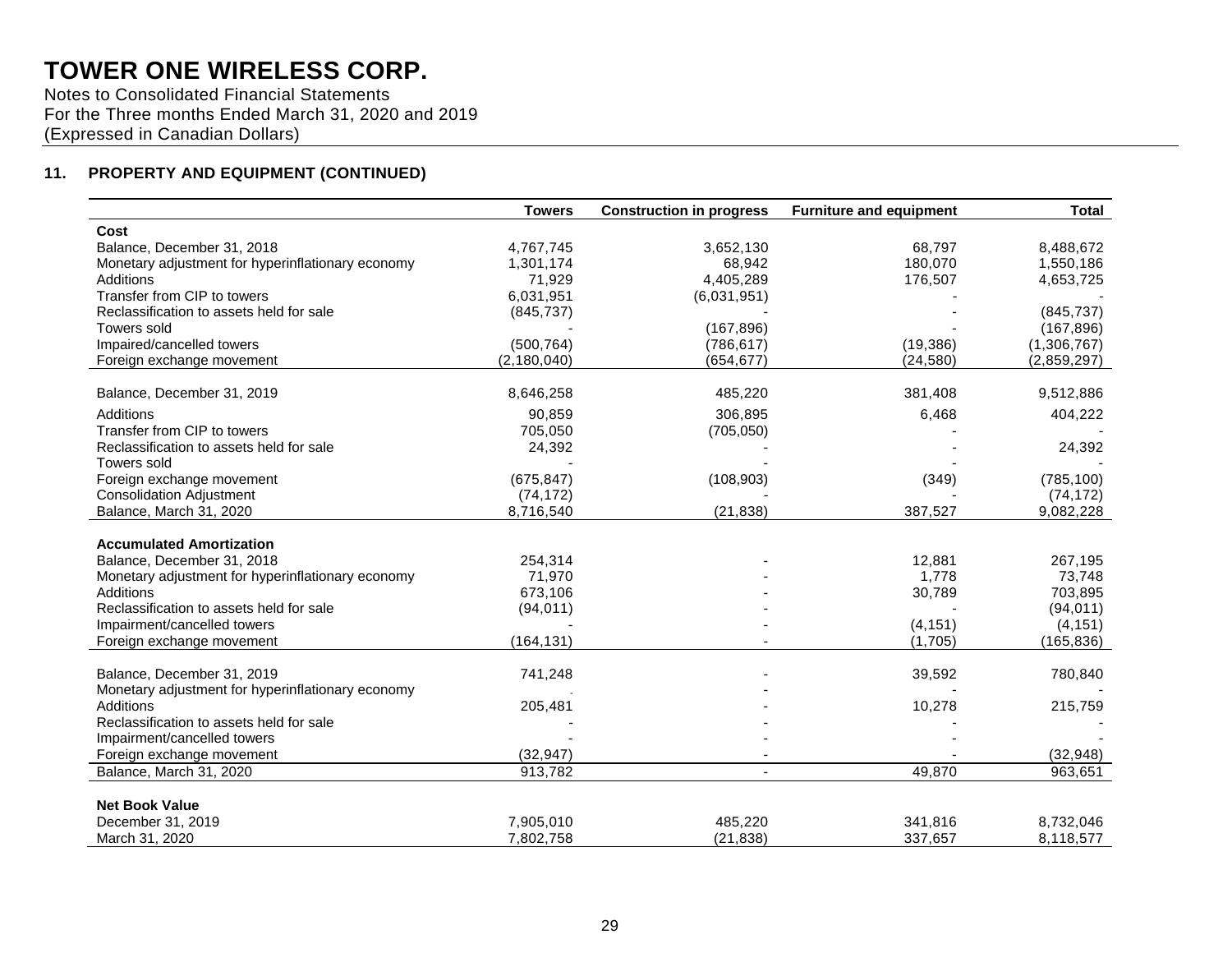Notes to Consolidated Financial Statements For the Three months Ended March 31, 2020 and 2019 (Expressed in Canadian Dollars)

## **12. RIGHT-OF-USE ASSETS AND LEASE LIABILITIES**

The Company has a lease agreement for its land lease. Upon transition to IFRS 16, the Company recognized \$1,374,800 for a ROU asset and \$1,374,800 for a lease liability.

The continuity of the ROU asset and lease liability for the period ended March 31, 2020 is as follows:

| <b>Right-of-use asset</b>                         |     |            |
|---------------------------------------------------|-----|------------|
| As at December 31, 2019                           | \$  | 2,706,368  |
| Additions                                         |     |            |
| Depreciation                                      |     | (54, 534)  |
| Impact of foreign exchange                        |     | (267, 635) |
| Monetary adjustment for hyperinflationary economy |     |            |
| As at March 31, 2020                              | S   | 2,384,199  |
|                                                   |     |            |
| Lease liability                                   |     |            |
| As at December 31, 2019                           | \$. | 2,703,129  |
| Additions                                         |     |            |
| Lease payments                                    |     | (52, 584)  |
| Lease interest                                    |     | 2,350      |
| Impact of foreign exchange                        |     | (286,079)  |
| As at March 31, 2020                              | S   | 2,366,817  |
|                                                   |     |            |
| Current portion                                   | \$  | 217,030    |
| Long-term portion                                 |     | 2,149,787  |
|                                                   | S   | 2,366,817  |

### **13. ASSETS HELD FOR SALE**

During the year ended December 31, 2019, the Company entered into an asset purchase agreement with a third party whereby the Company agreed to sell certain towers in Argentina. The sale was completed as of March 31, 2020, and accordingly the Company has reclassified the towers from property and equipment to assets held for sale on the consolidated statement of financial position as of December 2019 and during the period ended March 31 2020 the revenue was recognized. The carrying value reported represents the lower of the net book value and fair value less costs to sell. During the period ended March 31, 2020, the Company sold the assets held for sale towers of \$751,726 for proceeds of \$1,851,992.

During the year ended December 31, 2018, the Company entered into an asset purchase agreement ("Agreement") with a third party (the "Purchaser") whereby the Company has agreed to sell certain tower assets in Colombia. The sale was not completed as of December 31, 2018, and accordingly the Company has reclassified the towers from property and equipment to assets held for sale on the consolidated statement of financial position. The carrying value reported represents the lower of the net book value and fair value less costs to sell.

In connection with the Agreement signed in 2018, the Company received an advance of US\$1,300,000 from the Purchaser in the form of a promissory note. The amount is subject to an annual interest rate of 10%, due on demand and is secured by a personal guarantee from the Company's Chief Executive Officer. During the year ended December 31, 2018, the Company incurred interest expense of \$14,840 on this promissory note, which remains payable and is recorded within interest payable on the consolidated statement of financial position. The promissory note was cancelled after the tower sale completed in January 2019. As at March 31, 2020, the balance of the promissory note outstanding is \$nil.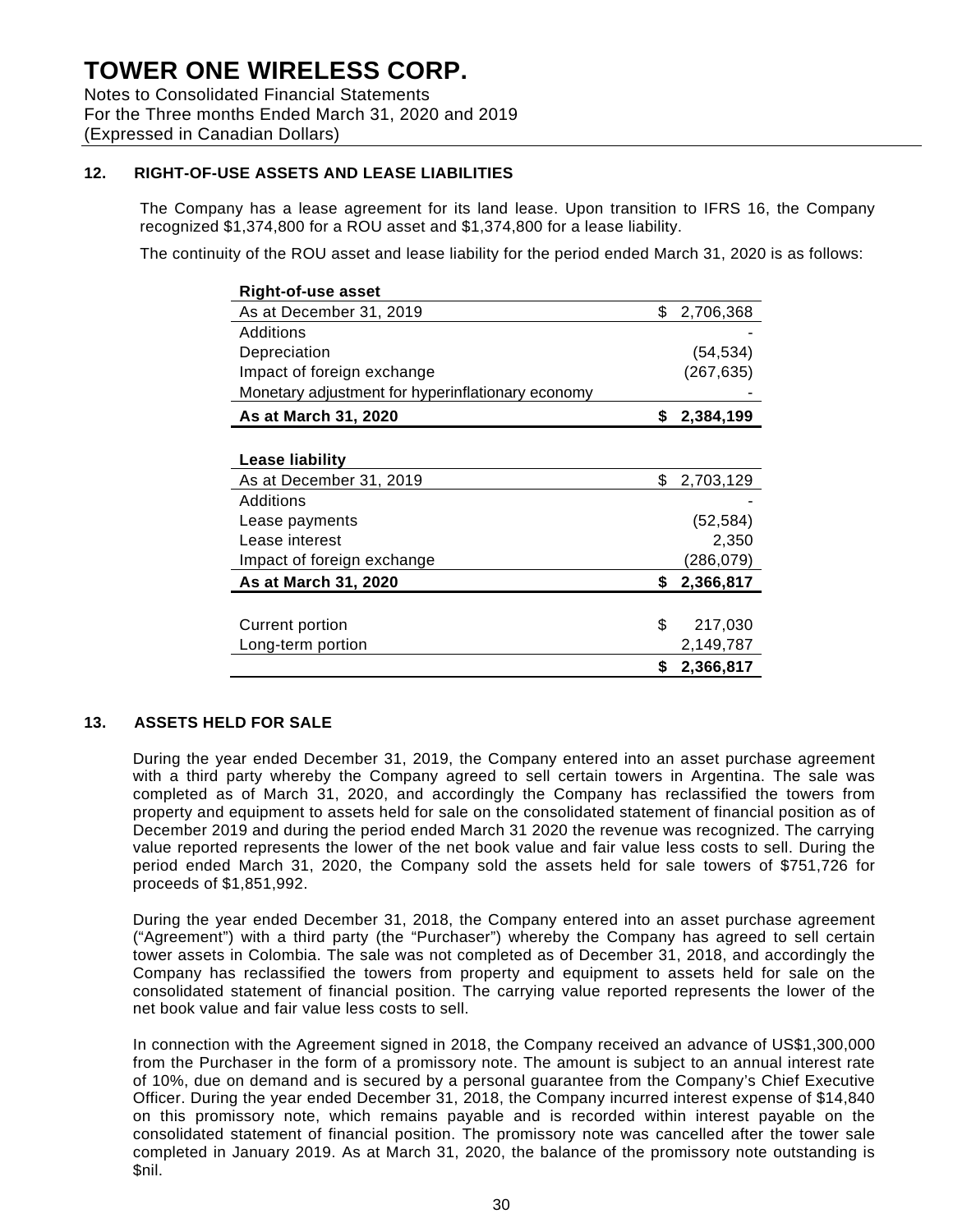Notes to Consolidated Financial Statements For the Three months Ended March 31, 2020 and 2019 (Expressed in Canadian Dollars)

### **14. CONVERTIBLE DEBENTURES**

#### June 2018 Convertible Debenture

In June 2018, the Company issued secured convertible debentures to a third party for gross proceeds of \$1,000,000 under the following terms:

- A term of one year;
- An interest rate of 1% per month, payable monthly; and
- Convertible into common shares of the Company at \$0.20 per common share, subject to adjustment in certain events.

In connection with the convertible debentures, the Company also issued 5,000,000 share purchase warrants to the holders exercisable at a price of \$0.25 per common share for a period of one year. The Company also incurred cash debt issuance costs of \$76,791.

In November 2018, the terms of these convertible debentures were modified as follows:

- The conversion price was reduced to \$0.10 per common share;
- The expiry date of the original warrants was extended to November 13, 2019;
- The exercise price of the share purchase warrants was reduced to \$0.125 per common share; and
- The Company issued 5,000,000 additional share purchase warrants to the purchasers exercisable at a price of \$0.125 per common share, subject to certain adjustments in certain events with an expiry date of November 13, 2019.

The convertible debentures are secured against the assets of the Company and its subsidiaries pursuant to the terms of a general security agreement of the Company issued in favor of the holders.

#### November 2018 Convertible Debenture

In November 2018, the Company issued secured convertible debentures to a third party for gross proceeds of \$500,000 under the following terms:

- A term of seven months;
- An interest rate of 1% per month, payable monthly; and
- Convertible into common shares of the Company at \$0.10 per common share, until June 12, 2019, subject to adjustments in certain events.

In connection with the convertible debentures, the Company also issued 5,000,000 share purchase warrants to the purchasers exercisable at a price of \$0.125 per common share for a period of one year until November 13, 2019. The Company also incurred cash debt issuance costs of \$46,295.

The convertible debentures are secured against the assets of the Company and its subsidiaries pursuant to the terms of a general security agreement of the Company issued in favor of the holders.

For accounting purposes, the convertible debentures are separated into their liability and equity components using the residual method. The fair value of the liability component at the time of issue was determined based on an estimated discount rate of 17% for debentures. The fair value of the equity component was determined as the difference between the face value of the convertible debentures and the fair value of the liability component. After initial recognition the liability component is carried on an amortized cost basis and will be accreted to its face value over the term to maturity of the convertible debentures at the effective rate of 25%.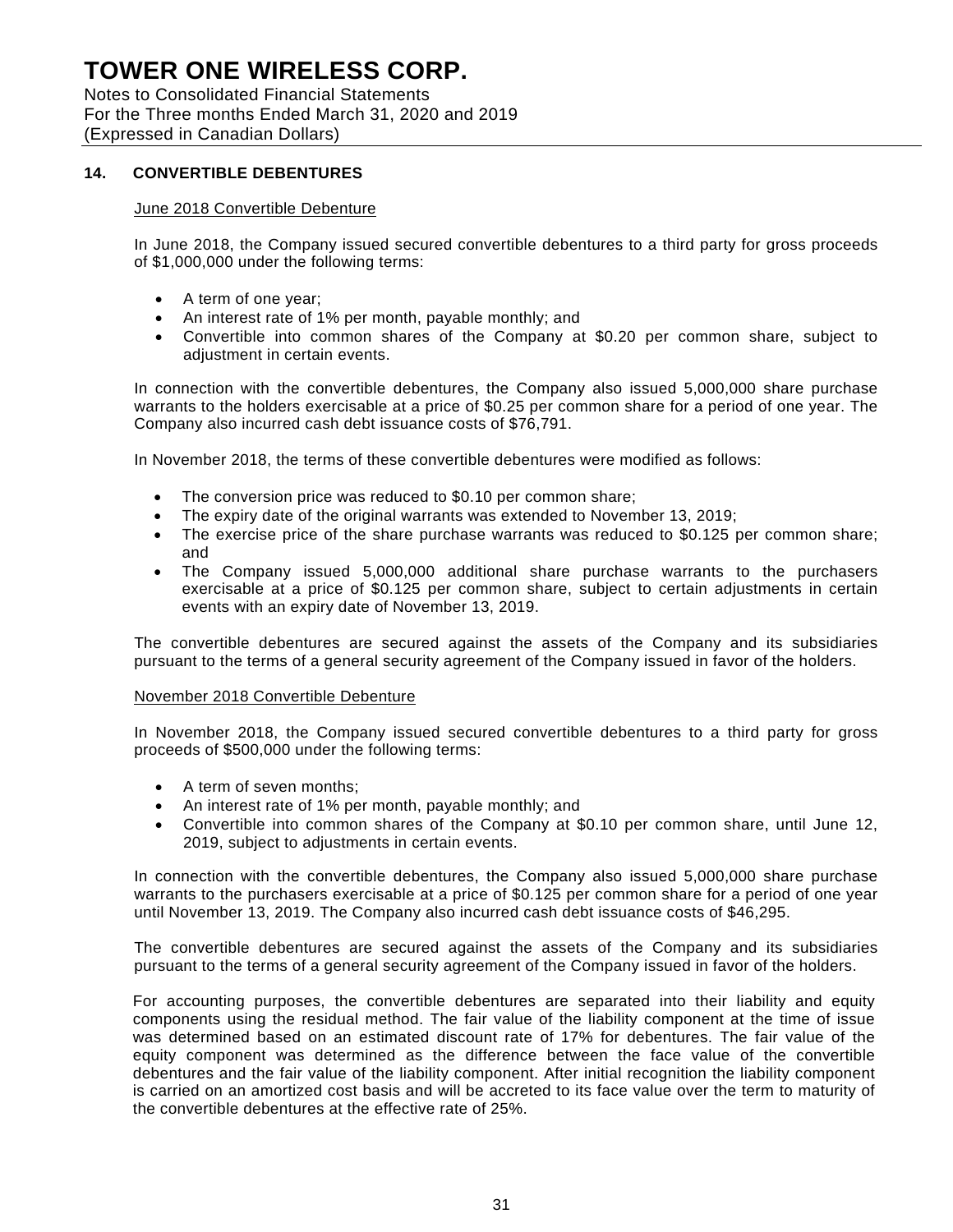### **14. CONVERTIBLE DEBENTURES (CONTINUED)**

During the year ended December 31, 2018, the Company determined the fair value of the equity component of the convertible debentures to be \$53,583, offset by transaction costs of \$4,397 and a deferred tax liability of \$46,513.

#### June 2019

In June 2019, the Company repaid \$750,000 of the convertible debentures and extended the term with the existing lenders.

In consideration for the extension of financing terms with existing lenders, the Company reached an agreement with such lenders to amend existing warrants (the "Amended Warrants") that were issued to such lenders on (i) June 12, 2018 (as previously amended on November 13, 2018) and (ii) November 13, 2018. The Amended Warrants were amended as follows:

- The exercise price of the Amended Warrants was amended from \$0.125 to \$0.09; and
- The expiry date of the Amended Warrants was extended from November 13, 2019 to November 13, 2020.

Concurrent with the Amended Warrants, the Company also issued new common share purchase warrants (the "New Warrants") to each holder of the Amended Warrants, resulting in an aggregate of 15,000,000 New Warrants being issued. Each New Warrant entitles the holder thereof to acquire one common share of the Company at an exercise price of \$0.09 per common share, with each New Warrant set to expire on November 13, 2020. The fair value of the New Warrants is \$287,272.

The fair value of the share purchase warrants was calculated using the Black-Scholes model and the following weighted average assumptions:

| Share price at date of grant | \$0.08     |
|------------------------------|------------|
| Exercise price               | \$0.09     |
| Expected life                | 1.42 years |
| <b>Expected volatility</b>   | 58.15%     |
| Risk free interest rate      | 1.49%      |
| Expected dividend yield      | 0%         |
| Expected forfeiture rate     | 0%         |

The Company has the right to repurchase all of the Amended Warrants and New Warrants for \$300,000 in aggregate at any time before their respective expiry dates.

The amendment of the convertible debenture was deemed to be an extinguishment of the original liabilities. As such, the equity portion of the original convertible debentures of \$2,673 was derecognized and the Amended Warrants were revalued at the extinguishment date using the Black-Scholes model and the weighted average assumptions disclosed above. The fair value of the Amended Warrants at the date of extinguishment was determined to be \$287,623. Consequently, \$572,222 was recorded as a loss on extinguishment to contributed surplus.

#### September 2019

In September 2019, the Company further extended the term with the existing lenders.

In consideration for the extension of financing terms with existing lenders, the Company reached an agreement with such lenders to pay a 10% penalty on the total outstanding amounts under the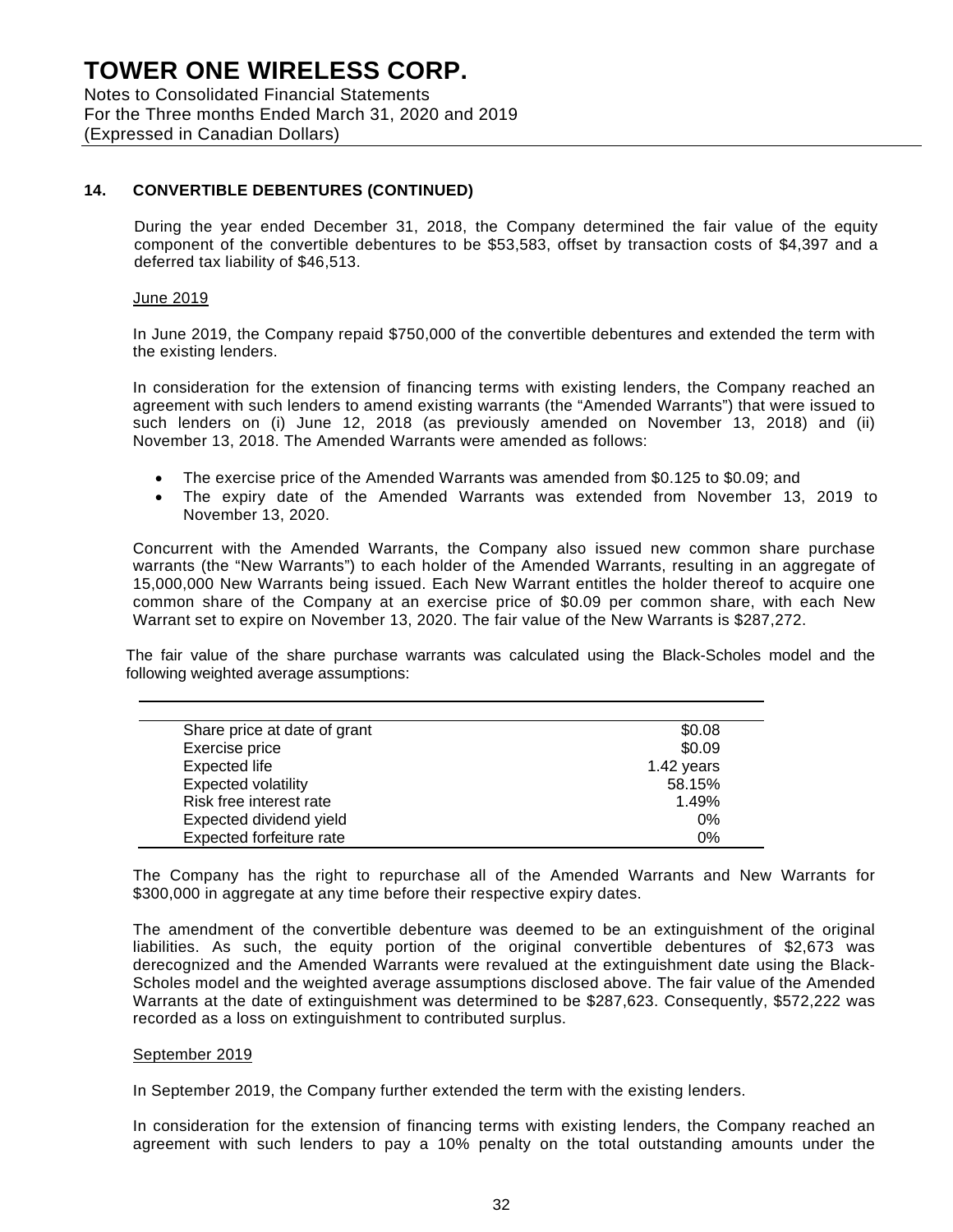Notes to Consolidated Financial Statements For the Three months Ended March 31, 2020 and 2019 (Expressed in Canadian Dollars)

principal. During the year ended December 31, 2019, the Company paid the penalty of \$75,000 and recorded the penalty as interest expense in the consolidated statements of comprehensive loss.

## **14. CONVERTIBLE DEBENTURES (CONTINUED)**

### December 2019

In December 2019, the Company further extended the term with the existing lenders.

In consideration for the extension of financing terms with existing lenders, the Company reached an agreement with such lenders to pay a 1% penalty on the total outstanding amounts under the principal, as well as an additional 2% penalty on the total outstanding amounts under the principal to be added to the principal if the outstanding amounts are not repaid by January 14, 2020.

During the year ended December 31, 2019, the Company paid the penalty of \$7,500 and recorded the penalty as interest expense in the consolidated statements of comprehensive loss.

A reconciliation of the convertible debentures is as follows:

| Balance, December 31, 2017          | \$              |
|-------------------------------------|-----------------|
| Cash items                          |                 |
| Issuance of convertible debt        | 1,500,000       |
| Non-cash items                      |                 |
| Equity portion of convertible       |                 |
| debt                                | (53, 583)       |
| <b>Transaction costs</b>            | (118, 689)      |
| Accreted interest                   | 64,896          |
| Debt conversion                     | (5,000)         |
| <b>Balance at December 31, 2018</b> | \$<br>1,387,624 |
| Cash items                          |                 |
| Repayment of convertible            |                 |
| debt                                | (750,000)       |
| Non-cash items                      |                 |
| Accreted interest                   | 107,376         |
| Extinguishment of debt              | (745,000)       |
| Issuance of debt                    | 745,000         |
| <b>Balance at December 31, 2019</b> | \$<br>745,000   |

During the period ended December 31, 2019, the Company has incurred interest expense of \$127,500  $(2018 - $71,836)$  on the convertible debentures, of which \$15,000 (2018 – \$21,836) remains payable and has been recorded within interest payable on the consolidated statement of financial position.

#### March 2020

During the period ended in March 31 2020, the Company repaid \$524,000 of the convertible debentures and extended the term with the existing lenders.

In consideration for the extension of financing terms with existing lenders, the Company reached an agreement with such lenders to pay \$50,000 penalty to be satisfied by issuing 714,286 at \$0.07 per share, the remaining balance of \$226,000 was agreed to be repaid no later to March 31 2020, due to the COVID-19 pandemic the balance was repaid on June 29, 2020.

During the period ended March 31, 2020, the Company paid the penalty of \$7,500 and recorded the penalty as interest expense in the consolidated statements of comprehensive loss.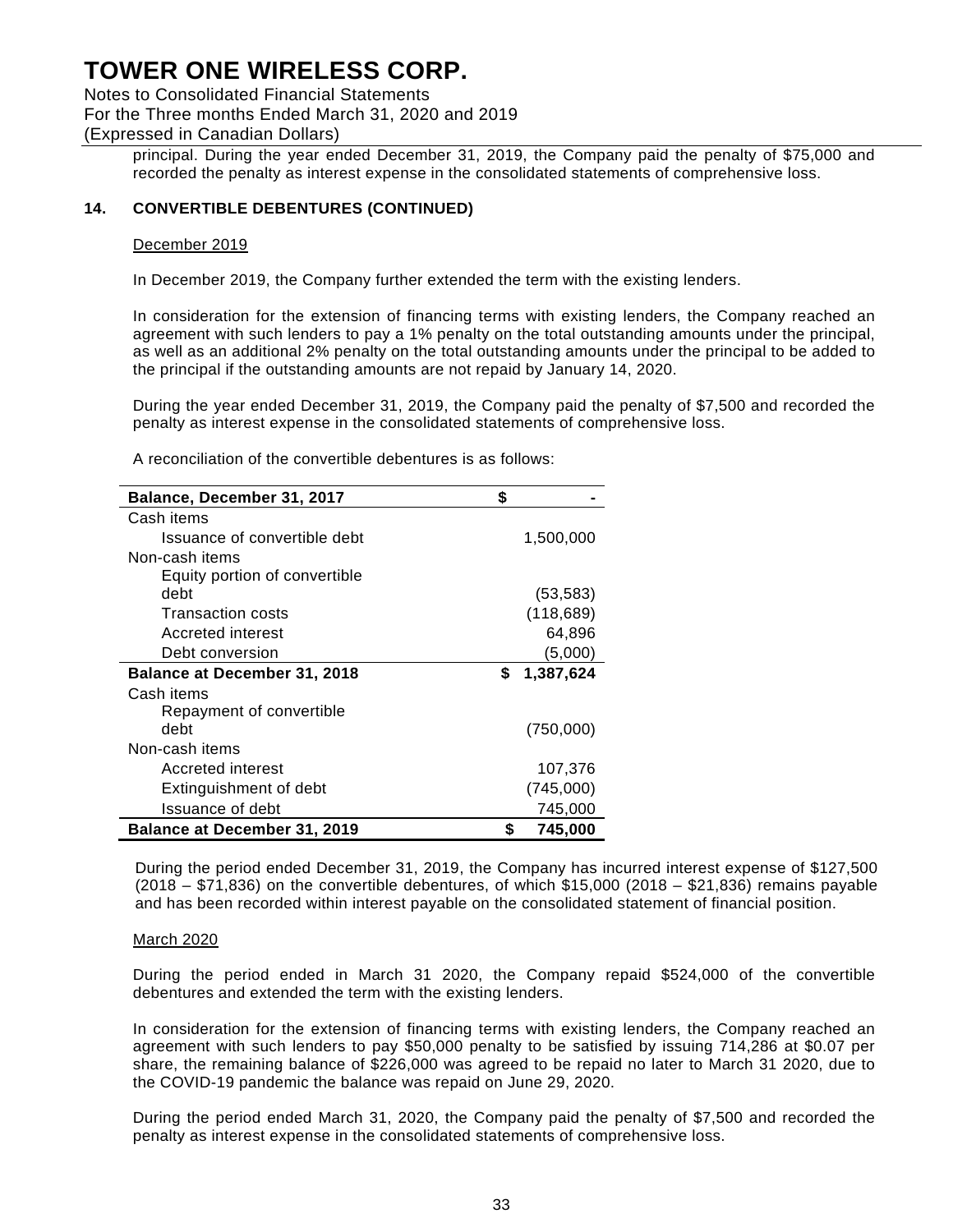Notes to Consolidated Financial Statements For the Three months Ended March 31, 2020 and 2019 (Expressed in Canadian Dollars)

### **15. LOANS PAYABLE**

During the year ended March 31, 2020, the loans payable are summarized as follows:

| March 31 | December 31       |          |                                             |
|----------|-------------------|----------|---------------------------------------------|
| 2020     | 2019              | Currency | Terms                                       |
| CAD \$   | CAD <sub>\$</sub> |          |                                             |
| 943,864  | 731,606           | USD.     | Unsecured, due on demand                    |
|          | 148,158           |          | Colombian Pesos Unsecured, due on demand    |
|          | 32,545            |          | Argentina Pesos Unsecured, due on demand    |
|          | 350,746           |          | Argentina Pesos Unsecured, due January 2020 |
| 943.864  | 1,263,055         |          |                                             |

During the year ended December 31, 2019, the loans payable are summarized as follows:

| Balance, December 31, |                   |          |                                             |
|-----------------------|-------------------|----------|---------------------------------------------|
| 2019                  | 2018              | Currency | Terms                                       |
| CAD <sub>\$</sub>     | CAD <sub>\$</sub> |          |                                             |
| 731,606               | 1,002,199         | USD.     | Unsecured, due on demand                    |
| 148,158               | 220,500           |          | Colombian Pesos Unsecured, due on demand    |
| 32.545                | 315,231           |          | Argentina Pesos Unsecured, due on demand    |
| 350,746               | ۰                 |          | Argentina Pesos Unsecured, due January 2020 |
| 1.263.055             | 1.537.930         |          |                                             |

During the year ended December 31, 2018, in connection with a loan, the Company issued 300,000 incentive share purchase warrants exercisable at \$0.15 per common share for a period of two years from the date of grant.

During the year ended December 31, 2018, the interest rates on the loans payable ranged from 0% to 61%. During the year ended December 31, 2018, the Company has incurred interest expense of \$20,052 (US\$15,472) on the loans payable, which remains payable and has been recorded within interest payable on the consolidated statement of financial position.

The Company has recasted comparative information as at December 31, 2018 for the loans payable, to correct balances received during the year ended December 31, 2018. As a result, the loans payable and foreign exchange expense increased by \$431,708. The recast of comparative information had no impact on cash flows. The loans payable balances arose during the year ended December 31, 2018; accordingly, there was no impact to the consolidated financial statements for the year ended December 31, 2017.

During the year ended December 31, 2019, the interest rates on the loans payable ranged from 0% to 61%.

During the year ended December 31, 2019, the Company has incurred interest expense of \$336,817 (US\$253,840) on the loans payable, of which \$73,615 (US\$56,549) remains payable and has been recorded within interest payable on the consolidated statement of financial position.

During the period ended March 31, 2020, the interest rates on the loans payable ranged from 0% to 30%.

During the period ended March 31, 2020, the Company has incurred interest expense of \$38,827(US\$28,571) on the loans payable, of which \$72,609 (US\$55,917) remains payable and has been recorded within interest payable on the consolidated statement of financial position.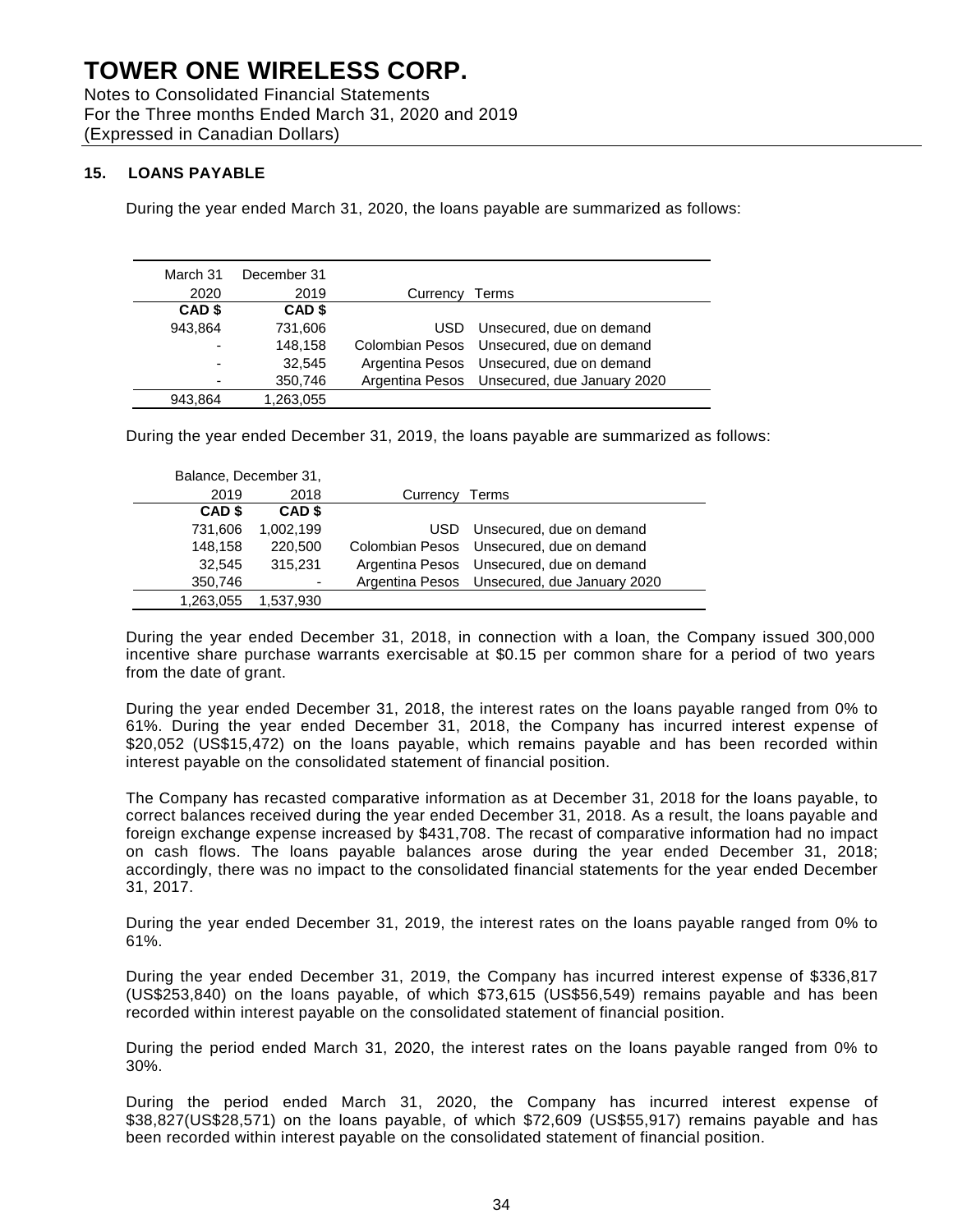Notes to Consolidated Financial Statements For the Three months Ended March 31, 2020 and 2019 (Expressed in Canadian Dollars)

### **16. BONDS PAYABLE**

During the period ended March 31, 2020, the Company issued a total of nil bonds.

During the year ended December 31, 2019, the Company issued a total of 9,880 bonds (2018 – 9,663) at a price of \$100 each for gross proceeds of \$988,000 (2018 – \$966,300). The bonds are secured against all present and after-acquired personal property of the Company, incur interest at a rate of 10% paid monthly, and mature September 21, 2021. In connection with the bonds issued, the Company paid cash debt issuance costs to an agent of \$128,440 (2018 – \$77,304) and issued 921,780 (2018 – 740,240) share purchase warrants to the agent with a fair value of \$33,545 (2018 – \$28,514). The share purchase warrants are exercisable at prices ranging from \$0.08 to \$0.14 per common share for a period of two years.

The fair value of the share purchase warrants was calculated using the Black-Scholes model and the following weighted average assumptions:

|                              | 2019    | 2018    |
|------------------------------|---------|---------|
| Share price at date of grant | \$0.09  | \$0.10  |
| Exercise price               | \$0.09  | \$0.10  |
| Expected life                | 2 years | 2 years |
| <b>Expected volatility</b>   | 76.65%  | 92.85%  |
| Risk free interest rate      | 1.68%   | 2.12%   |
| Expected dividend yield      | 0%      | 0%      |
| Expected forfeiture rate     | 0%      | 0%      |

The cash debt issuance costs and fair value of the share purchase warrants were applied against the carrying value of the bond. During the period ended March 31, 2020, the Company recorded an amortization expense related to the debt issuance costs of \$nil (2019 – \$95,399).

As at March 31, 2020, the carrying value of the bonds are \$1,787,351 (2019 – \$1,787,351). During the period ended March 31, 2020, the Company has incurred interest expense of \$48,725 (for the period ended March 31, 2019 – \$30,967) on the bonds payable, of which  $$17,363$  (as of March 31, 2019 – \$13,687) remains payable and has been recorded within interest payable on the consolidated statement of financial position.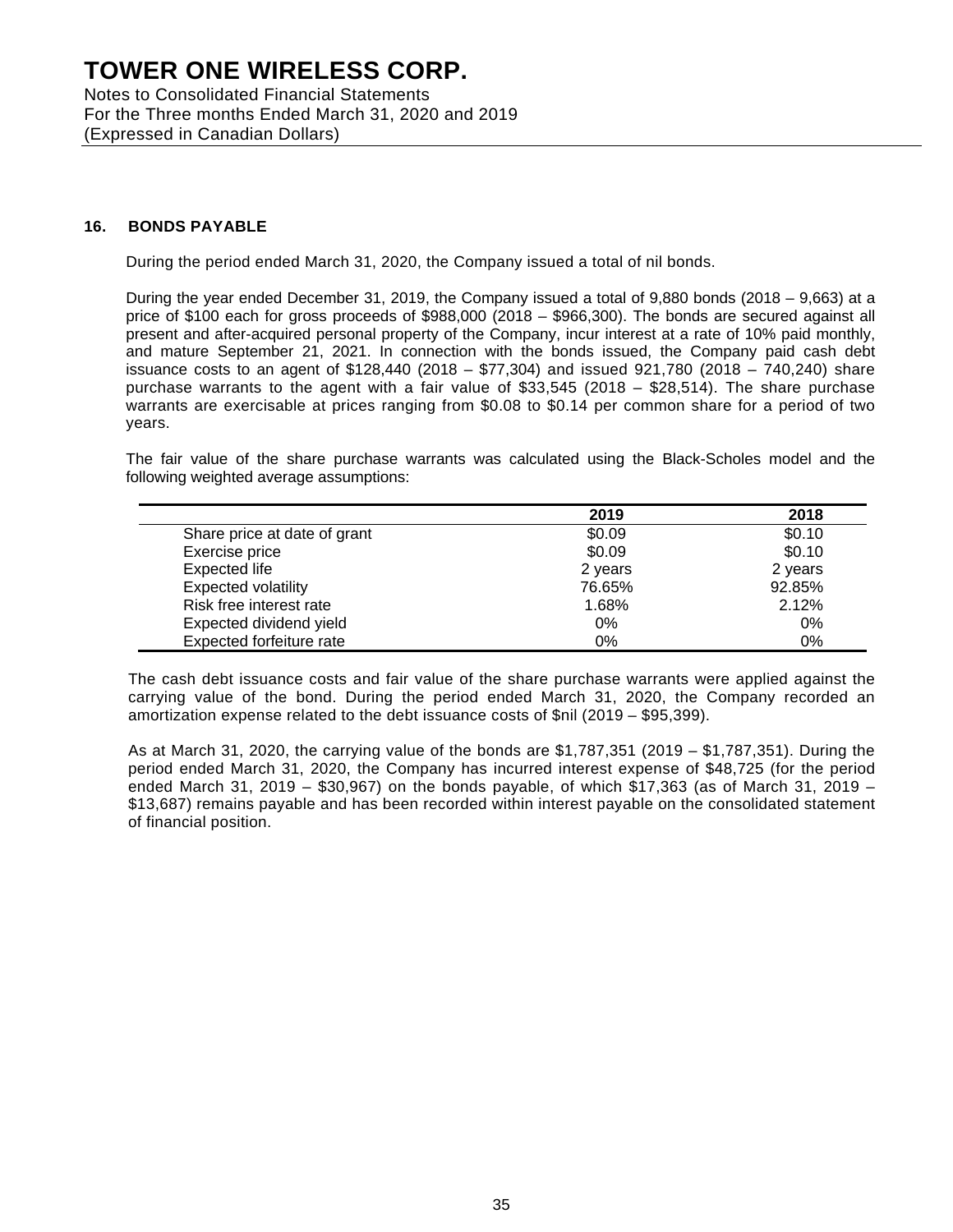Notes to Consolidated Financial Statements For the Three months Ended March 31, 2020 and 2019 (Expressed in Canadian Dollars)

## **17. RELATED PARTY TRANSACTIONS AND BALANCES**

Loans payable to related parties include loans and advances received from related individuals and companies related to directors and officers of the Company. As at March 31, 2020, the Company has the following loan balances with related parties:

| March 31,<br>2020 | December 31,<br>2019 | Currency           | Rate         | Terms                    |
|-------------------|----------------------|--------------------|--------------|--------------------------|
| CAD \$            | CAD <sub>\$</sub>    |                    | %<br>$12% -$ |                          |
| 4,276,551         | 4,047,119            | <b>USD</b>         | 24%          | Unsecured, due on demand |
| ٠                 |                      | Colombian<br>Pesos | $0\%$        | Unsecured, due on demand |
| ۰                 | 13,068               | Argentina<br>Pesos | 18%          | Unsecured, due on demand |
| 4,276,551         | 4,060,187            |                    |              |                          |

As at December 31, 2019, the Company has the following loan balances with related parties:

|                          | Balance, December 31, |                    |              |                          |
|--------------------------|-----------------------|--------------------|--------------|--------------------------|
| 2019                     | 2018                  | Currency           | Rate         | Terms                    |
| CAD <sub>\$</sub>        | CAD <sub>\$</sub>     |                    | %<br>$12% -$ |                          |
| 4,047,119                | 2,283,937             | USD                | 24%          | Unsecured, due on demand |
| $\overline{\phantom{a}}$ | 207,803               | Colombian<br>Pesos | 0%           | Unsecured, due on demand |
| 13,068                   | 124,844               | Argentina<br>Pesos | 18%          | Unsecured, due on demand |
| 4,060,187                | 2,616,584             |                    |              |                          |

In connection with a related party loan, the Company issued 250,000 incentive share purchase warrants exercisable at \$0.15 per common share for a period of two years from the date of grant.

During the year ended December 31, 2018, the Company has incurred interest expense of \$311,102 (US\$240,043) (2017 - \$114,719) in connection with the related party loans noted above. As at December 31, 2018, \$335,330 of unpaid interest and loan penalties have been included within interest payable on the consolidated statement of financial position.

As at December 31, 2018, the Company had advanced \$224,976 to related parties in connection with costs to be incurred on behalf of the Company. This amount was included within other receivables on the consolidated statement of financial position. The amounts advanced are unsecured, non-interest bearing and due on demand. During the year ended December 31, 2019, the Company deemed these amounts to be uncollectable and wrote off the balance.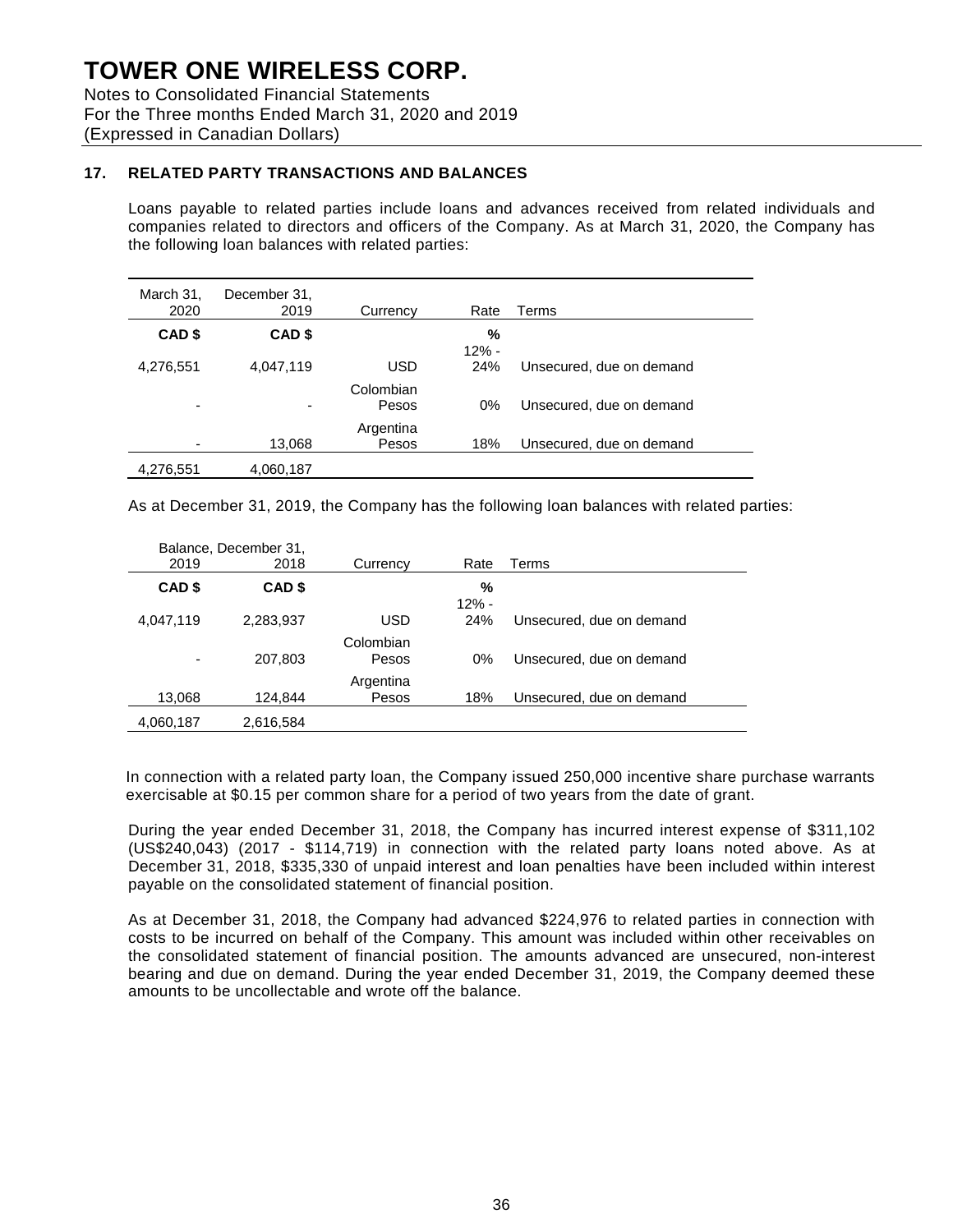Notes to Consolidated Financial Statements For the Three months Ended March 31, 2020 and 2019 (Expressed in Canadian Dollars)

## **17. RELATED PARTY TRANSACTIONS AND BALANCES**

The Company has recasted comparative information as at December 31, 2018 for the loans from related parties, to correct balances received during the year ended December 31, 2019. As a result, the loans from related parties increased by \$506,804, the interest payable decreased by \$494,934 and foreign exchange expense increased by \$11,870. The recast of comparative information had no impact on cash flows. The impacted loans from related parties arose during the year ended December 31, 2018; accordingly, there was no impact to the consolidated financial statements for the year ended December 31, 2017.

During the year ended December 31, 2019, the Company has incurred interest expense of \$492,729 (US\$371,342) in connection with the related party loans noted above. As at December 31, 2019, \$252,144 of unpaid interest and loan penalties have been included within interest payable on the consolidated statement of financial position.

During the period ended March 31, 2020, the Company has incurred interest expense of \$126,713 (US\$93,240) in connection with the related party loans noted above.

#### January 2019

In January 2019, the Company renegotiated the loans with three of the related party lenders to extend the maturity date of the loans.

In consideration for the extension of the maturity date of the loans, the Company agreed to incur total penalties of \$212,312 (US\$160,000) which were added to the principal balance of the loans. In addition, the Company agreed to add the interest accrued as of the date of renegotiation of \$539,236 (US\$395,259) to the principal balance of the loans. The renegotiation of the loans was deemed to be an extinguishment of the original liabilities and \$212,312 was recorded as a loss on extinguishment.

#### September 2019

In January 2019, the Company consolidated loan balances with certain related party lenders and extended the maturity date of these amounts to March 30, 2020.

In consideration for the extension of the maturity date of the loans, the Company agreed to issue 2,381,301 share purchase warrants to the holders with a fair value of \$180,714. The share purchase warrants are exercisable at a price of \$0.09 per common share for a period of five years. As at December 31, 2019, these warrants have not yet been issued. The fair value of the obligation to issue the share purchase warrants was calculated using the Black-Scholes model and the following weighted average assumptions:

| Share price at date of grant | \$0.08  |
|------------------------------|---------|
| Exercise price               | \$0.09  |
| <b>Expected life</b>         | 5 years |
| <b>Expected volatility</b>   | 174.99% |
| Risk free interest rate      | 1.49%   |
| Expected dividend yield      | 0%      |
| Expected forfeiture rate     | 0%      |

The consolidation of the loans and the issuance of the warrants was deemed to be an extinguishment of the original liabilities and \$180,714 was recorded as a loss on extinguishment.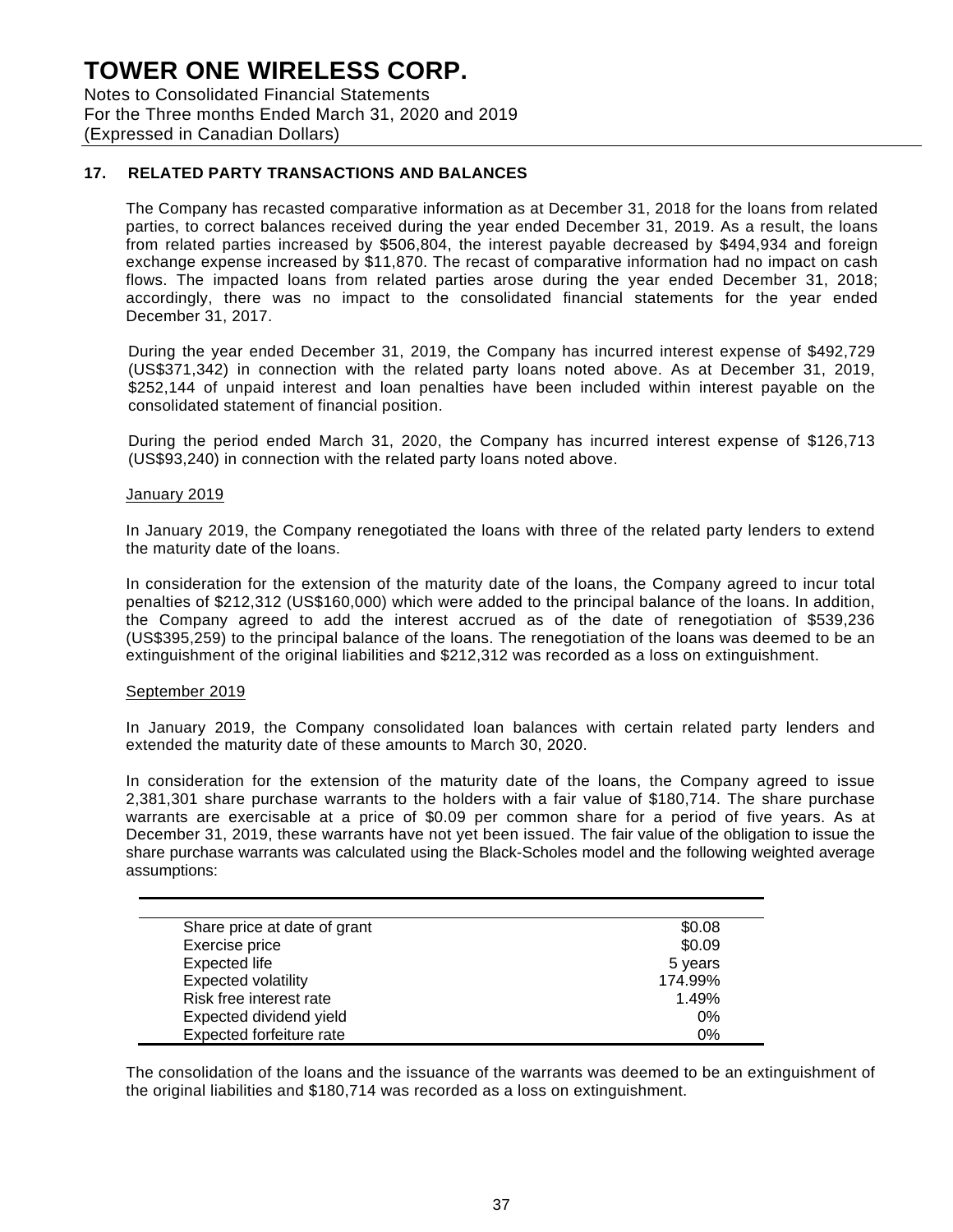Notes to Consolidated Financial Statements

For the Three months Ended March 31, 2020 and 2019

(Expressed in Canadian Dollars)

## **17. RELATED PARTY TRANSACTIONS AND BALANCES**

Key management personnel receive compensation in the form of short-term employee benefits, sharebased compensation, and post-employment benefits. Key management personnel include the Chief Executive Officer, Chief Financial Officer, and Chief Operating Officer. The remuneration of key management is as follows (expressed in USD):

|                                 |         | Three months period ended     |  |  |
|---------------------------------|---------|-------------------------------|--|--|
|                                 |         | March 31, 2020 March 31, 2019 |  |  |
|                                 |         |                               |  |  |
| Consulting fees paid to the CEO | 66,000  | 51,000                        |  |  |
| Consulting fees paid to the COO | 51.000  | 51,000                        |  |  |
| Consulting fees paid to the CFO | 51,000  | 51,000                        |  |  |
|                                 | 168,000 | 153,000                       |  |  |

The remuneration of the CEO/COO/CFO are included in professional fees and consulting in the consolidated statements of comprehensive loss.

As at March 31, 2020, \$147,000 (as at March 31 2019 – Nil) of related party payables are included in accounts payable and accrued liabilities in the consolidated statement of financial position.

### **18. SHARE CAPITAL**

a) Authorized:

| Unlimited | Class A common shares without par value              |
|-----------|------------------------------------------------------|
| 1.500.000 | Class B Series I preferred shares without par value  |
| 1,000,000 | Class B Series II preferred shares without par value |

b) Issued and outstanding:

No shares were issued during the period ended March 31, 2020.

No shares were issued during the year ended December 31, 2019.

During the year ended December 31, 2018:

- On April 3, 2018, the Company issued 7,500,000 common shares for acquisition Mexmaken as described in Note 8.
- On April 3, 2018, the Company issued 780,000 common shares to the parent of the CEO for interest payment of \$156,000 (USD\$120,000).
- The Company issued 50,000 common shares pursuant to the exercise of the conversion option of certain convertible debentures as described in Note 14.
- The Company issued 5,600,000 common shares for gross proceeds of \$1,260,000 pursuant to the exercise of stock options. In connection with the exercise of stock options, \$1,200,301 was transferred from contributed surplus to share capital.
- The Company issued 525,690 units for services with a fair value of \$110,395. Each unit is comprised of one common share and one share purchase warrant exercisable for one common share at an exercise price of \$0.25 for a period of six months. The fair value of the services received was not readily determinable, as such, the common shares were valued at the fair value of common shares on grant date. No value has been allocated to the warrants.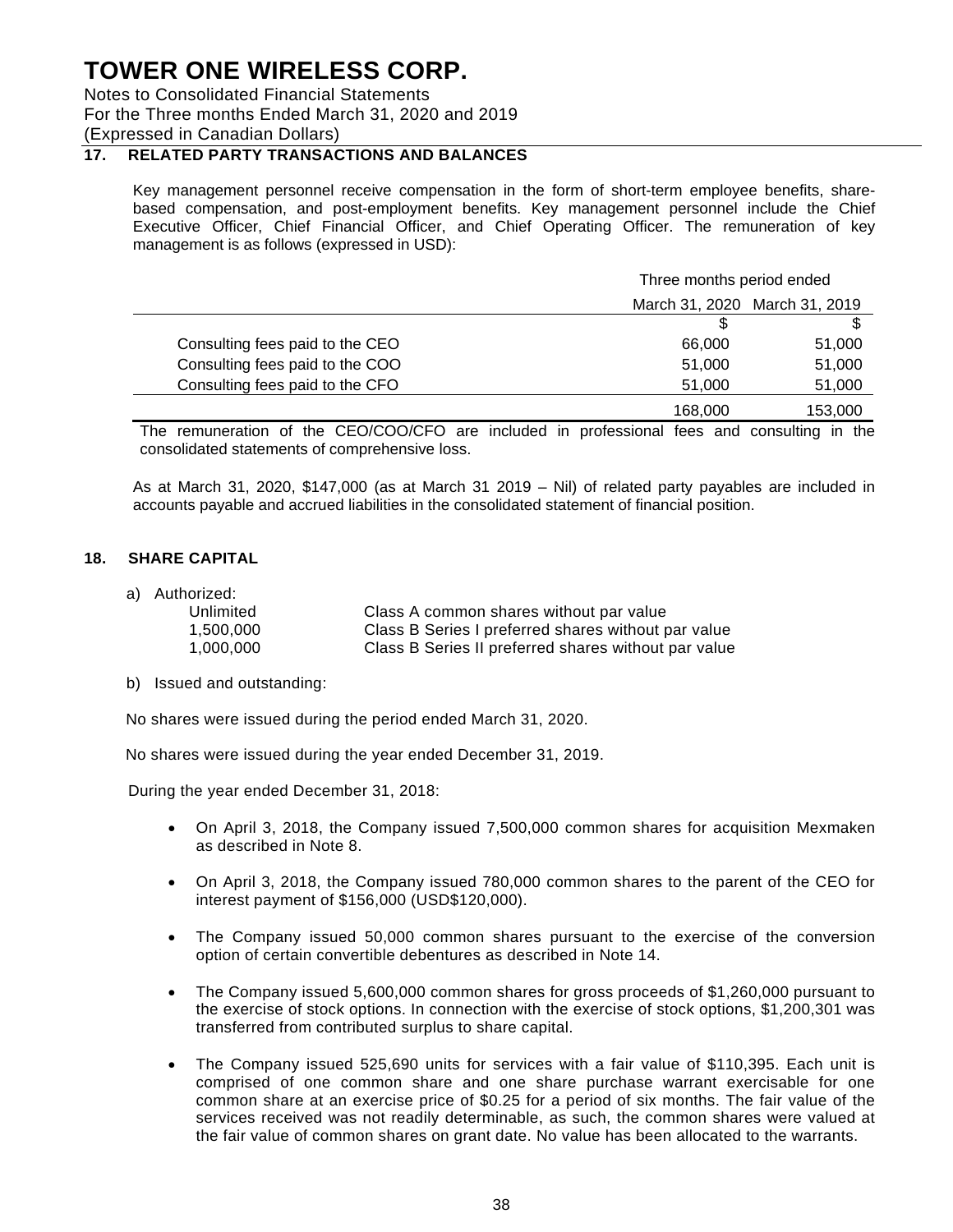Notes to Consolidated Financial Statements For the Three months Ended March 31, 2020 and 2019 (Expressed in Canadian Dollars)

## **18. SHARE CAPITAL (CONTINUED)**

- b) Issued and outstanding (continued):
	- The Company issued 142,857 units for the subscriptions received in 2017 in the amount of \$30,000. Each unit has the same term as above. Each unit is comprised of one common share and one share purchase warrant exercisable for one common share at an exercise price of \$0.25 for a period of six months.
	- On January 8, 2018, the Company extended the expiry date of existing warrants from January 12, 2018 to July 21, 2018. The modification of warrants incurred a share-based compensation of \$10,410. The Company also announced warrant price reduction and exercise incentive program. Under the incentive program, the exercise price of all the warrants reduced to \$0.25 if exercised prior to March 30, 2018, which was further extended to April 6, 2018. One Incentive Warrant was granted for each warrant exercised. Each Incentive Warrant was exercisable to acquire one common share at a price of \$0.40 for six months. The Company engaged an agent to provide services in connection with the incentive program. The company issued the agent such number of new warrants as was equal to 8% of the exercised warrants in this program, entitling the agent to acquire units of the Company at an exercise price of \$0.25 per unit, with each unit being comprised of one common share and one non-transferable share purchase warrants entitling the agent to acquire an additional common share of the Company at a price of \$0.40 per share for one year.

8,665,201 warrants were exercised under this program and consequently, 8,665,201 Incentive Warrants were issued. The Company received proceeds of \$2,166,300 for the exercise of warrants.

During the year ended December 31, 2017:

 The Company closed a non-brokered private placement and issued 15,484,912 units at \$0.15 per unit for gross proceeds of \$2,322,737. Each unit is comprised of one common share and one share purchase warrant exercisable for one common share at an exercise price of \$0.40 for 12 months following the transaction. If the share price trades at \$0.60 for 10 consecutive trading days then the warrant holders will receive notice from the Company to accelerate the exercise of the warrants within 10 days or they will expire. The Company paid finders and brokers cash commissions of \$87,767 and issued 585,117 broker warrants with the same terms as the warrants in the private placement. The broker warrants have the same terms as those issued as part of the units and have a fair value of \$142,319 calculated using the blackscholes option pricing model.

On June 19, 2017, the Company announced warrant price reduction and exercise incentive program. Under the incentive program, the exercise price of the warrants issued on January 12, 2017 were reduced to \$0.30 if exercised prior to July 21, 2017 and one Incentive Warrant was granted for each warrant exercised. Each Incentive Warrant was exercisable to acquire one common share at a price of \$0.50 for one year. As a result, 3,774,466 warrants were exercised under this program and consequently, 3,774,466 Incentive Warrants were issued. The Company received proceeds of \$1,132,340 for the exercise of warrants.

 The Company issued 500,000 common shares to Rojo Resources Ltd. (Rojo). Under an Assignment Agreement whereby the Company would take assignment of all of Rojo's assets in consideration of 500,000 common shares to Rojo. This Assignment Agreement was subsequently terminated and as a result, the fair value of the investment in the amount of \$175,000 was fully written off.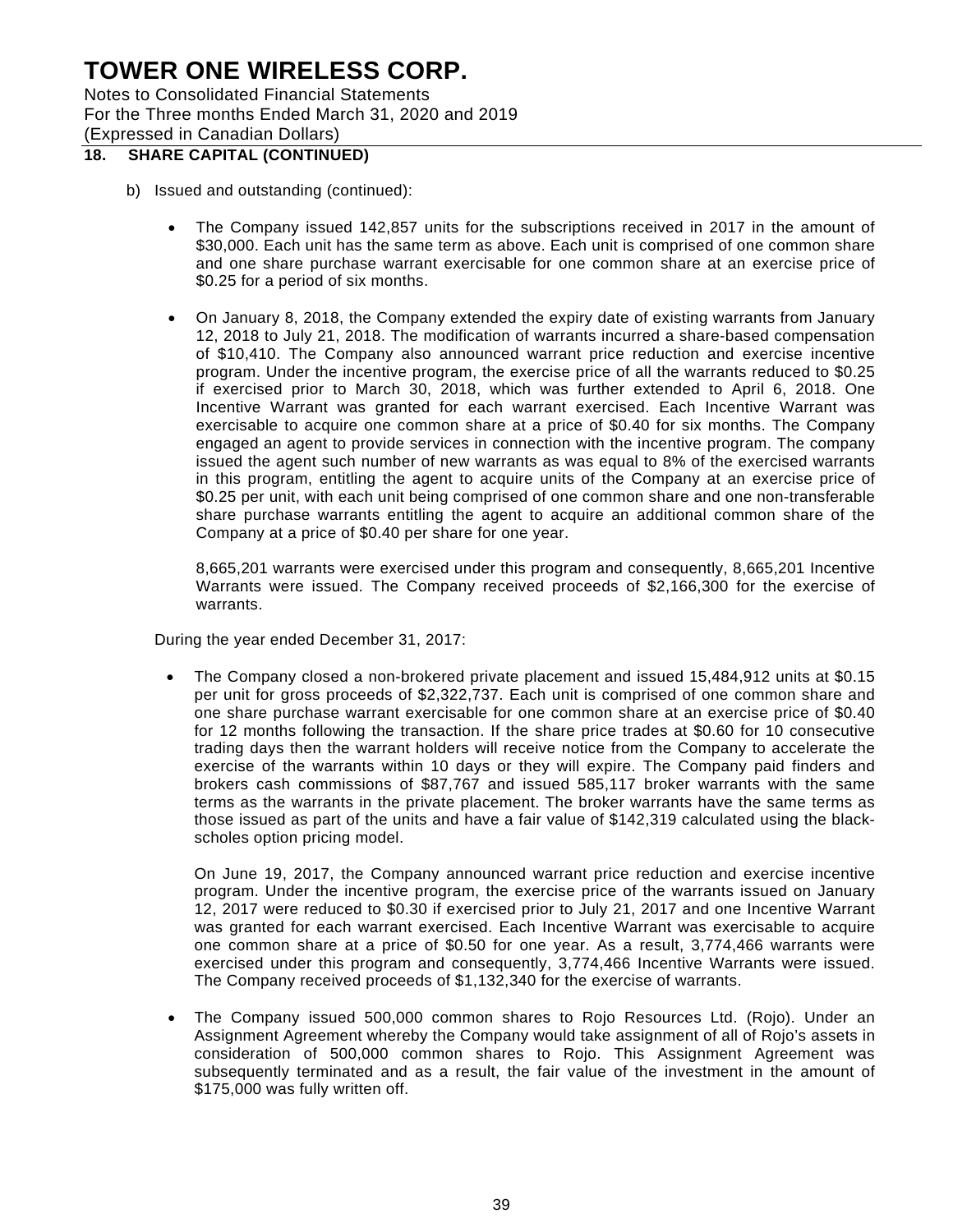Notes to Consolidated Financial Statements For the Three months Ended March 31, 2020 and 2019 (Expressed in Canadian Dollars)

### **18. SHARE CAPITAL (CONTINUED)**

- b) Issued and outstanding (continued):
	- The Company issued a total of 1,000,000 common shares for services with a fair value of \$340,000. The fair value of the services received was not readily determinable, as such, the shares were valued at the fair value of common shares on grant date.
	- The Company issued 14,904,901 common shares for gross proceeds of \$3,818,339 pursuant to the exercise of stock options and warrants. In connection with the exercise of stock options and warrants, \$2,959,537 was transferred from contributed surplus to share capital.
	- The Company issued common shares in connection with the reverse take-over transaction in Note 5.
- c) Escrowed Shares:
	- (i) Pursuant to an escrow agreement dated January 26, 2017, the 30,000,000 common shares issued pursuant to the Acquisition (Note 5) are subject to escrow restrictions. The escrow shares will be released based on certain performance conditions. At December 31, 2019, 30,000,000 (2018 – 30,000,000 common shares) remains in escrow. The escrow shares were released subsequent to the year ended December 31, 2019 upon achieving the performance obligations.
	- (ii) In addition, the 500,000 common shares issued to Rojo are subject to escrow restrictions. These escrow shares will be released 10% on the issuance date, with the remaining to be released 15% every six months. As of December 31, 2019, there were 75,000 common shares remain in escrow (2018 – 225,000 common shares).
- d) Warrants:

As part of the January 12, 2017 private placement, the Company issued 15,484,912 warrants. Each warrant allowed the holder of the unit to acquire one additional Common Share until January 12, 2018 at an exercise price of \$0.40. In addition, the Company issued 585,117 agent warrants as part of the share issue costs. The fair value of the warrants was determined to be \$208,211 or \$0.36 per warrant using the Black-Scholes option pricing model. The following assumptions were used for the calculation:

| Exercise price             | \$0.40  |
|----------------------------|---------|
| Expected life              | 2 years |
| <b>Expected volatility</b> | 225%    |
| Risk free interest rate    | 0.76%   |
| Expected dividend yield    | 0%      |
| Expected forfeiture rate   | 0%      |

On January 8, 2018, the Company modified the expiry date of all existing warrants to July 21, 2018. Share-based compensation of \$10,410 was recorded on the agents warrants, based on the following assumptions:

| Exercise price             | \$0.40      |
|----------------------------|-------------|
| Expected life              | $0.5$ years |
| <b>Expected volatility</b> | 81%         |
| Risk free interest rate    | 1.32%       |
| Expected dividend yield    | 0%          |
| Expected forfeiture rate   | 0%          |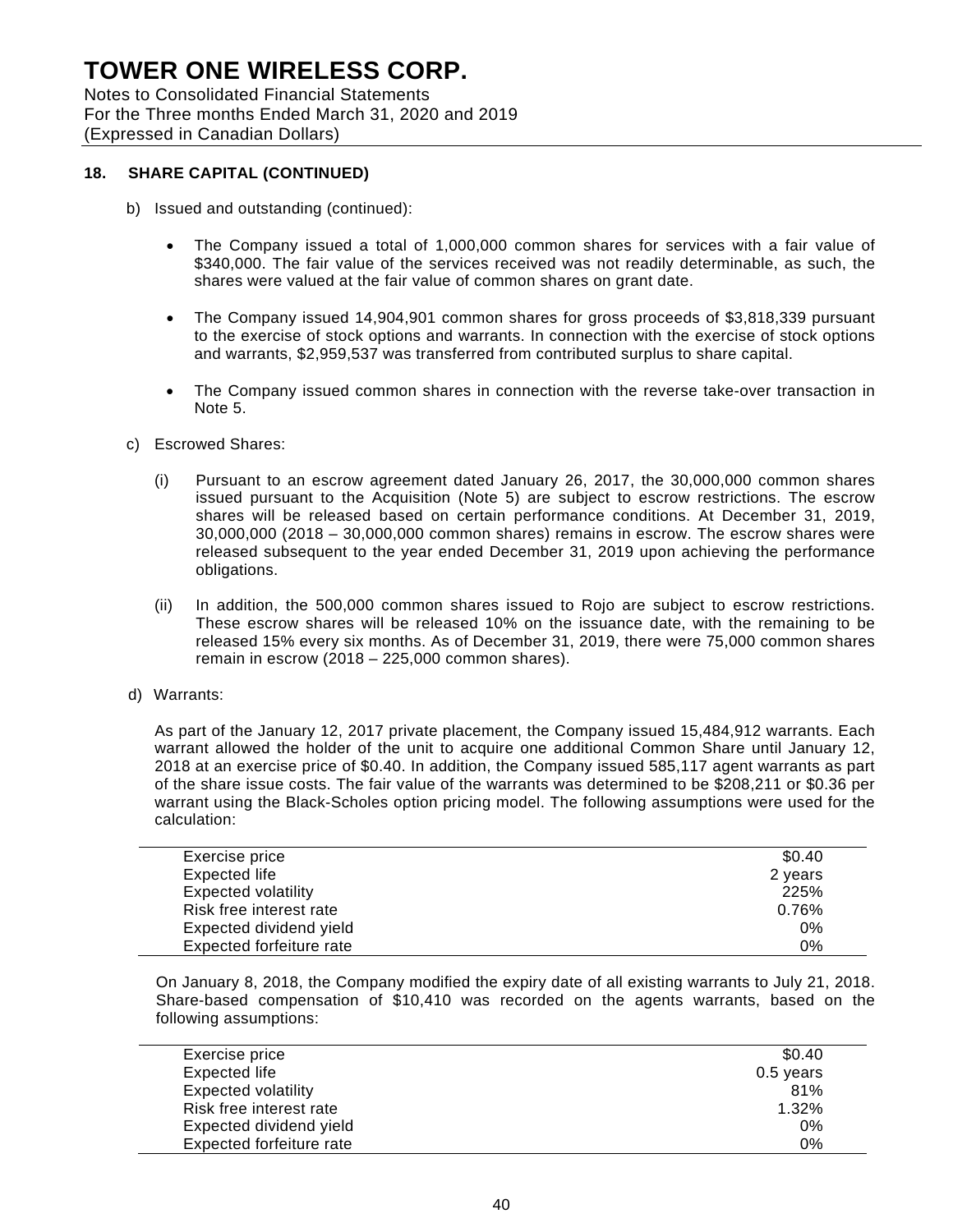Notes to Consolidated Financial Statements For the Three months Ended March 31, 2020 and 2019 (Expressed in Canadian Dollars)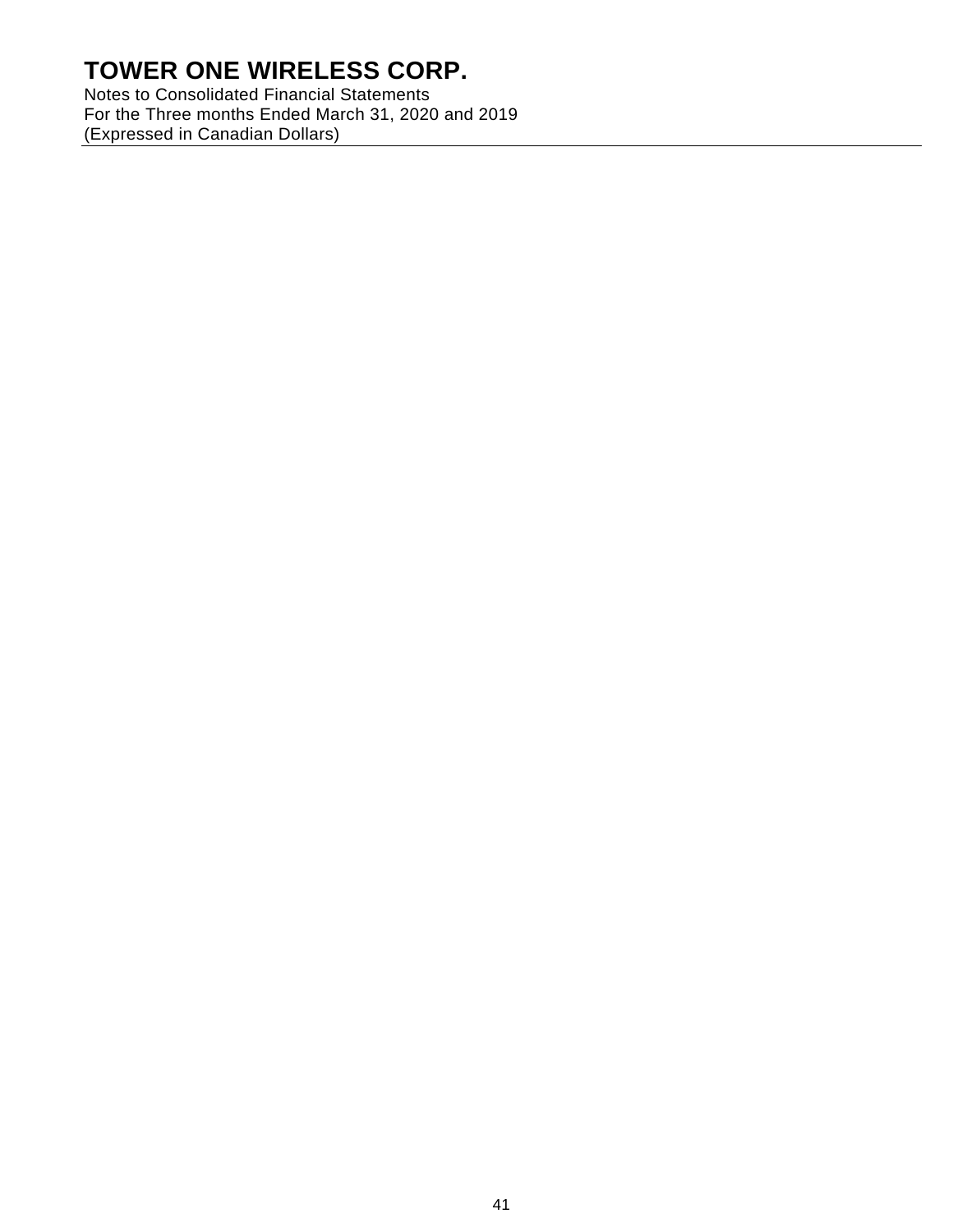Notes to Consolidated Financial Statements For the Three months Ended March 31, 2020 and 2019 (Expressed in Canadian Dollars)

### **18. SHARE CAPITAL (CONTINUED)**

### d) Warrants (continued)

A continuity of warrants for the period ended March 31, 2020 and the years ended December 31, 2019 and 2018 is as follows:

|                            |              | Weighted       |
|----------------------------|--------------|----------------|
|                            |              | average        |
|                            | Number       | exercise price |
|                            |              | \$             |
| Balance, December 31, 2017 | 16,070,029   | 0.42           |
| Granted                    | 24,952,622   | 0.22           |
| Exercised                  | (8,665,201)  | 0.25           |
| <b>Expired</b>             | (16,066,877) | 0.43           |
| Balance, December 31, 2018 | 16,290,573   | 0.12           |
| Granted                    | 15,924,860   | 0.09           |
| Balance, December 31, 2019 | 32,215,433   | 0.11           |
| Granted                    |              |                |
| Balance, March 31, 2020    | 32,215,433   | 0.11           |

The following table summarizes the share purchase warrants outstanding and exercisable as at March 31, 2020:

|                                | Exercise price |                    |
|--------------------------------|----------------|--------------------|
| Number of warrants outstanding | \$             | Expiry date        |
| 113,829                        | 0.14           | September 20, 2020 |
| 48,448                         | 0.13           | September 27, 2020 |
| 550,000                        | 0.15           | September 30, 2020 |
| 31,491                         | 0.11           | October 24, 2020   |
| 141,913                        | 0.12           | October 11, 2020   |
| 5,000,000                      | 0.09           | November 13, 2020  |
| 10,000,000                     | 0.09           | November 13, 2020  |
| 15,000,000                     | 0.09           | November 13, 2020  |
| 90,164                         | 0.09           | November 26, 2020  |
| 25,219                         | 0.11           | November 2, 2020   |
| 111,700                        | 0.08           | December 2, 2020   |
| 180,889                        | 0.09           | December 30, 2020  |
| 921,780                        | 0.09           | October 1, 2021    |
| 32,215,433                     |                |                    |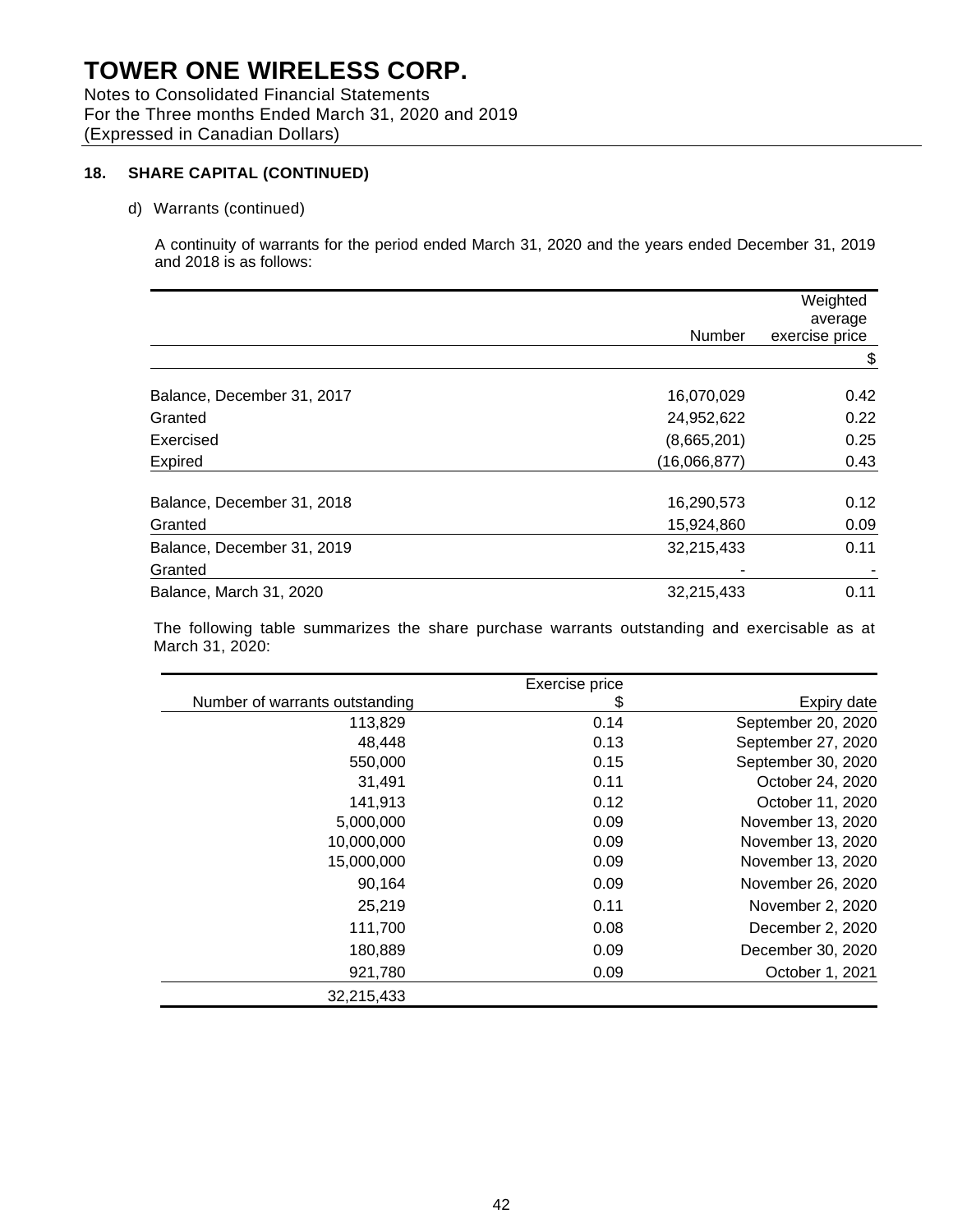Notes to Consolidated Financial Statements For the Three months Ended March 31, 2020 and 2019 (Expressed in Canadian Dollars)

### **18. SHARE CAPITAL (CONTINUED)**

e) Stock options

The Company has established a stock option plan for directors, employees, and consultants. Under the Company's stock option plan, the exercise price of each option is determined by the Board, subject to the Discounted Market Price policies of the Canadian Stock Exchange. The aggregate number of shares issuable pursuant to options granted under the plan is limited to 10% of the Company's issued shares at the time the options are granted. The aggregate number of options granted to any one optionee in a 12-month period is limited to 5% of the issued shares of the Company.

There were no stock options granted during the period ended March 31, 2020. During the years ended December 31, 2018 and 2017, the Company granted stock options to certain directors, officers and consultants of the Company. The weighted average fair value of the stock options during the year ended December 31, 2018 was determined to be \$1.50 (2017 - \$0.80) using the Black-Scholes option pricing model. The following weighted average assumptions were used for the calculation:

|                            | 2019 | 2018   | 2017   |
|----------------------------|------|--------|--------|
| Share price at grant date  |      | \$0.22 | \$0.25 |
| Exercise price             |      | \$0.23 | \$0.26 |
| Expected life (in years)   |      | 5      | 2      |
| <b>Expected volatility</b> |      | 202%   | 215%   |
| Risk free interest rate    | -    | 2.07%  | 0.76%  |
| Expected dividend yield    |      | 0%     | $0\%$  |
| Expected forfeiture rate   | -    | 0%     | 0%     |

A continuity of stock options for the period ended March 31, 2020 and years ended December 31, 2019 and 2018 is as follows:

|                                      | Number      | Weighted average<br>exercise price |
|--------------------------------------|-------------|------------------------------------|
|                                      |             | \$                                 |
| Balance, December 31, 2017           | 4,564,565   | 0.28                               |
| Granted                              | 8,690,000   | 0.24                               |
| Exercised                            | (5,600,000) | 0.23                               |
| Cancelled or forfeited               | (6,379,565) | 0.25                               |
| Balance, December 31, 2018, December |             |                                    |
| 31 2019 and March 31, 2020           | 1,275,000   | 0.30                               |

As at March 31, 2020, the following stock options were outstanding and exercisable:

| <b>Options</b><br>Outstanding | Options<br>exercisable | Exercise<br>price | Remaining life<br>(vears) | Expiry<br>date    |
|-------------------------------|------------------------|-------------------|---------------------------|-------------------|
|                               |                        | J                 |                           |                   |
| 325,000                       | 325,000                | 0.45              | 2.21                      | March 17, 2022    |
| 950,000                       | 950,000                | 0.25              | 3.13                      | February 17, 2023 |
| 1,275,000                     | 1,275,000              | 0.30              | 2.90                      |                   |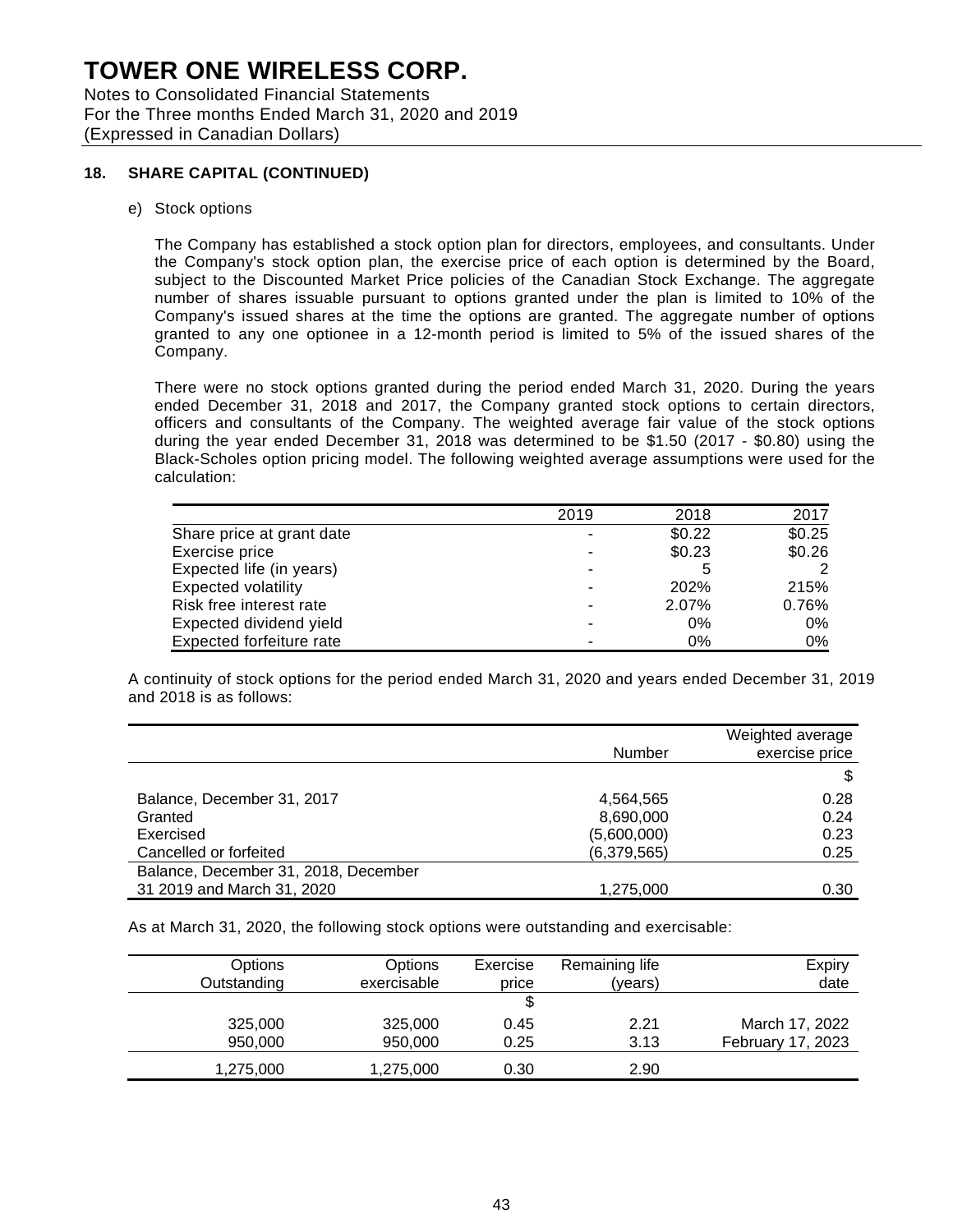Notes to Consolidated Financial Statements For the Three months Ended March 31, 2020 and 2019 (Expressed in Canadian Dollars)

## **18. SHARE CAPITAL (CONTINUED)**

As at December 31, 2018, the following stock options were outstanding and exercisable:

| Options     | Options     | Exercise | Remaining life | Expiry            |
|-------------|-------------|----------|----------------|-------------------|
| Outstanding | exercisable | price    | (vears)        | date              |
|             |             |          |                |                   |
| 325,000     | 325,000     | 0.45     | 3.21           | March 17, 2022    |
| 950,000     | 950,000     | 0.25     | 4.13           | February 17, 2023 |
| 1,275,000   | 1,275,000   | 0.30     | 3.90           |                   |

#### **19. CAPITAL DISCLOSURE**

The Company manages its shareholders' deficiency as capital. The Company's objective when managing capital is to safeguard the Company's ability to continue as a going concern in order to pursue the development of its assets and to maintain a flexible capital structure which optimizes the cost of capital at an acceptable risk. The Company manages the capital structure and adjusts it considering changes in economic conditions and the risk characteristics of the underlying assets. To maintain or adjust the capital structure, the Company may attempt to issue new shares, issue debt or acquire or dispose of assets. In order to facilitate the management of its capital requirements, the Company prepares expenditure budgets that are updated as necessary depending on various factors, including successful capital deployment and general industry conditions. As at March 31, 2020, the shareholders' deficiency was \$23,043,472 (as at December 31, 2019 - \$23,585,459). The Company is not subject to any externally imposed capital requirements. The Company did not change its approach to capital management during the period ended March 31, 2020.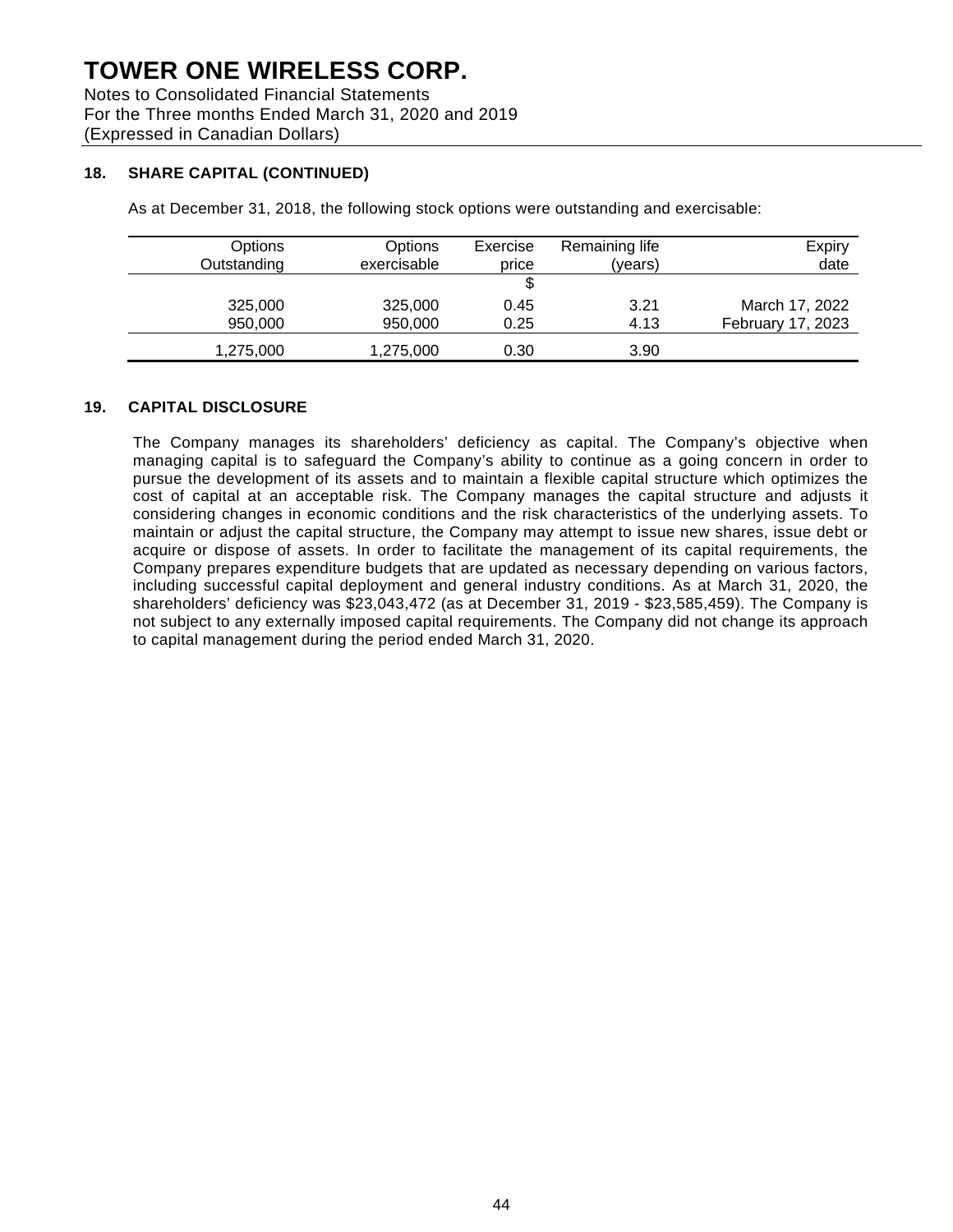Notes to Consolidated Financial Statements For the Three months Ended March 31, 2020 and 2019 (Expressed in Canadian Dollars)

### **20. FINANCIAL INSTRUMENTS AND RISK**

As at March 31, 2020, the Company's financial instruments consist of cash, amounts receivable, other receivables, bank indebtedness, accounts payable and accrued liabilities, customer deposits, interest payable, promissory note payable, convertible debentures, loans payable, loans from related parties, bonds payable and lease liabilities.

The Company provides information about financial instruments that are measured at fair value, grouped into Level 1 to 3 based on the degree to which the inputs used to determine the fair value are observable.

- Level 1 fair value measurements are those derived from quoted prices in active markets for identical assets or liabilities.
- Level 2 fair value measurements are those derived from inputs other than quoted prices included within Level 1, that are observable either directly or indirectly.
- Level 3 fair value measurements are those derived from valuation techniques that include inputs that are not based on observable market data.

Cash is measured using level 1 fair value inputs. The carrying values of the amounts receivable, other receivables, bank indebtedness, accounts payable and accrued liabilities, customer deposits, interest payable, promissory note payable, convertible debentures, loans payable and loans from related parties approximate their fair values because of the short-term nature of these instruments. The bond payable and lease liabilities is classified as level 3.

The Company is exposed in varying degrees to a variety of financial instrument related risks. The Board of Directors approves and monitors the risk management processes, inclusive of documented investment policies, counterparty limits, and controlling and reporting structures. The type of risk exposure and the way in which such exposure is managed is provided as follows:

#### *Credit Risk*

Credit risk is the risk of financial loss to the Company if a customer or counterparty to a financial instrument fails to meet its contractual obligations. Financial instruments that potentially subject the Company to concentrations of credit risk consist principally of cash. To minimize the credit risk the Company places cash with a high credit quality financial institution.

With respect to its accounts receivable, the Company assesses the credit rating of all customers and maintains provisions for potential credit losses, and any such losses to date have been within management's expectations. The Company's credit risk with respect to accounts receivable and maximum exposure thereto is \$1,606,092 (2019 - \$1,808,397). Accounts receivable are shown net of provision of credit losses of \$147,464 (2019 - \$179,868)

#### *Liquidity Risk*

Liquidity risk is the risk that the Company will not be able to meet its financial obligations as they fall due. The Company's objective in managing liquidity risk is to ensure that it has sufficient liquidity available to meet its liabilities when due. The Company uses cash to settle its financial obligations as they fall due. The ability to do this relies on the Company's ability to collect its revenue in a timely manner, continuous support from shareholders and investors and maintain sufficient cash on hand. To the extent that the Company does not believe it has sufficient liquidity to meet its current obligations, the Board of Directors considers securing additional funds through issuances of equity and debt or partnering transactions.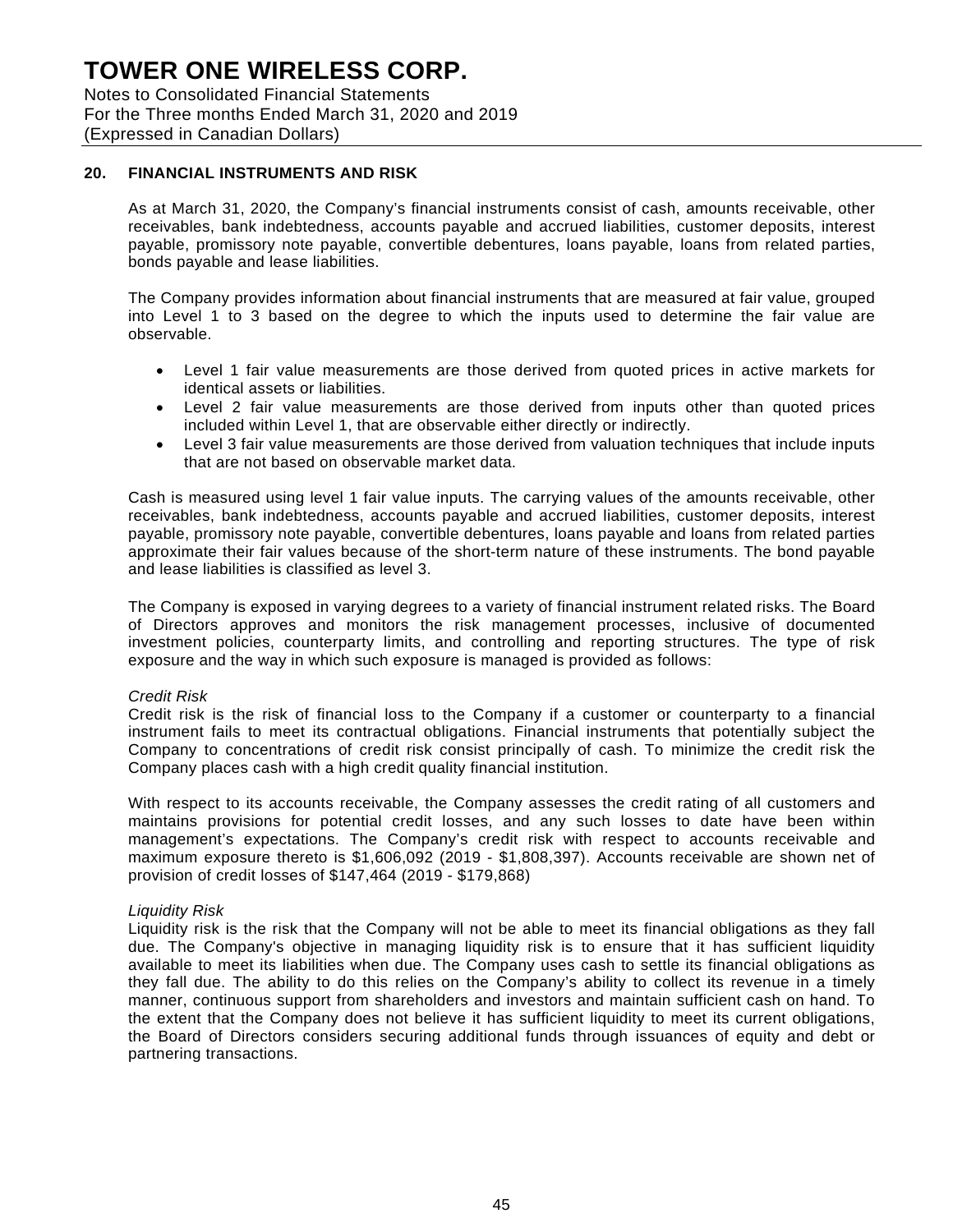Notes to Consolidated Financial Statements For the Three months Ended March 31, 2020 and 2019 (Expressed in Canadian Dollars)

## **20. FINANCIAL INSTRUMENTS AND RISK (CONTINUED)**

The Company monitors its risk of shortage of funds by monitoring the maturity dates of existing trade and other accounts payable. The following table summarizes the maturities of the Company's financial liabilities as at March 31, 2020 based on the undiscounted contractual cash flows:

|                              | Carrying<br>amount | Contractual<br>cash flows | Less than<br>vear | $1 - 3$<br>vears         | $4 - 5$<br>vears | After 5<br>years |
|------------------------------|--------------------|---------------------------|-------------------|--------------------------|------------------|------------------|
|                              | \$                 | \$                        | \$                | \$                       | \$               | \$               |
| Accounts payable and accrued |                    |                           |                   |                          |                  |                  |
| liabilities                  | 3,363,423          | 3,363,423                 | 3,363,423         | $\overline{\phantom{a}}$ |                  |                  |
| Interest payable             | 514,095            | 514,095                   | 514,095           |                          |                  |                  |
| Convertible debentures       | 221,000            | 221,000                   | 221,000           |                          |                  |                  |
| Loans payable                | 943.864            | 943.864                   | 943.864           |                          |                  |                  |
| Loans from related parties   | 3,950,736          | 3,950,736                 | 3,950,736         |                          |                  |                  |
| Bonds payable                | 1,787,351          | 1,954,300                 | ٠                 | 1,954,300                |                  |                  |
| Lease liabilitv              | 2,366,817          | 5,587,147                 | 654.231           | 1,801,543                | 1,169,009        | 1,962,364        |
| Total                        | 13.147.286         | 16.534.565                | 9.647.349         | 3.755.843                | 1.169.009        | 1.962.364        |

The Company has a working capital deficiency as of March 31, 2020 of \$16,288,905. Customer deposits consist of funds received from customers in advance of towers sold. As of March 31, 2020, the Company received \$8,195,521 (2019 – \$8,526,085) in customer deposits, the decreased is related to the devaluation of the Colombian Peso and Mexican Peso and partially offset by new advances received during the quarter.

#### *Currency Risk*

The Company generates revenues and incurs expenses and capital expenditures primarily in Canada, Colombia, Argentina, USA and Mexico and is exposed to the resulting risk from changes in foreign currency exchange rates. Some administrative and head office related expenses are incurred in Canada. In addition, the Company holds financial assets and liabilities in foreign currencies that expose the Company to foreign exchange risks. The Company has not hedged its exposure to currency fluctuations.

At March 31, 2020, the Company had the following financial instruments denominated in foreign currencies:

|                                            | Argentina<br>Pesos | Colombian<br>Pesos | <b>Mexican Pesos</b> | <b>United States</b><br><b>Dollars</b> | Total         |
|--------------------------------------------|--------------------|--------------------|----------------------|----------------------------------------|---------------|
|                                            | \$                 | \$                 | \$                   | \$                                     | \$            |
| Cash                                       | 24,795             | 13.755             | 5,510                | (4,750)                                | 39,310        |
| Amounts receivable<br>Accounts payable and | 244.347            | 346.065            | 224,126              | 27.971                                 | 842,509       |
| accrued liabilities                        | (308, 456)         | (410, 420)         | (872, 075)           | (302,078)                              | (1,893,029)   |
| Customer deposits                          |                    | (4, 494, 765)      | (3,700,756)          |                                        | (8, 195, 521) |
| Interest payable                           |                    |                    |                      | (48, 564)                              | (48, 564)     |
| Lease liability                            | (558, 148)         | (716, 656)         | (1,092,013)          |                                        | (2,366,817)   |
| Loans payable<br>Loans from related        | (42, 386)          | (174, 480)         |                      | (108, 950)                             | (325, 816)    |
| parties                                    |                    |                    |                      | (479, 540)                             | (479, 540)    |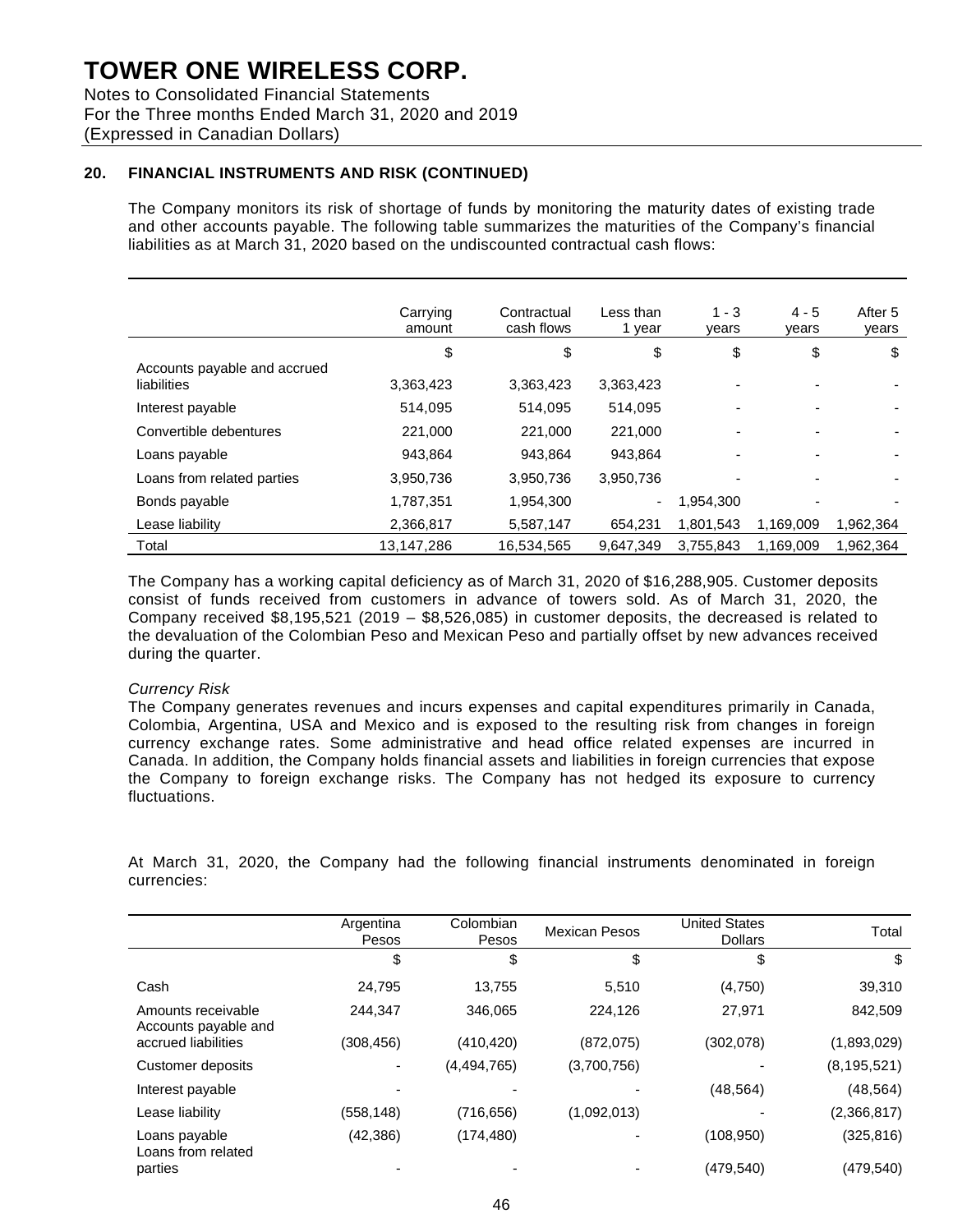Notes to Consolidated Financial Statements For the Three months Ended March 31, 2020 and 2019 (Expressed in Canadian Dollars)

| Net | (639.848) | .436.501<br>. .<br>w. | 13F<br>(35.208) | ິດ11<br>7015<br>. <del>.</del><br>v | .468<br>.127<br>.<br>. <sup>.</sup><br><u>тс</u> |
|-----|-----------|-----------------------|-----------------|-------------------------------------|--------------------------------------------------|
|-----|-----------|-----------------------|-----------------|-------------------------------------|--------------------------------------------------|

### **20. FINANCIAL INSTRUMENTS AND RISK (CONTINUED)**

#### *Interest Rate Risk*

Interest rate risk is the risk that future cash flows of the Company's assets and liabilities can change due to a change in interest rates. Loans payable have a fixed interest rate between 12% and 18%, and cash earns interest at a nominal rate. The Company is not exposed to significant interest rate risk.

Fair value estimates of financial instruments are made at a specific point in time, based on relevant information about financial markets and specific financial instruments. As these estimates are subjective in nature, involving uncertainties and matters of significant judgment, they cannot be determined with precision. Changes in assumptions can significantly affect estimated fair values.

### **21. ECONOMIC DEPENDENCE**

For the year ended March 31, 2020, all revenues were generated with ten customers (2019 – ten customers). The loss of one or more of these customers could have a material adverse effect on the Company's financial position and results of operations.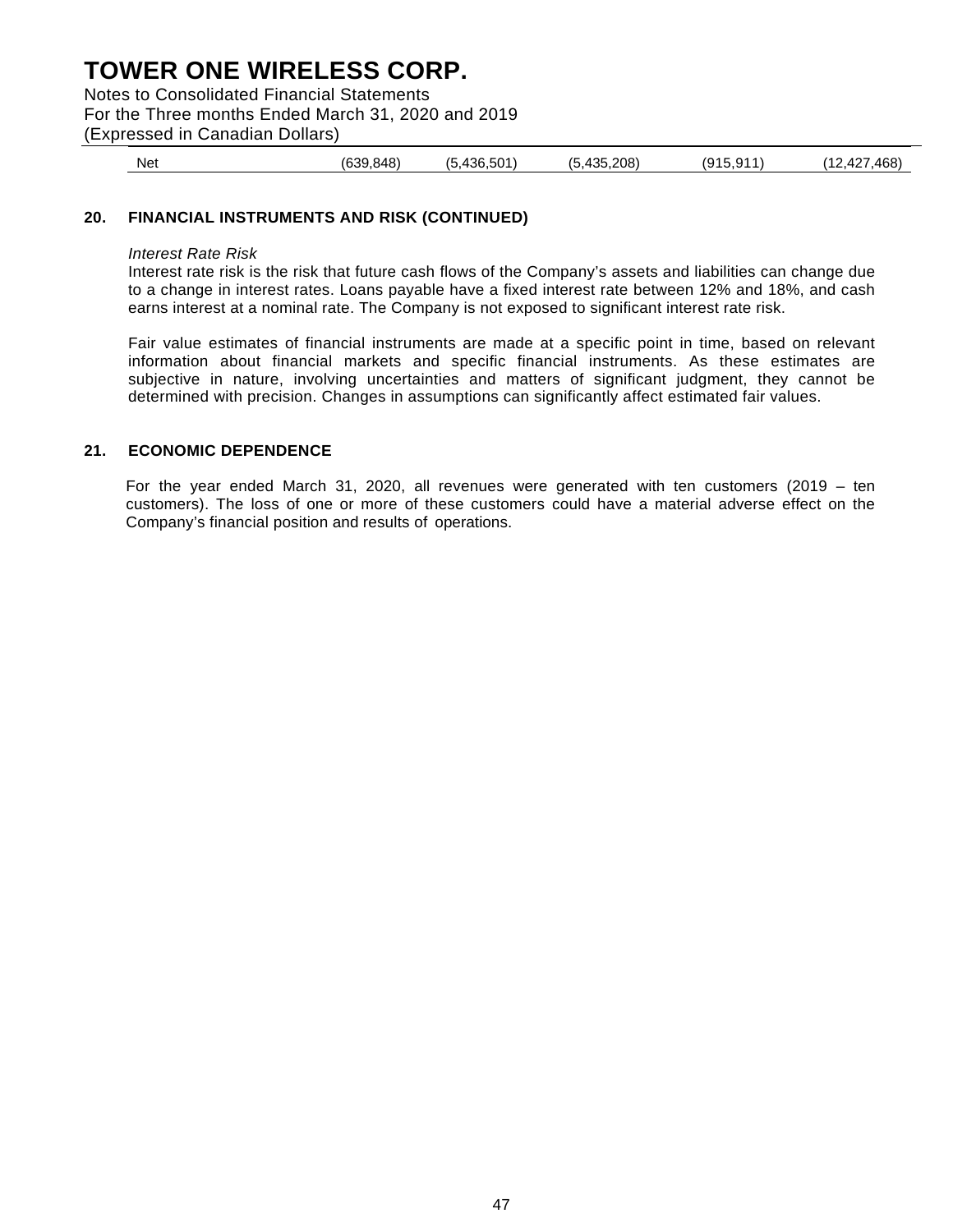Notes to Consolidated Financial Statements For the Three months Ended March 31, 2020 and 2019 (Expressed in Canadian Dollars)

### **22. SEGMENTED INFORMATION**

The Company has four operating segments, which are the locations in which the Company operates. The reportable segments are the Company's Argentinian, Colombian, American and Mexican operations. A breakdown of revenues, short-term assets, long-term assets and net income for each reportable segment as at and for the period ended March 31, 2020 and the year ended December 31, 2019 is reported below.

|                          |             |           |            | <b>United States of</b> |             |               |
|--------------------------|-------------|-----------|------------|-------------------------|-------------|---------------|
|                          | Argentina   | Colombia  | Mexico     | America                 | Other       | Total         |
|                          | \$          | \$        | \$         | \$                      | \$          | \$            |
| March 31, 2020:          |             |           |            |                         |             |               |
| <b>Current assets</b>    | 907,683     | 512,523   | 366,063    | 170,190                 | 87,367      | 2,043,826     |
| Property and equipment   | 2,938,805   | 1,830,343 | 3,241,837  | 93,356                  | 17,578      | 8,121,919     |
| Other non-current assets | 1,579,631   | 714,386   | 1,002,469  | 2,823                   | 632,289     | 3,931,598     |
| <b>Total assets</b>      | 5,426,119   | 3,057,252 | 4,610,369  | 266,369                 | 737,234     | 14,097,343    |
| Revenues:                |             |           |            |                         |             |               |
| Tower rental revenue     | 279,802     | 135,753   | 128,183    |                         |             | 543,738       |
| Service revenue          |             |           |            | 239,057                 |             | 239,057       |
| Sales revenue            | 1,276,413   |           |            |                         | 575,579     | 1,851,992     |
| <b>Total revenues</b>    | 1,556,215   | 135,753   | 128,183    | 239,057                 | 575,579     | 2,634,787     |
| Net income (loss)        | (813, 833)  | 1,181,577 | (166, 020) | (54, 502)               | 63,950      | 211,172       |
| December 31, 2019:       |             |           |            |                         |             |               |
| <b>Current assets</b>    | 1,846,046   | 532,959   | 298,605    | 268,518                 | 13,779      | 2,959,907     |
| Property and equipment   | 3,390,632   | 1,997,048 | 3,243,634  | 85,612                  | 15,120      | 8,732,046     |
| Other non-current assets | 669,687     | 808,973   | 1,204,380  | 5,328                   | 1,620,728   | 4,309,096     |
| <b>Total assets</b>      | 5,930,365   | 3,338,980 | 4,746,619  | 359,458                 | 1,649,627   | 16,001,049    |
| Revenues:                |             |           |            |                         |             |               |
| Tower rental revenue     | 1,102,810   | 292,848   | 244,978    |                         |             | 1,640,636     |
| Service revenue          |             |           |            | 561,759                 |             | 561,759       |
| Sales revenue            |             | 3,069,670 | 141,529    |                         |             | 3,211,199     |
| <b>Total revenues</b>    | 1,102,810   | 3,362,518 | 386,507    | 561,759                 |             | 5,413,594     |
| Net income (loss)        | (4,042,521) | 1,249,291 | (994, 550) | (1,322,940)             | (3,036,548) | (8, 147, 268) |